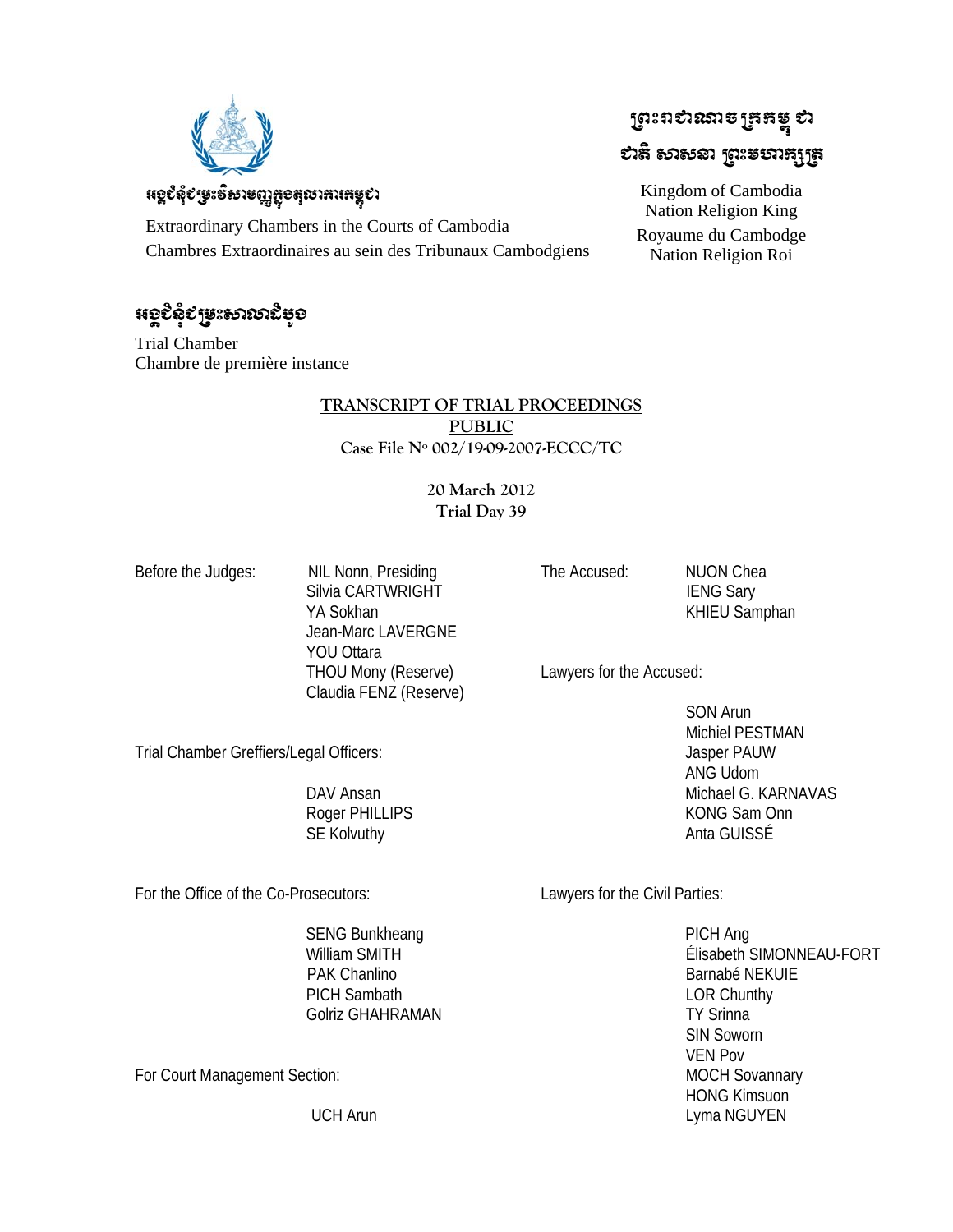## I N D E X

MR. KAING GUEK EAV, alias DUCH

|--|--|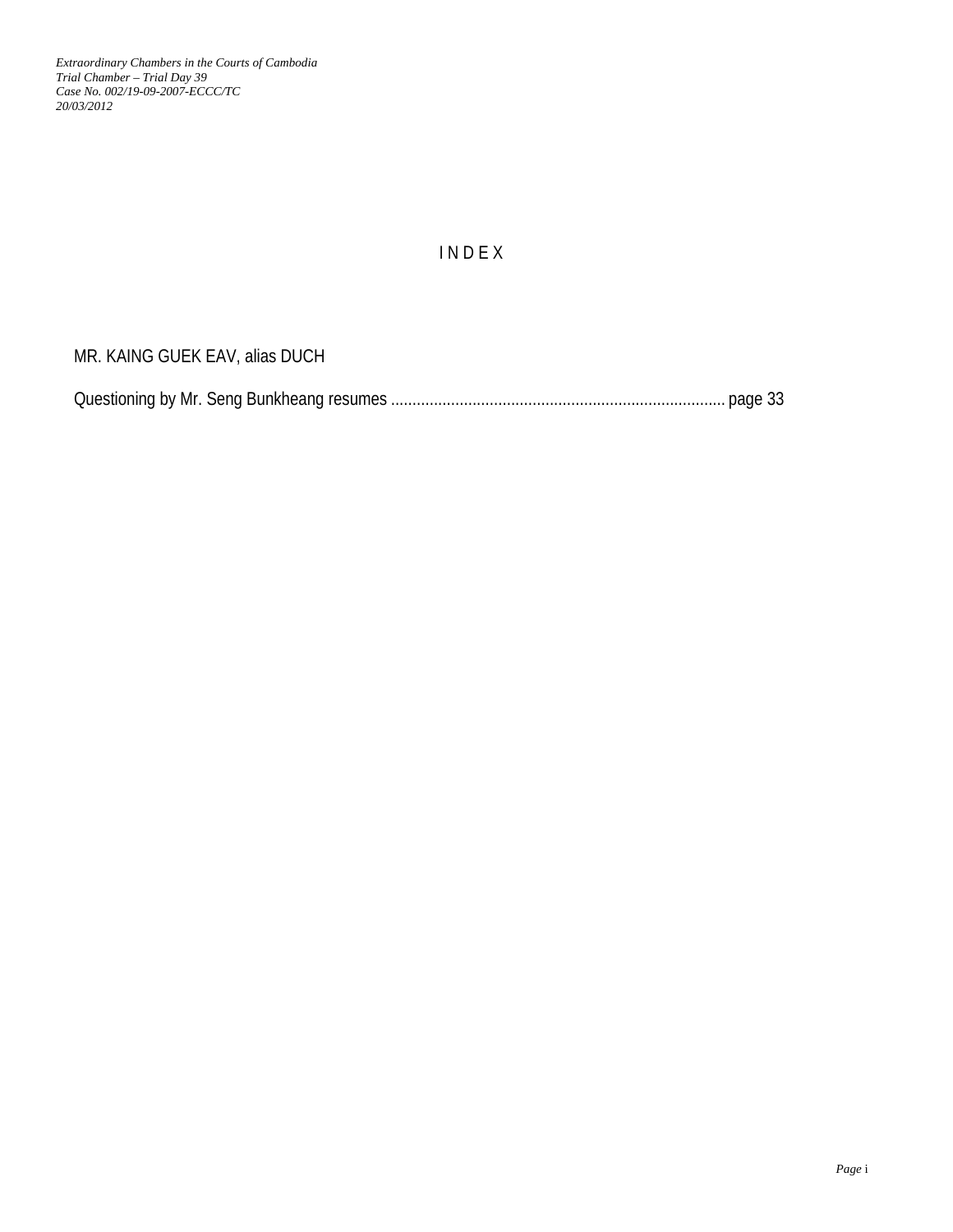## **List of Speakers:**

Language used unless specified otherwise in the transcript

| <b>Speaker</b>                      | Language |
|-------------------------------------|----------|
| MR. ANG UDOM                        | Khmer    |
| <b>JUDGE CARTWRIGHT</b>             | English  |
| MS. GUISSÉ                          | French   |
| MR. KAING GUEK EAV, alias DUCH      | Khmer    |
| MR. KARNAVAS                        | English  |
| THE PRESIDENT (NIL NONN, Presiding) | Khmer    |
| MR. NUON CHEA                       | Khmer    |
| <b>MR. PESTMAN</b>                  | English  |
| MR. PICH ANG                        | Khmer    |
| MR. SENG BUNKHEANG                  | Khmer    |
| MR. SMITH                           | English  |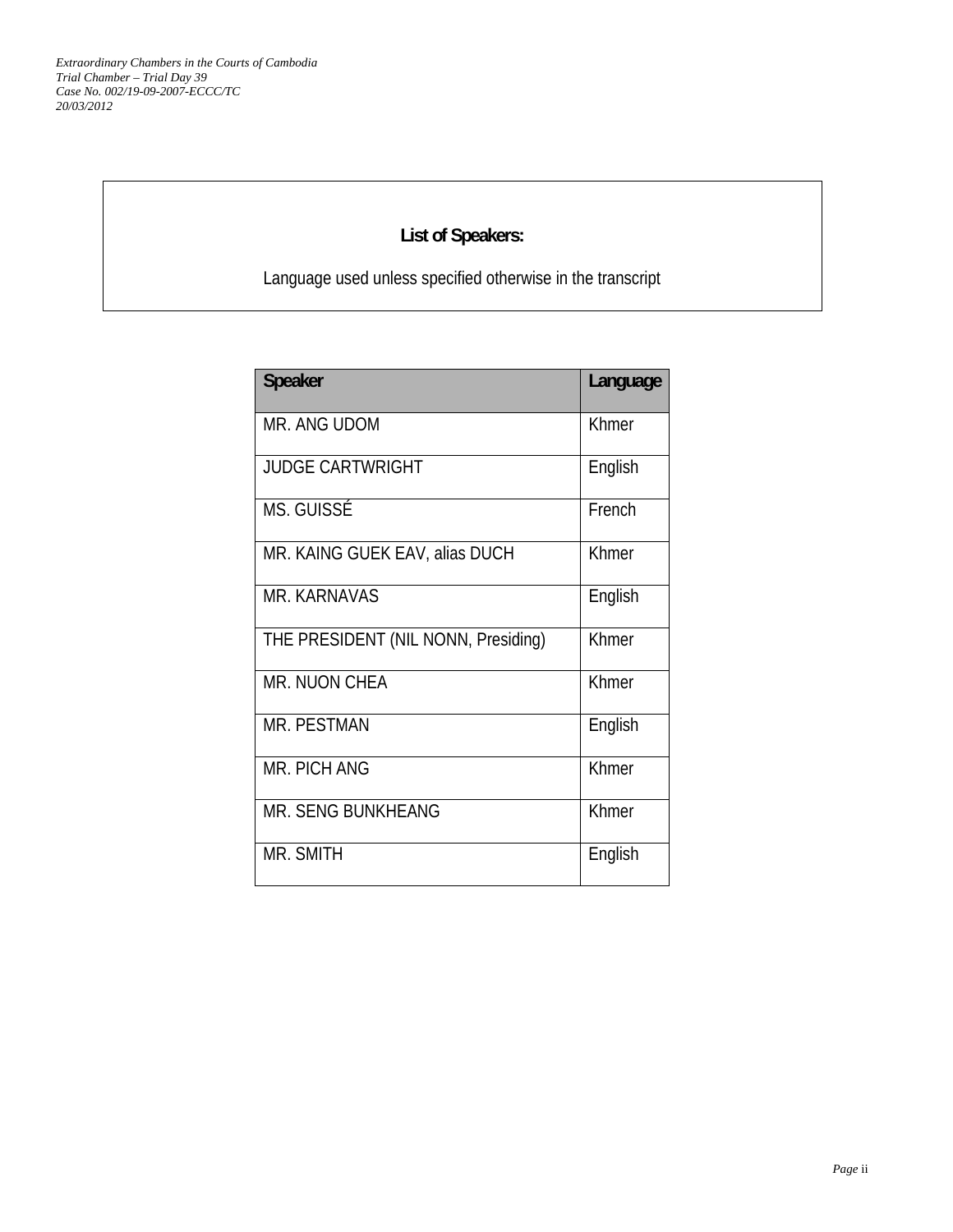\*

#### 1 P R O C E E D I N G S

- 2 (Court opens at 0906H)
- 3 MR. PRESIDENT:
- 4 Please be seated. The Chamber is now in session.

- 5 During today's session, we're going to hear testimonies from Mr.
- 6 Kaing Guek Eav, alias Duch.
- 7 Before handing over to the Co-Prosecutors, court officer is now
- 8 instructed to call witness Kaing Guek Eav alias Duch into the
- 9 courtroom.
- 10 (Witness Kaing Guek Eav is taken to the dock)
- 11 [09.08.06]
- 12 Good morning, Mr. Kaing Guek Eav.
- 13 This morning, we will proceed with the questioning by the
- 14 Co-Prosecutors. Questions will be put to you concerning the facts
- 15 relevant in Case File 001 -- rather, 002/1, concerning the
- 16 relevant paragraphs. Some questions have already been posed to
- 17 you.
- 18 We will now hand over to the Prosecution.
- 19 Mr. Kaing Guek Eav, you may now proceed.
- 20 MR. KAING GUEK EAV:
- 21 Mr. President, with your permission, I would like to report on
- 22 one thing to the Chamber.
- 23 Yesterday, I personally had an observation that if I remain
- 24 sitting like the posture I had yesterday, I had problem breathing
- 25 and that I could not fully respond to all questions in full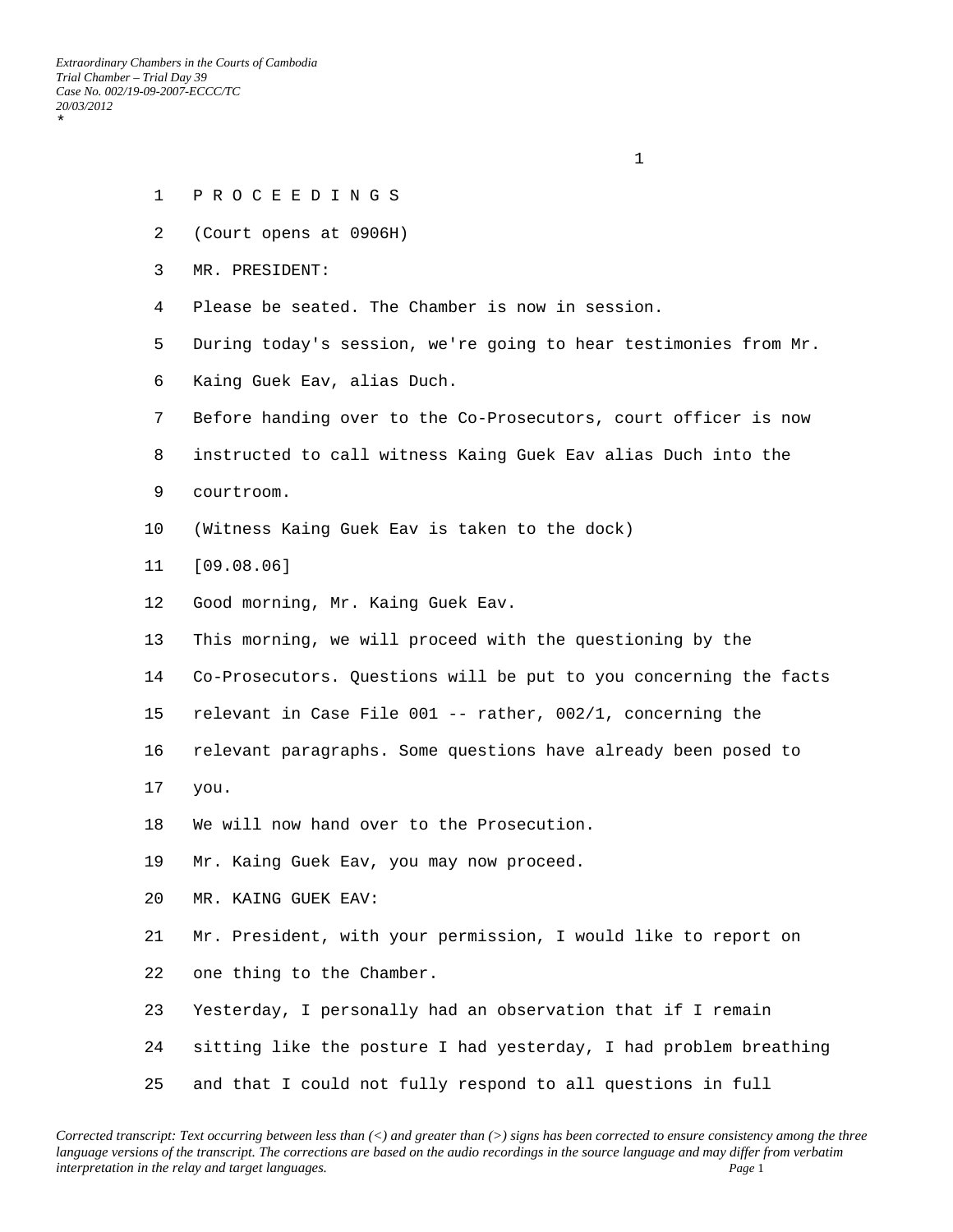- 1 capacity, but if I am allowed to sit back a little bit, then it 2 would help me to be able to -- be able to respond to questions. I 3 know it is not appropriate to sit back against the back of the 4 seat like that in this court.
- 5 [09.09.51]
- 6 However, with your indulgence, may I request that I be allowed to 7 sit as requested?
- 8 MR. PRESIDENT:

 9 Indeed, your request is granted. As long as you feel comfortable 10 enough to respond to questions, you may sit in the way you 11 prefer, because we would like you to be able to be articulate and 12 -- enough in your way of addressing questions. And we want you to 13 feel comfortable. And it will take a long time to respond to 14 those questions, and we understand the seating attitude. And we 15 allow you to make sure that you feel comfortable enough sitting 16 in the chair in the manner you proposed so that you can respond 17 to the questions effectively.

18 I would like to now hand over to the Prosecution.

19 QUESTIONING BY MR. SENG BUNKHEANG RESUMES:

20 Thank you, Mr. President. Good morning, Mr. Kaing Eav. Today, I

21 would like to proceed from what we left off yesterday.

22 Q. You stated information concerning prisoners at S-21 and you

23 said that soldiers were also sent in. So who were those soldiers?

24 MR. KAING GUEK EAV:

25 A. Those soldiers were Lon Nol's soldiers. They were arrested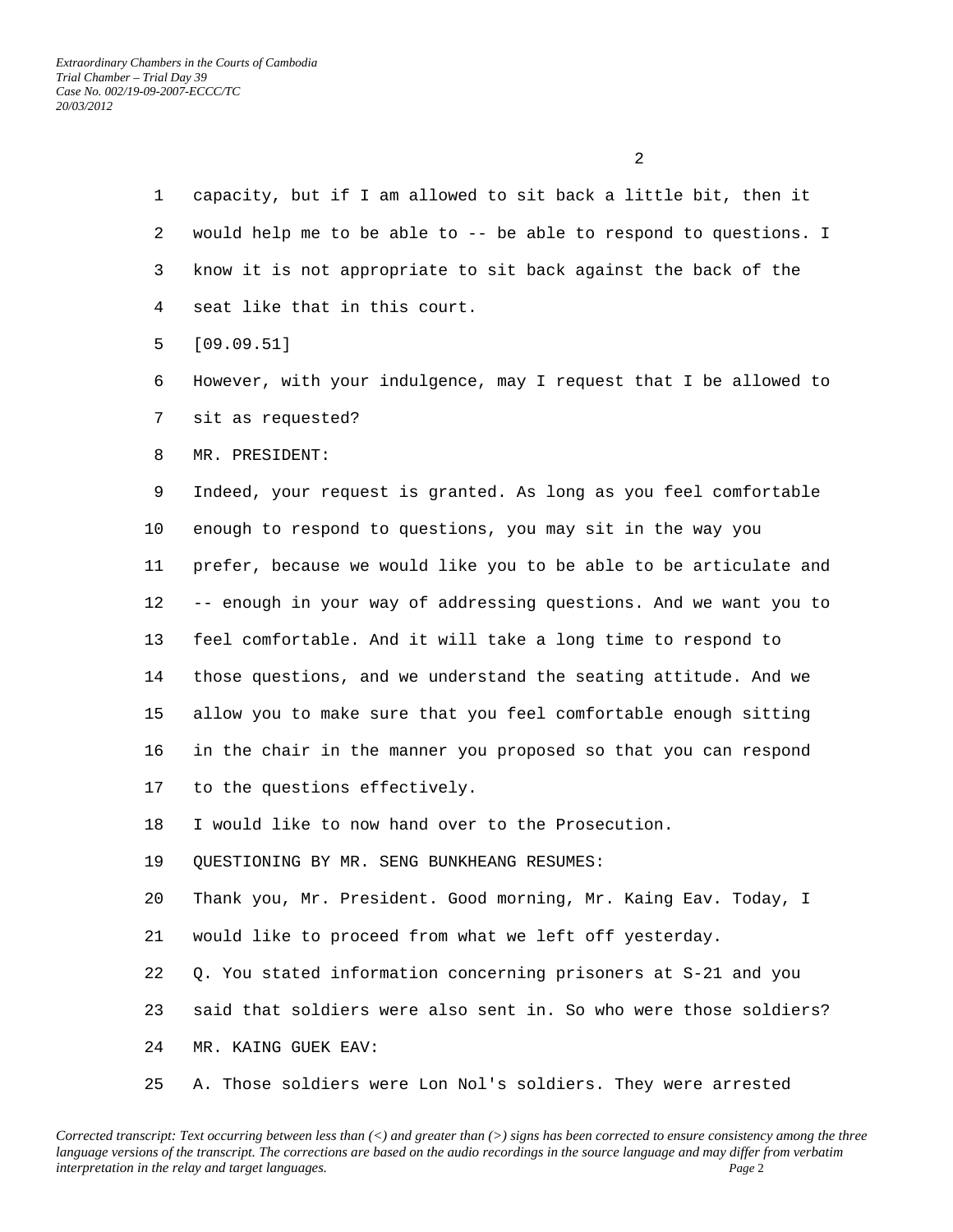$\sim$  3

 2 retreat base. 3 [09.11.51] 4 Q. What order was -- or who made the order concerning the arrests 5 of those people? 6 A. Vorn Vet ordered that those people was massed. 7 Q. Could you please elaborate further on who else were regarded 8 as enemies by the CPK and sent to M-13? 9 A. I would like to talk about, first, Mr. Bizot, François Bizot, 10 and other Cambodian. He was the conservatist, the person who was 11 in charge of conducting research on the Angkor<V> related matter, 12 and he was arrested and sent. Vorn Vet asked me to interrogate 13 him without any torture being inflicted. 14 Later on, Pol Pot ordered that Mr. Bizot released and the two 15 Cambodian people remained under captivity. 16 A month later, Vorn Vet ordered me to smash Lay<V> and Son<V>, 17 the two Cambodian guys I mentioned. 18 Yesterday, I told the Co-Prosecutor that there were people who 19 entered the liberated zone who perceived as spies. 20 And in another incident, when the aerial bombardments took place 21 in the Southwest, Ta Mok arrested people and have them sent for 22 interrogation. 23 [09.13.59] 24 And the third category of people were those soldiers arrested at

1 from Ang Proleung Pagoda<V> because Lon Nol used that pagoda as a

*Corrected transcript: Text occurring between less than (<) and greater than (>) signs has been corrected to ensure consistency among the three language versions of the transcript. The corrections are based on the audio recordings in the source language and may differ from verbatim interpretation in the relay and target languages. Page* 3

25 Ang Proleung Pagoda, and also another group of people were those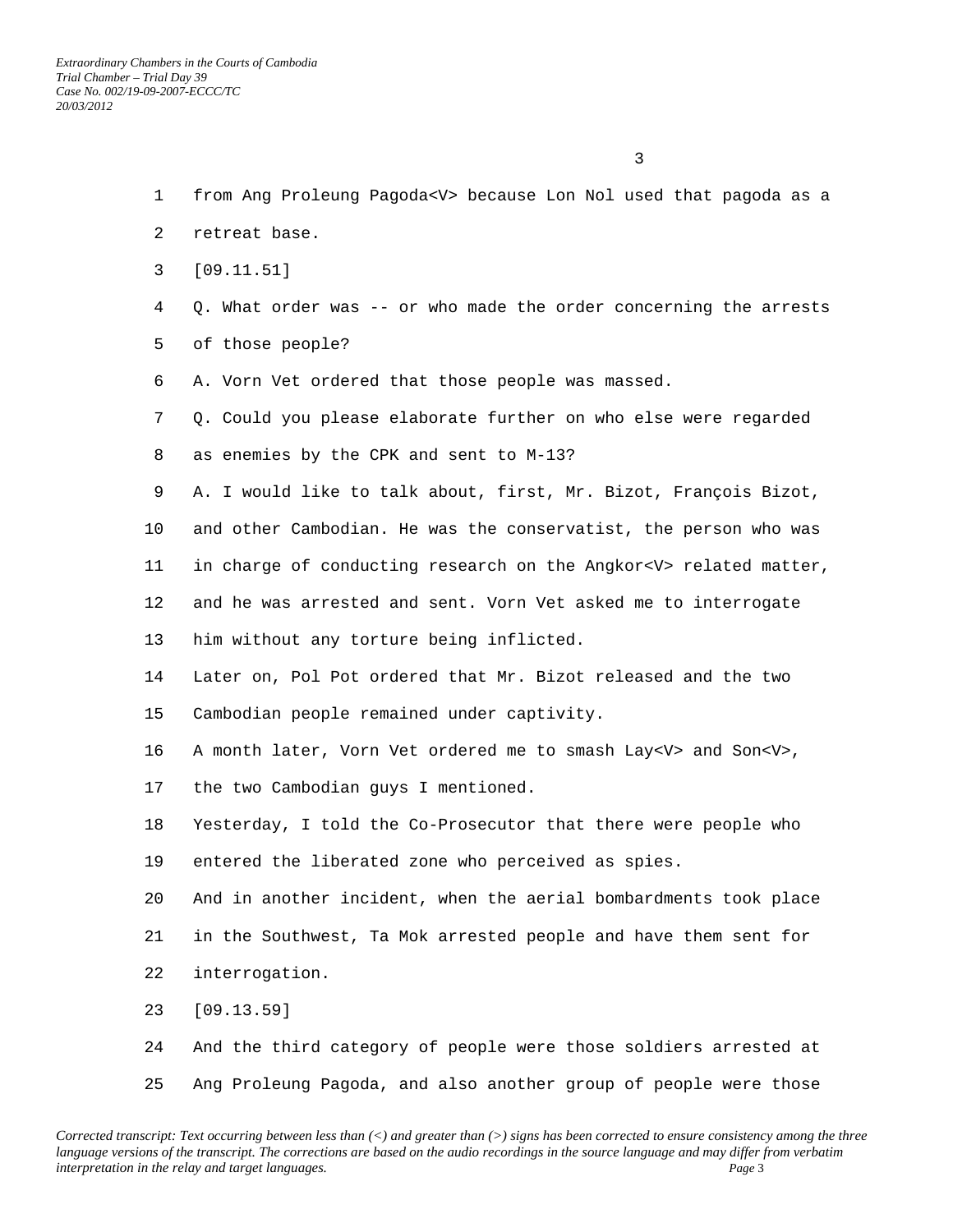1 who were sent to study in Vietnam and later on arrested. Those 2 people were sent to study there in 1973. 3 Sorry; I think there's still one more kind of people that were 4 arrested, the people who were in the rank, those people in the 5 arts group from Sector 32. There were five people from the group: 6 two men, three women. 7 They incited people and telling them that they are trying to do 8 harm to religion-- 9 Q. Sorry; my question would be, again, that the people who were 10 arrested and to 13 (sic) were classified into five groups; is 11 that correct? 12 A. Well, those people were people who arrested in the liberated 13 zone, those who arrested when aerial bombardments took place. And 14 I think, all together, there were six groups of people because 15 those groups have already been mentioned earlier. 16 [09.15.54] 17 Q. To be more precise on the location of M-13 that you already 18 stated to the Chamber yesterday, we would like to know in which 19 commune or district M-13 located. 20 A. At the outset, the location was in Thma Kob<V> village, 21 Amleang<V> commune, Thpong<V> district, Kampong Speu<V> province. 22 The second location was at -- indeed, when people who were not 23 spies made to do farming, was at a field in Tuol Svay Meas<V> 24 location next to Ta Leav<V> area, at the footstep -- the foothill 25 of Leav and in Amleang commune.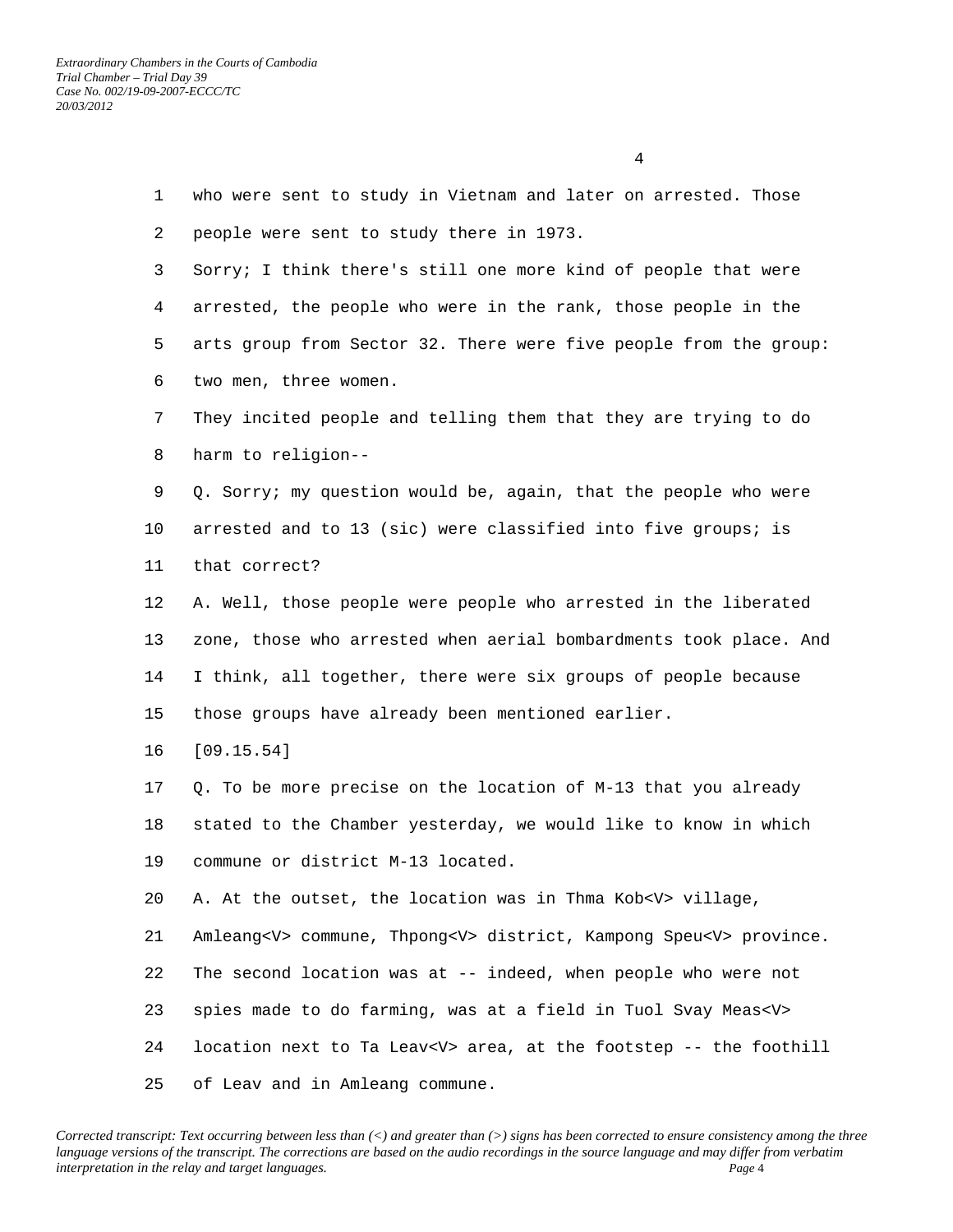$\sim$  5

| $\mathbf{1}$ | And after the jail break, we relocated to another location,            |
|--------------|------------------------------------------------------------------------|
| 2            | Trapeang Chrab <v>, in Yihaok (phonetic) village, the old village</v>  |
| 3            | in Amleang commune, next to the Trapeang Trab <v> village.</v>         |
| 4            | [09.17.39]                                                             |
| 5            | So we have moved three times to these three locations, but M-13B       |
| 6            | was in Sdok Srat <v>, in Angk Snuol<v> district.</v></v>               |
| 7            | Q. Was M-13 ever located to an area called Amleang?                    |
| 8            | A. Indeed. The M-13 was always located to the same commune;            |
| 9            | different location, but in the same commune - commune of Amleang.      |
| 10           | It was not closer to the populated area; it was in a more remote       |
| 11           | location.                                                              |
| 12           | Q. Have you ever known B-5?                                            |
| 13           | A. No, I have never heard of it.                                       |
| 14           | Q. Could you please tell the Court the individuals who were your       |
| 15           | superiors, including Son Sen and Vorn Vet-- My question is about       |
| 16           | their working places: Where did they work?                             |
| 17           | A. Vorn Vet was in charge of the special zone to the north of          |
| 18           | National Road Number 4 and to the south. His first location was        |
| 19           | in Krang Beng <v> village, Peam commune, the south Peam commune,</v>   |
| 20           | in Sameakki Mean Chey <v> district, Kampong Chhnang. Back then, it</v> |
| 21           | was called Kampong Tralach Leu.                                        |
| 22           | [09.20.02]                                                             |
| 23           | And in late 1993 or early 1974 - rather, 1973 or early 1974, they      |
| 24           | moved to S'ang, Kaoh Thum <v>. And Son Sen also moved there in his</v> |
| 25           | capacity as the under-secretary -- or, rather, deputy secretary        |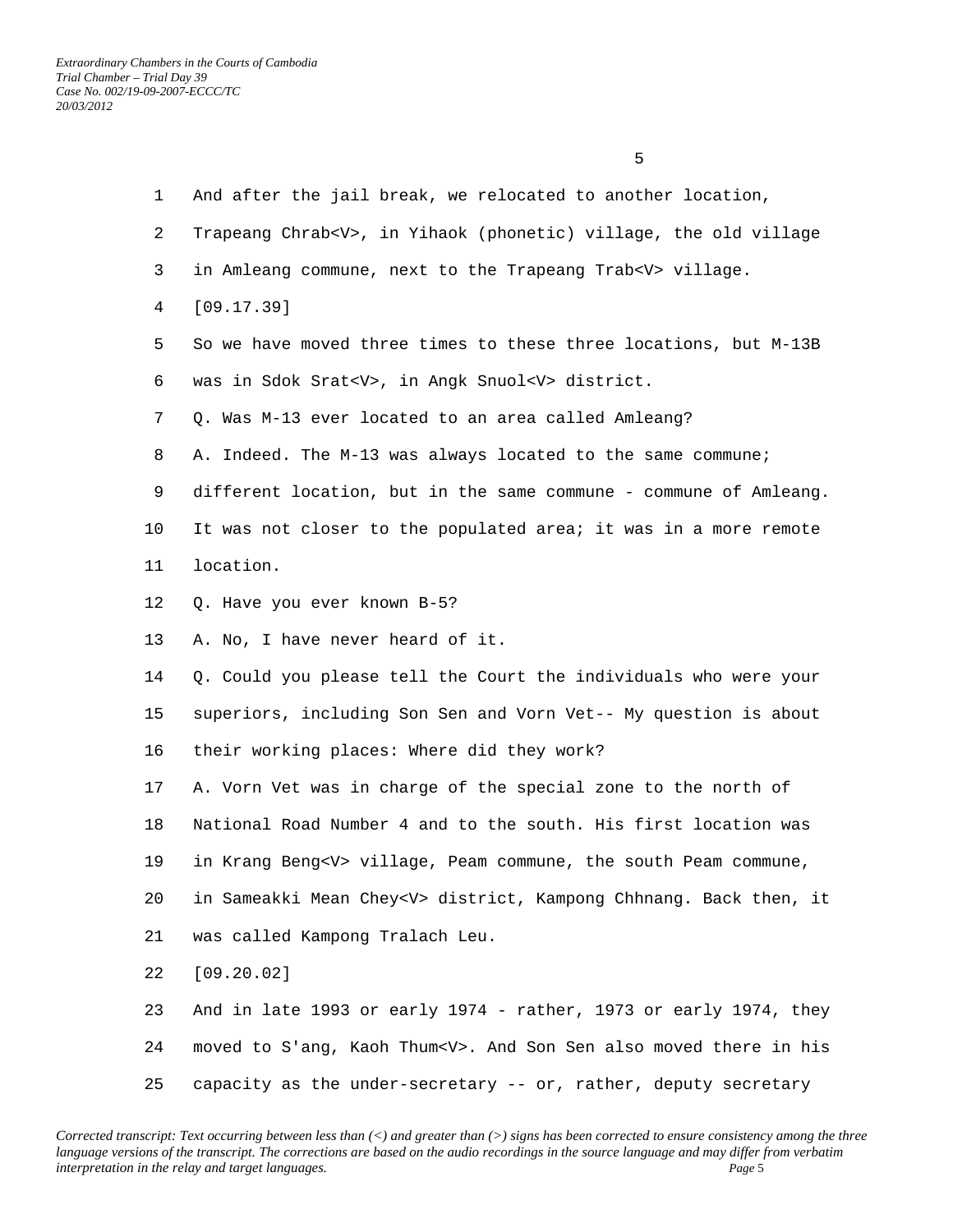1 of the zone. He was located to the north. He -- Son Sen himself 2 did not stay put in one place for long like Vorn Vet. He had 3 built two huts, one for his messenger and one for himself. And 4 near the bushes near the railway station of Damnak Smach<V> 5 railway station, it was his location, and he would drive to work 6 there. 7 Q. You indicated that these locations were in Kampong Chhnang, 8 but in what commune was it -- were they, or how far was it from 9 M-13? 10 A. Well, Kampong Chhnang is a province, Peam is a commune, Krang 11 Beng is a village. From Trapeang Trab to Krang Beng, well, I'm 12 afraid I can't have the good calculation, but it is about 20 13 kilometres apart. And I had to cycle to work. 14 Q. You said that Son Sen was the deputy chief of staff and also 15 member of the Standing Committee. 16 What were the other roles of Son Sen was tasked with? 17 A. Son Sen was the member of the Central Committee as -- and so 18 was Vorn Vet. In 1973, Son Sen moved from the North to the South. 19 He was in charge as the deputy secretary of the zone. Indeed, he 20 was at the same time the chief of staff. But when he went to the 21 special zone, he was the deputy secretary of that zone as well. 22 [09.23.36] 23 Vorn Vet had another portfolio position. He was the 24 under-secretary of state of the security -- Ministry of Security.

25 After 1975, this changed. The roles of these people changed.

 $\sim$  6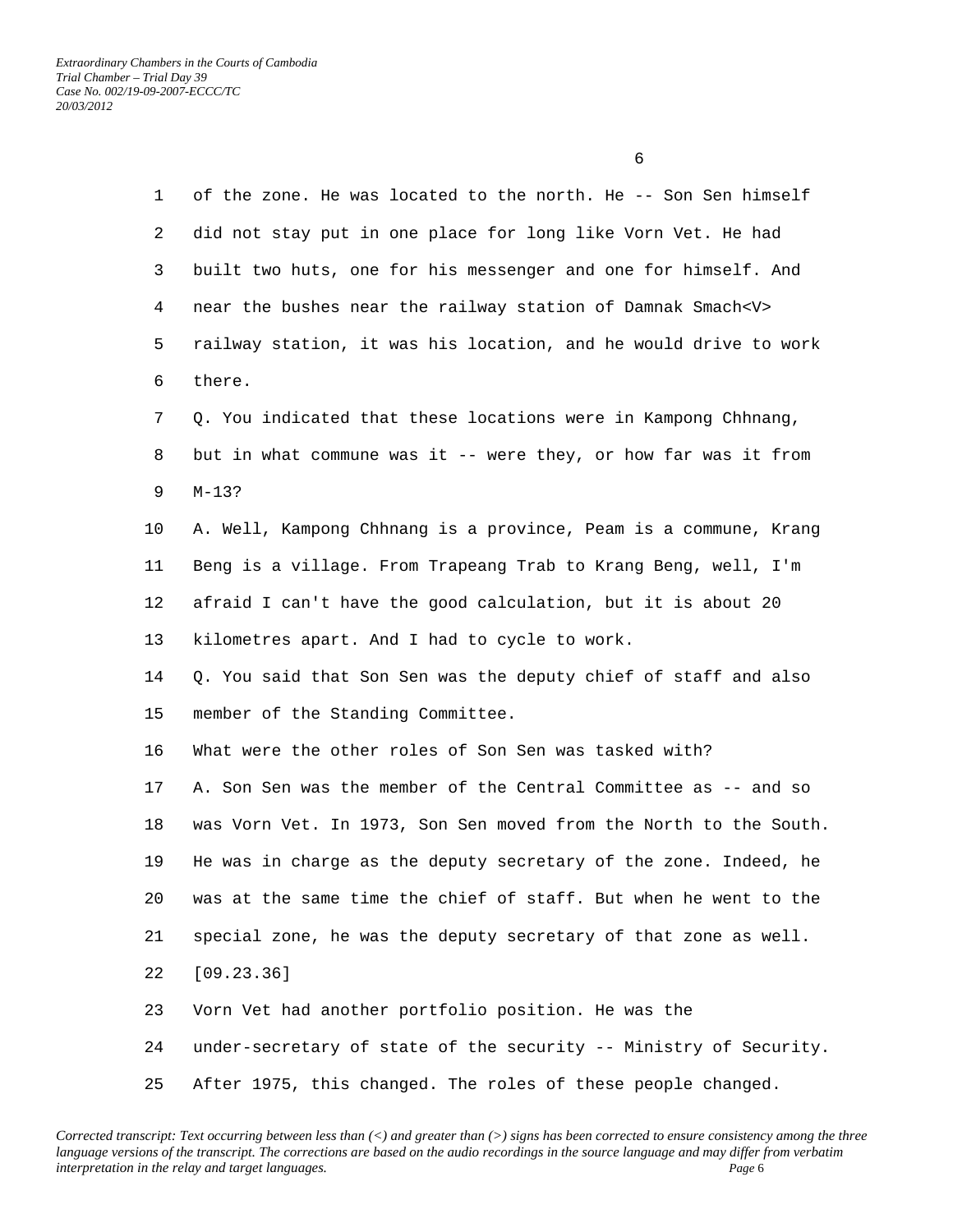| $\mathbf{1}$ | Q. Yesterday, you indicated in the courtroom that you went to the |
|--------------|-------------------------------------------------------------------|
| 2            | offices where these two people worked in 1975.                    |
| 3            | How often did you go there?                                       |
| 4            | A. I went there frequently. Once a month, I would go there to     |
| 5            | attend life-view meeting for the Party, and it was a regular      |
| 6            | meeting. And when need be to get the confession for the superior, |
| 7            | I had to cycle to the place. So, in general, I went there         |
| 8            | regularly, at least once a month. But I only met my superior when |
| 9            | Santebal work required.                                           |
| 10           | Q. Were there any other reasons other than these that you had to  |
| 11           | go there?                                                         |
| 12           | A. There was another reason. When the jail was broken, I had to   |
| 13           | approach Vorn Vet in the mid of the night.                        |
| 14           | Q. I would like now to pose some questions concerning your        |
| 15           | relationship with Vorn Vet.                                       |
| 16           | Do you recollect the first time you met him?                      |
| 17           | [09.26.17]                                                        |
| 18           | A. I met him first in Phnom Penh in 1967; it was in October. I    |
| 19           | met at -- we met at his special -- rather, the secret office, at  |
| 20           | Angk Snuol. It was him who assigned me -- or appointed me into    |
| 21           | the Party and assigned me to work at the rural location. At that  |
| 22           | time, he was the deputy governor of the city.                     |
| 23           | Q. You said you met Vorn Vet in a secret office.                  |
| 24           | What was it like? And who was in charge of the office?            |
| 25           | A. When I met with Vorn Vet, Vorn Vet had already been there, and |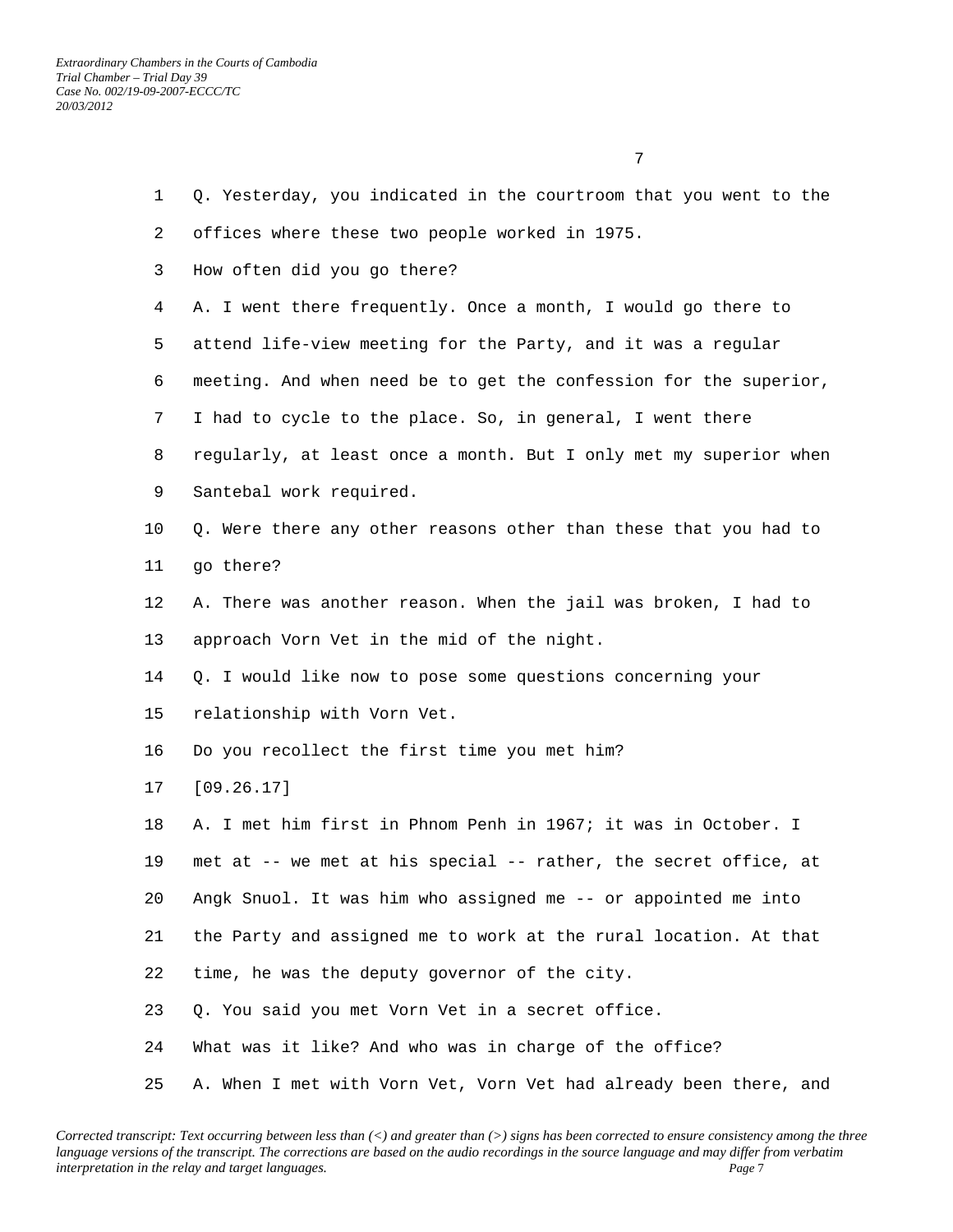1 there was a person who was on standby at the -- on duty at the 2 office. I don't recollect who he was because I spent overnight 3 there. And Nat<V> had not yet moved; he was there. 4 [09.27.50] 5 Q. My question is that you indicated the secret office, but what 6 was its role and what was its name? 7 A. I don't know the name of that office, but I remember there was 8 a guy who was the rickshaw rider, and he earns living by running 9 this rickshaw. The location was in the paddy field. And so far as 10 I remember, there were two guys; one was one duty at the office, 11 and the other was the guy who ran the rickshaw business to 12 disguise the activity. And the office was for Vorn Vet to work. 13 Q. What about Son Sen? Do you recollect the first time you met 14 him? 15 A. I met him when I was still studying at Sisowath High School. I 16 met him on the occasion of -- no, because my friend tricked me to 17 meet him so that I could work for him. I refused to meet because 18 I would like to finish my high school because -- before we could 19 build this contact. I was playing football with Chhay Kim Huor<V> 20 and the guy who tricked me was Ho Ngea<V> -- later on, he joined 21 the revolution. And this is how we met. 22 [09.30.12] 23 Q. Do you recall when Mr. Son Sen became your immediate 24 supervisor?

25 A. He became my superior in late 1973 or early 1974.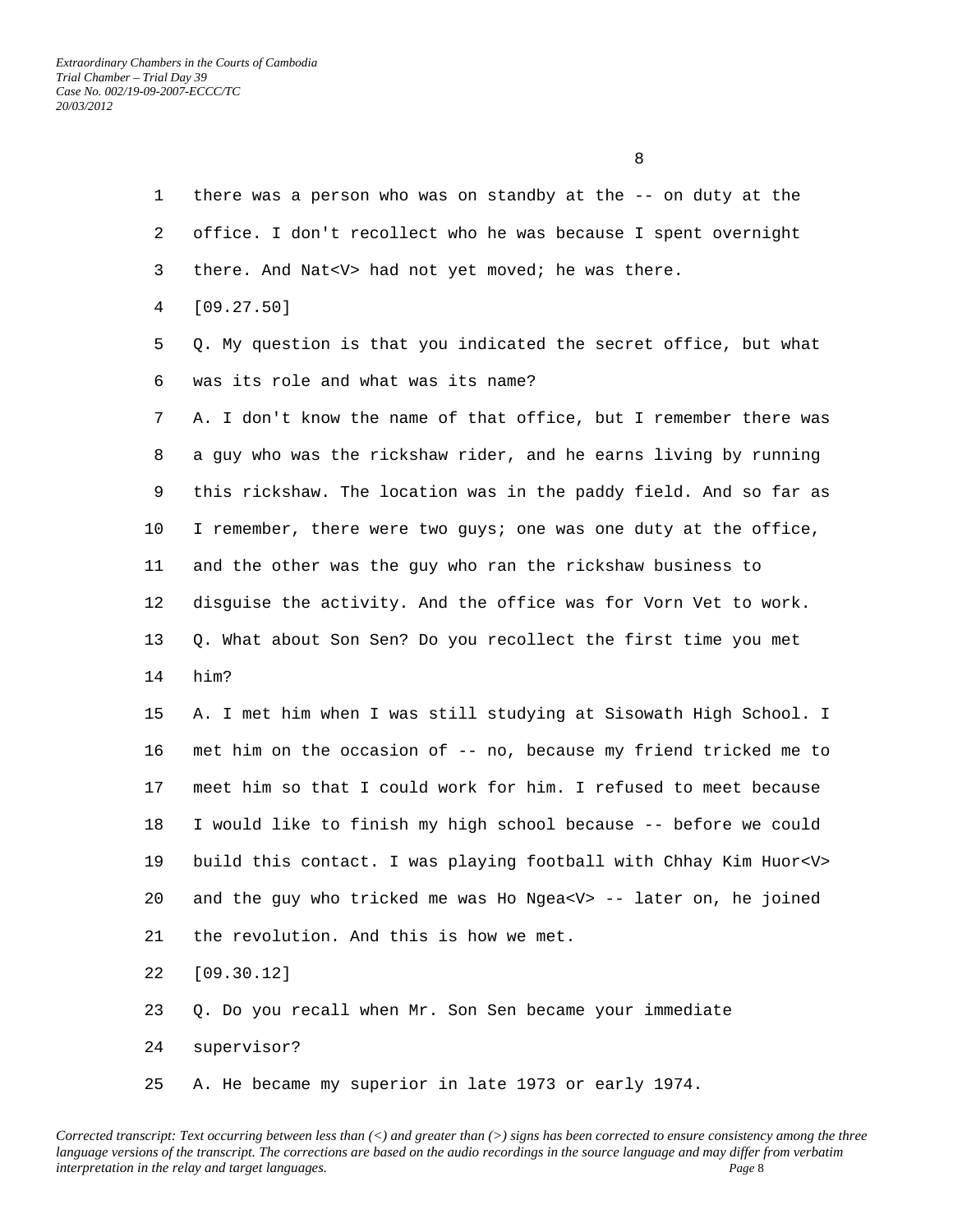25 the witness?

|                 | 9                                                                      |
|-----------------|------------------------------------------------------------------------|
| $\mathbf{1}$    | Q. What about Vorn Vet?                                                |
| 2               | A. Vorn Vet moved from me to Leuk Daek <v> sector, another sector,</v> |
| 3               | when Son Sen moved to another sector in Sector 15.                     |
| 4               | Q. Do you remember when Vorn Vet became your immediate                 |
| 5               | supervisor?                                                            |
| 6               | A. Vorn Vet became my immediate supervisor in Phnom Penh,              |
| 7               | because-- During the time when I saw him in Phnom Penh, he had         |
| 8               | already been my superior because on top of Chhay Kim Huor was          |
| 9               | Vorn Vet. And from July -- rather, May, June, July, when I moved       |
| 10              | to the Southwest Zone, I also met with Vorn Met. In May 1971,          |
| 11              | Vorn Vet started his supervising duty on me, and only in late          |
| 12 <sup>°</sup> | 1973, early '74, that he had no authority over me because Son Sen      |
| 13              | took that place.                                                       |
| 14              | [09.32.04]                                                             |
| 15              | MR. SENG BUNKHEANG:                                                    |
| 16              | I would like now to proceed to the roles of the Democratic             |
| $17 \,$         | Kampuchea in the liberated zone.                                       |
| 18              | Before I proceed, I would like to ask the Chamber permission to        |
| 19              | show some documents and to ask the witness to confirm.                 |
| 20              | MR. PRESIDENT:                                                         |
| 21              | You may proceed.                                                       |
| 22              | MR. SENG BUNKHEANG:                                                    |
| 23              | Thank you, Mr. President. The document I would like to show is         |
| 24              | E3/147. Could it be please projected on the screen or shown to         |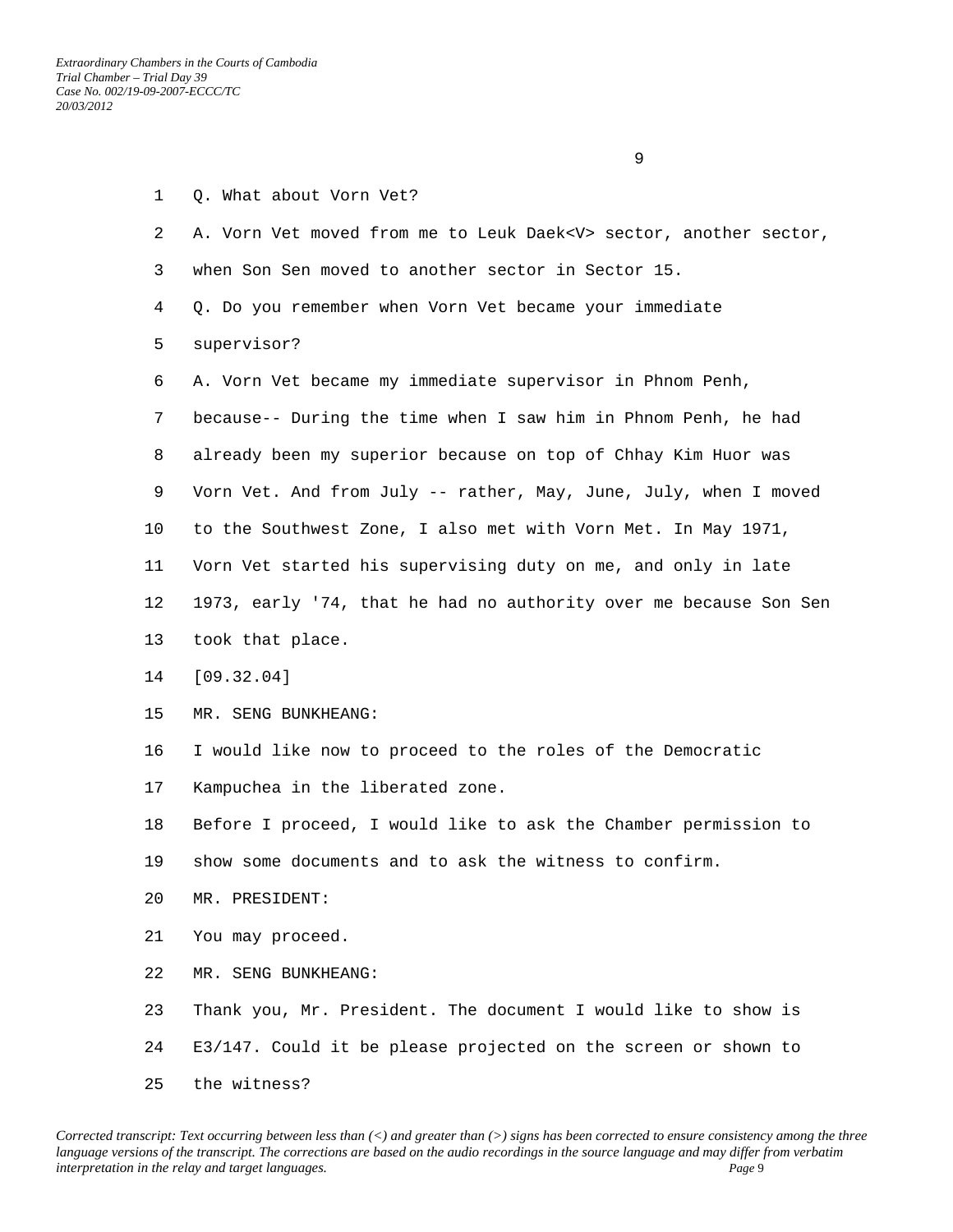- 1 MR. PRESIDENT:
- 2 Court officer is instructed to hand over the document to the
- 3 witness.
- 4 You may proceed.
- 5 [09.33.20]
- 6 MS. GUISSE:

 7 Thank you, Mr. President. Good morning. To facilitate the work of 8 the parties with regard to identification of documents, would it 9 be possible for counsel for the Prosecution to indicate both the 10 number as well as the reference? It would facilitate our work. I 11 thank you.

- 12 MR. PRESIDENT:
- 13 The Chamber wishes to remind the parties that, whenever a
- 14 document is presented to the witness, then the document identity

15 should be revealed to the parties, and the reference as well.

- 16 MR. SENG BUNKHEANG:
- 17 As I indicated earlier, E3/147, with Khmer ERN 00679782 to
- 18 00679802, English ERN 00168465 to 70 -- these are the relevant
- 19 pages we wish to ask the witness; French, 0069844 to 50.
- 20 [09.35.24]
- 21 BY MR. SENG BUNKHEANG:
- 22 Q. Mr. Kaing Guek Eav, can you read this document and can you
- 23 identify this document? Relevant ERN page in Khmer, 00679792,

24 which is on page 6 of this document.

25 (Short pause)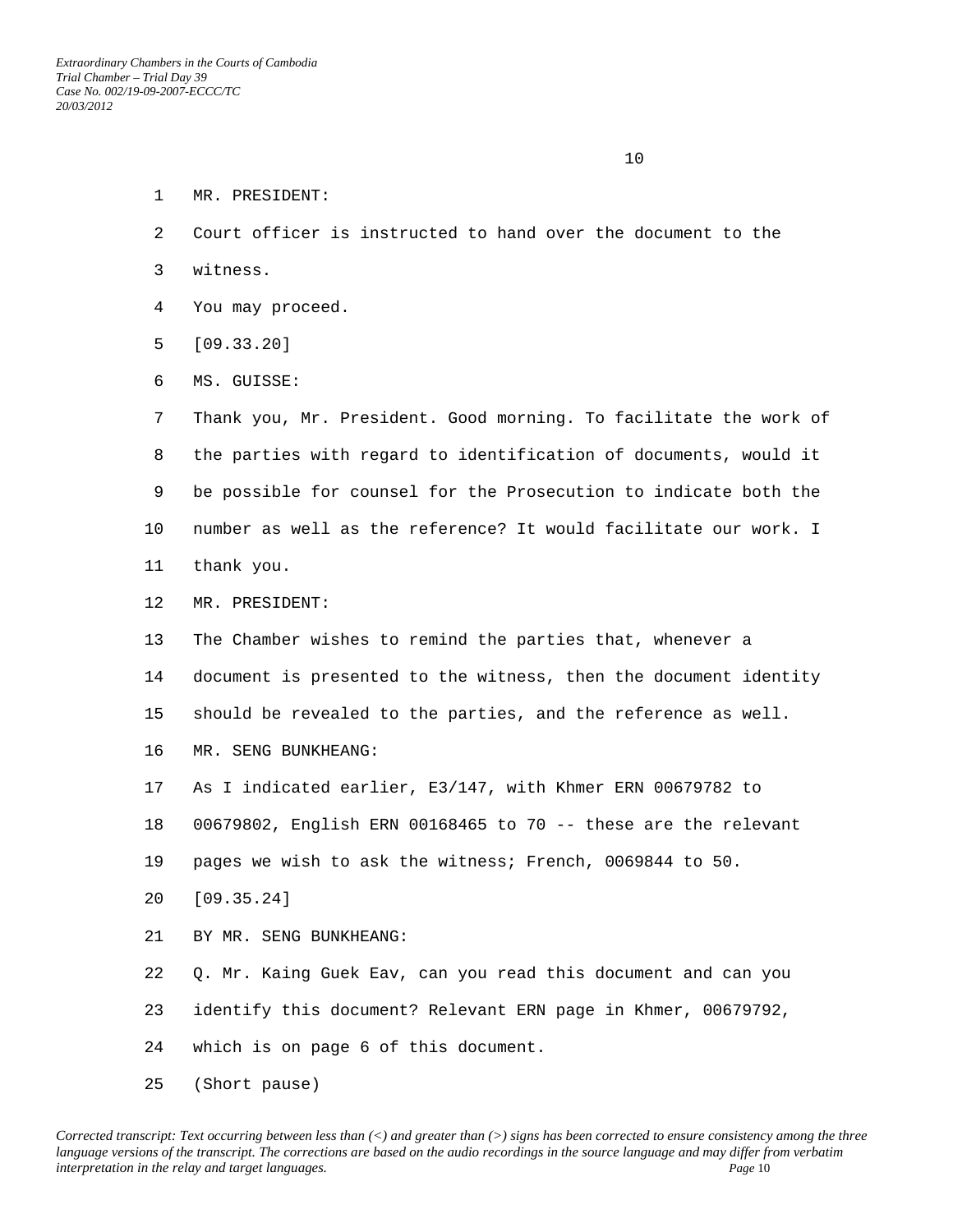| $\mathbf{1}$ | [09.37.06]                                                        |
|--------------|-------------------------------------------------------------------|
| 2            | This document entitled "Nuon Chea Has Stated During the           |
| 3            | Anniversary of the Revolutionary Army of Kampuchea"; do you       |
| 4            | recollect this event?                                             |
| 5            | MR. KAING GUEK EAV:                                               |
| 6            | A. Your Honours, if this rally did take place, I was not present. |
| 7            | But as for the substance of this statement; whether or not it     |
| 8            | existed, and I believe that it did exist at that time.            |
| 9            | Q. Have you ever heard that any time back then Nuon Chea was      |
| 10           | named prime minister during the period of the Democratic          |
| 11           | Kampuchea?                                                        |
| 12           | A. When Pol Pot was on leave, then there was an announcement in   |
| 13           | the radios that Nuon Chea was the acting prime minister; that's   |
| 14           | what I heard at that time. And I receive an -- informal           |
| 15           | information about the fact that Pol Pot -- Brother Pol was on     |
| 16           | leave in order to prepare certain documents, and Nuon Chea was    |
| 17           | then appointed the acting prime minister; that's what I learn at  |
| 18           | that time.                                                        |
| 19           | BY MR. SENG BUNKHEANG:                                            |
| 20           | We move to the next document, E3/25. And I would like to ask the  |
| 21           | Chamber for permission to present this document to the witness.   |
| 22           | (Short pause)                                                     |
| 23           | [09.40.02]                                                        |
| 24           | Q. Can you read this document? Do you know what this document is  |
| 25           | about?                                                            |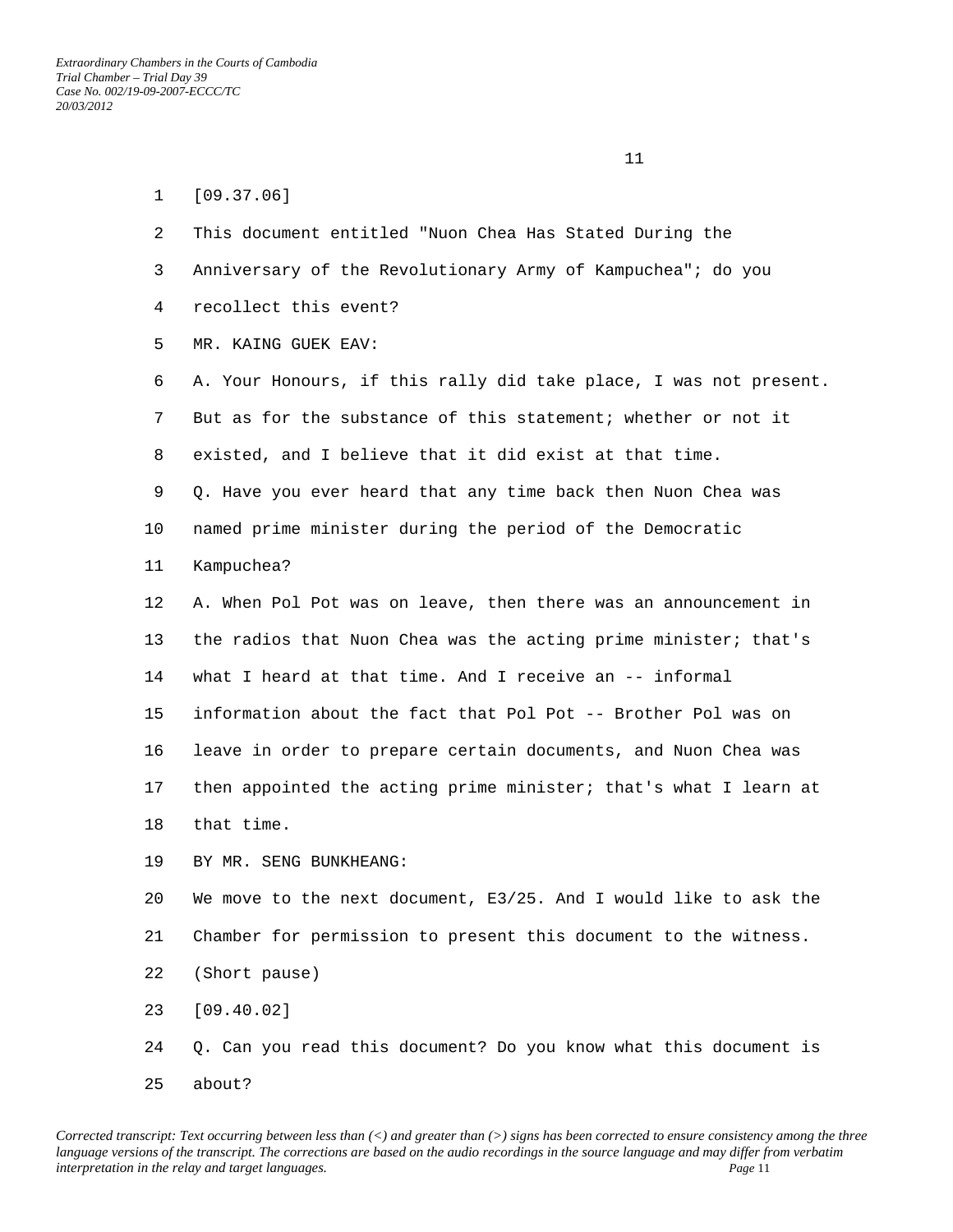| 1  | MR. KAING GUEK EAV:                                               |
|----|-------------------------------------------------------------------|
| 2  | A. This document is the internal document of the Communist Party  |
| 3  | of Kampuchea known as the "Revolutionary Flag".                   |
| 4  | Q. Have you ever seen this document before?                       |
| 5  | A. Yes, I have. I have read it carefully and thoroughly; and it   |
| 6  | is the requirement by the Party that Party members read this      |
| 7  | "Revolutionary Flag", which is a monthly issue magazine.          |
| 8  | Q. Thank you.                                                     |
| 9  | Can you look at page 69? In Khmer ERN 006 -- again, relevant page |
| 10 | in Khmer, 0063039 (sic); relevant page of English, 00491406.      |
| 11 | When you read this page or the second line from the bottom, did   |
| 12 | you notice the words in Khmer which means "seize the people"?     |
| 13 | Page 69 in Khmer, with ERN 0063039.                               |
| 14 | (Short pause)                                                     |
| 15 | [09.43.07]                                                        |
| 16 | The second line from the bottom of the page; did you see the      |
| 17 | words, "seize the people"?                                        |
| 18 | A. Yes. Yes, I did.                                               |
| 19 | Q. What does -- what does it really mean here? Can you elaborate? |
| 20 | A. "Seize the people from the enemy", in this context, means--    |
| 21 | Well, actually, it was -- it was refined later on. They --        |
| 22 | earlier on, they used the terms "evacuate the people" before we   |
| 23 | fought against the enemy. For example, when we fought in Oudong   |
| 24 | to seize Oudong, at that time we evacuated people to Pursat       |
| 25 | province. So I think that -- that meant "seize the people from    |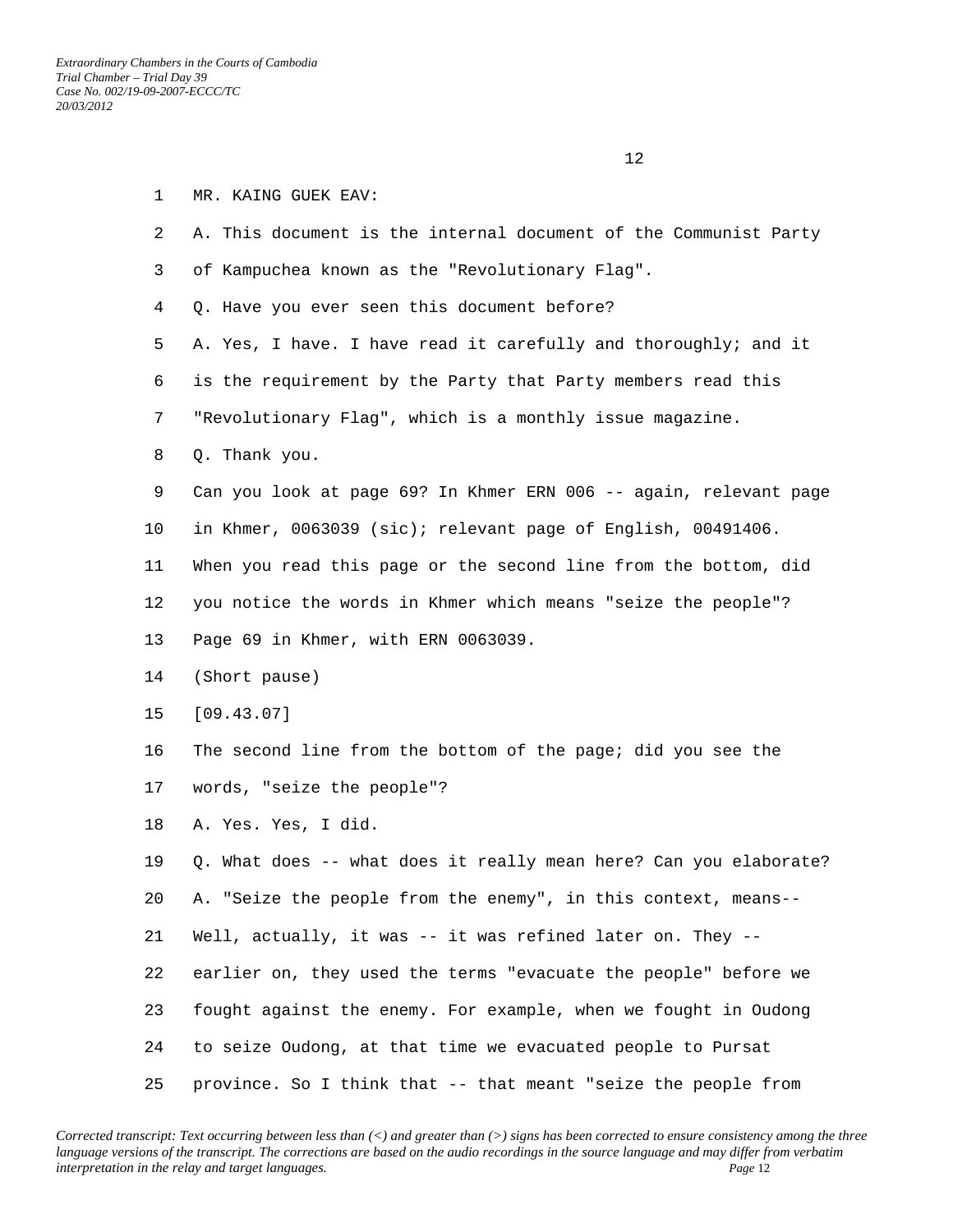*Extraordinary Chambers in the Courts of Cambodia Trial Chamber – Trial Day 39 Case No. 002/19-09-2007-ECCC/TC 20/03/2012* 

 $13$ 

| 1  | the enemy".                                                         |
|----|---------------------------------------------------------------------|
| 2  | Q. Thank you. Can you now look at page 70, just flip over to the    |
| 3  | next page? You see, here we have an example in this document with   |
| 4  | the word "Banam" <v>. I would like to read it out. For example:</v> |
| 5  | "We fought Banam in 1973, and we conquered Banam, and we took the   |
| 6  | Vietnamese ethnics -- the Vietnamese as well as the Cambodian       |
| 7  | people from the enemy."                                             |
| 8  | [09.45.21]                                                          |
| 9  | Can you explain this example in this document?                      |
| 10 | A. I do not know where Banam is, but once again, as I said,         |
| 11 | whenever there were fightings, then we evacuated people; we         |
| 12 | evacuated not only Cambodian people, but the Vietnamese ethnics     |
| 13 | as well (unintelligible). So we took those people so that the       |
| 14 | enemies did not have -- or we undermined the enemies' strengths     |
| 15 | because, once they did not have those supporters, they would be     |
| 16 | weaken.                                                             |
| 17 | Q. So, before April 1975 -- no, 1974, the Communist Party of        |
| 18 | Kampuchea took over Oudong; did you learn that?                     |
| 19 | A. As I informed the Prosecution earlier on, when we took over      |
| 20 | Oudong, then they evacuated people to Pursat province. We           |
| 21 | actually -- they took, actually, one potential witness here,        |
| 22 | KW-30, and they -- he was evacuated along with those people.        |
| 23 | Q. Thank you.                                                       |
| 24 | [09.46.56]                                                          |
| 25 | I now move on to the next question: On the 17 of April 1975,        |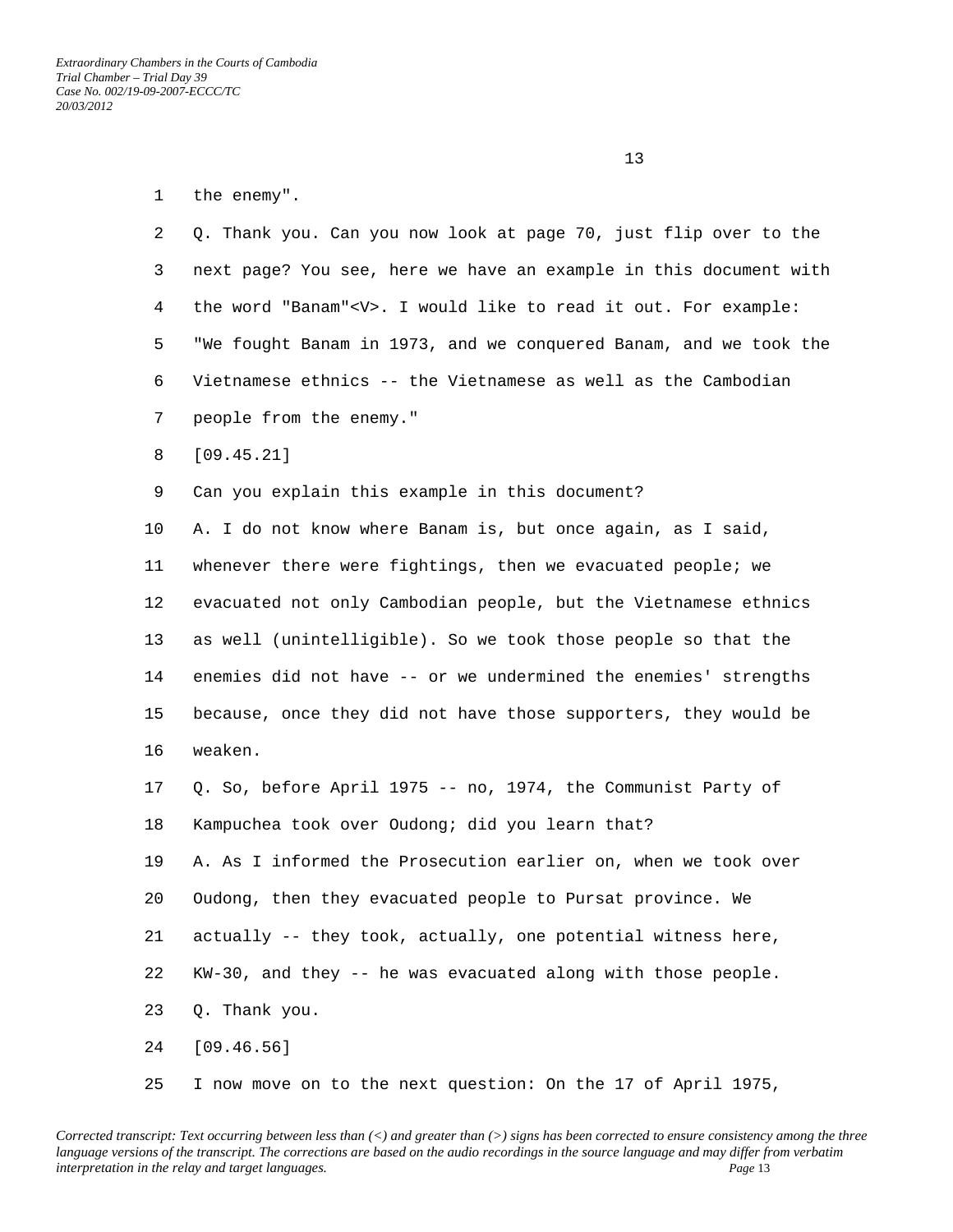*Extraordinary Chambers in the Courts of Cambodia Trial Chamber – Trial Day 39 Case No. 002/19-09-2007-ECCC/TC 20/03/2012* 

14

- 1 where did you reside at that time?
- 2 MR. PRESIDENT:
- 3 Please hold on, Mr. Witness.
- 4 The defence counsel is on his feet so you may proceed.
- 5 MR. PESTMAN:
- 6 I'm -- I'm sorry to interrupt. I heard a reference to a witness,
- 7 "KW-30". I would like to ask for a clarification. What -- what is
- 8 this particular witness -- or who is this particular witness
- 9 referring to?
- 10 I can ask the question directly to the witness, but maybe the
- 11 Prosecution can ask a follow-up question.
- 12 MR. SMITH:
- 13 Good morning, Your Honours. Good morning, Counsel.
- 14 [09.47.53]
- 15 KW-30 refers to a witness that was in the -- the first case, Case
- 16 File 1, and obviously we -- we can't state the name now.
- 17 MR. PRESIDENT:

 18 Just now, the witness mentioned the pseudonym of this witness, 19 and the Prosecution has already clarified that as well, that this 20 witness was in Case 001. So, if the counsel wishes to know this 21 particular witness, then you may do a little research in Case 22 001; that should be enough, because here we use pseudonyms. And 23 the reason why we use pseudonyms, I think you are well aware, 24 because we have to use the protective measure before the Chamber. 25 MR. PESTMAN: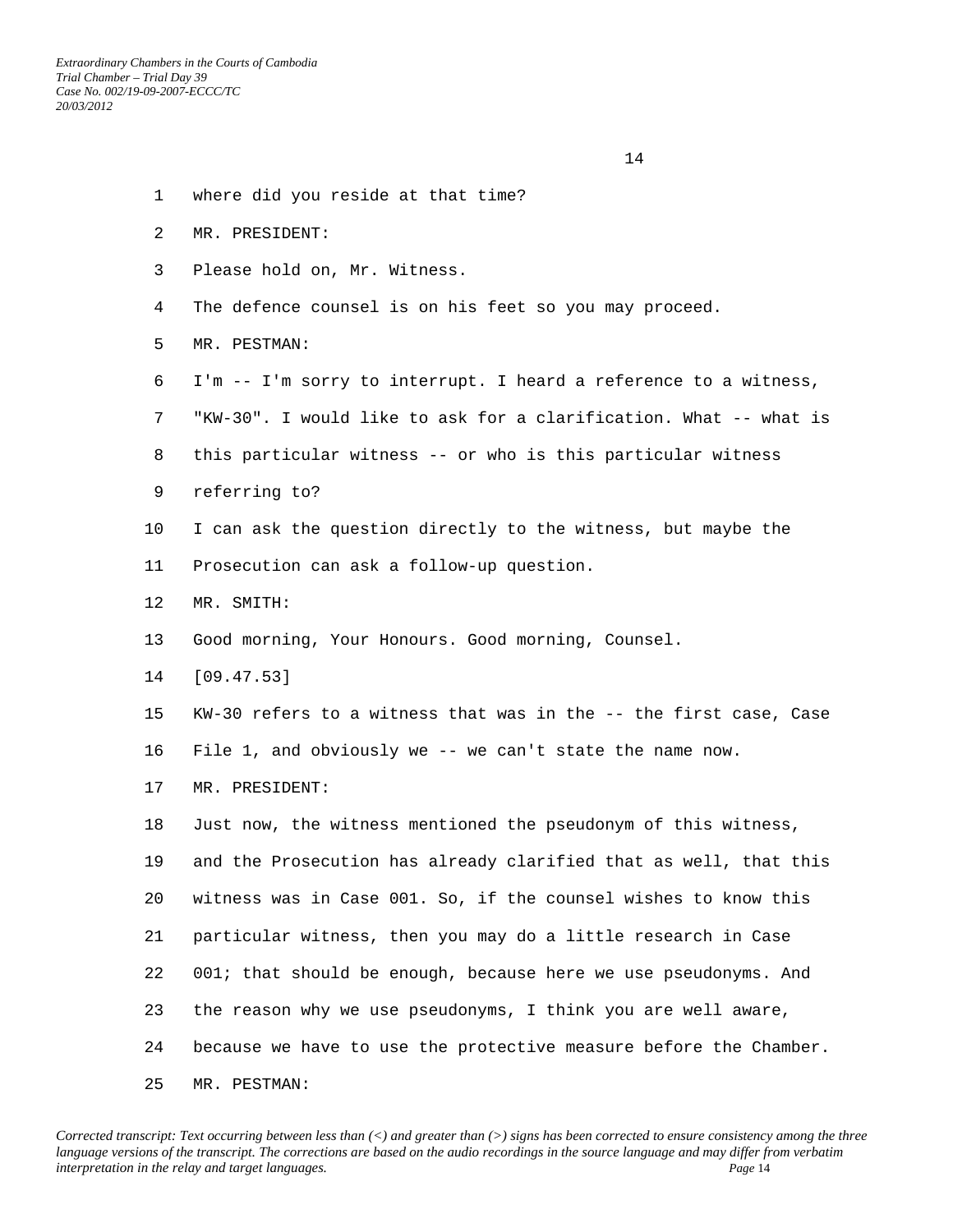- 1 Thank you, Mr. President.
- 2 I'm not sure we have access to that kind of information, but I'll
- 3 try to find this information. Otherwise, I will come back to this
- 4 later.
- 5 MR. PRESIDENT:
- 6 The Prosecution may continue the questioning.
- 7 BY MR. SENG BUNKHEANG:
- 8 Thank you, Mr. President.
- 9 [09.49.46]
- 10 Q. I would like to now repeat my question: On the 17th of April,
- 11 where did you reside back then?
- 12 MR. KAING GUEK EAV:
- 13 A. At that time, I resided in Amleang, in Office M-13A.
- 14 Q. So when did you move to Phnom Penh? Do you recollect?

 15 A. I was called upon by my boss, Son Sen, to attend a training. I 16 came on the 20th of June 1975.

- 17 Q. It means that you arrived in Phnom Penh on the 20th of June 18 1975.
- 19 So, when you first arrived in Phnom Penh, where did you live? 20 A. My superior designated me to stay with the office of
- 21 messengers attached to his office, and it is also a guest house
- 22 as well. It is in the compound of the railway station, in Phnom
- 23 Penh.
- 24 Q. So who else lived with you, at that time, in that place? 25 A. My superior called me to attend a training.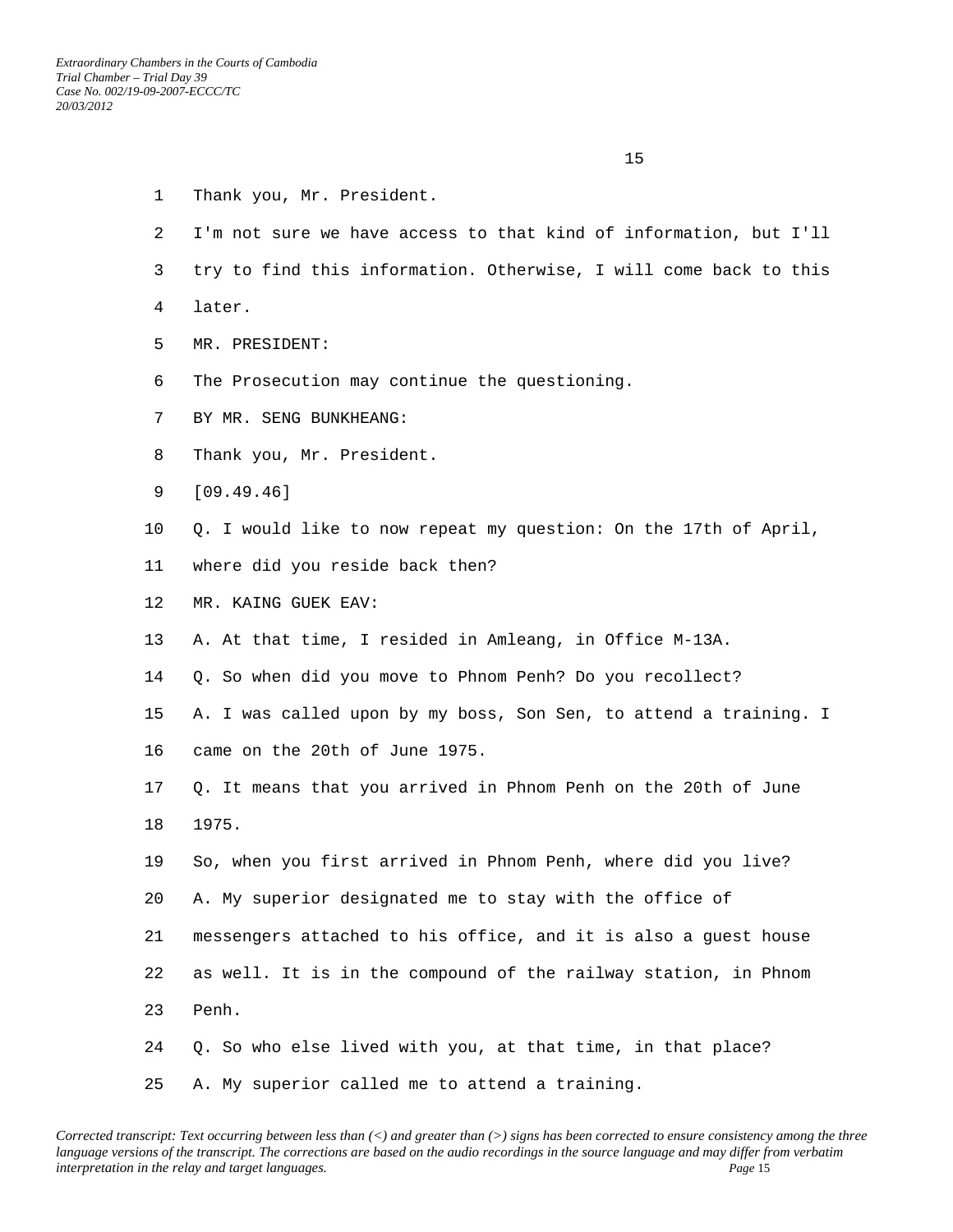| $\mathbf{1}$ | [09.51.46]                                                        |
|--------------|-------------------------------------------------------------------|
| 2            | I do not recollect the people who stayed there, but I remember -- |
| 3            | I still remember Ho Kim Heng <v>, my superior, and Comrade</v>    |
| 4            | Meas <v>, and a few other Party members who were supposed to</v>  |
| 5            | attend political training.                                        |
| 6            | Q. You said your superior called you to attend the training.      |
| 7            | So who was your superior?                                         |
| 8            | A. That was Son Sen.                                              |
| 9            | Q. And after you left the railway station, where did you go?      |
| 10           | A. After attending the trainings, he -- my superior transfer me   |
| 11           | to Nat's office. Nat was the former chief of staff of Lon Nol.    |
| 12           | Q. When did you first start working at the Security Office of the |
| 13           | Communist Party of Kampuchea with the code name S-21?             |
| 14           | A. It was on the 15 of August 1975. My superior ask me to meet    |
| 15           | with Nat at the railway station, on the 1st floor of the          |
| 16           | building, and he introduced me and he said that we were to        |
| $17 \,$      | establish the Security Office, "Santebal". And Nat wanted to name |
| 18           | it "Teo Office". And then, later on, it was named S-21.           |
| 19           | [09.54.03]                                                        |
| 20           | But back then my superior wanted me to bring all my colleagues    |
| 21           | from M-13, and then he asked me to search for documents from the  |
| 22           | houses of former officials of the Lon Nol's regime. Then, I       |
| 23           | started working as the deputy chief of S-21.                      |
| 24           | Q. So, when you were-- Your position as the deputy chief of S-21  |
| 25           | was -- were there any changes at that time?                       |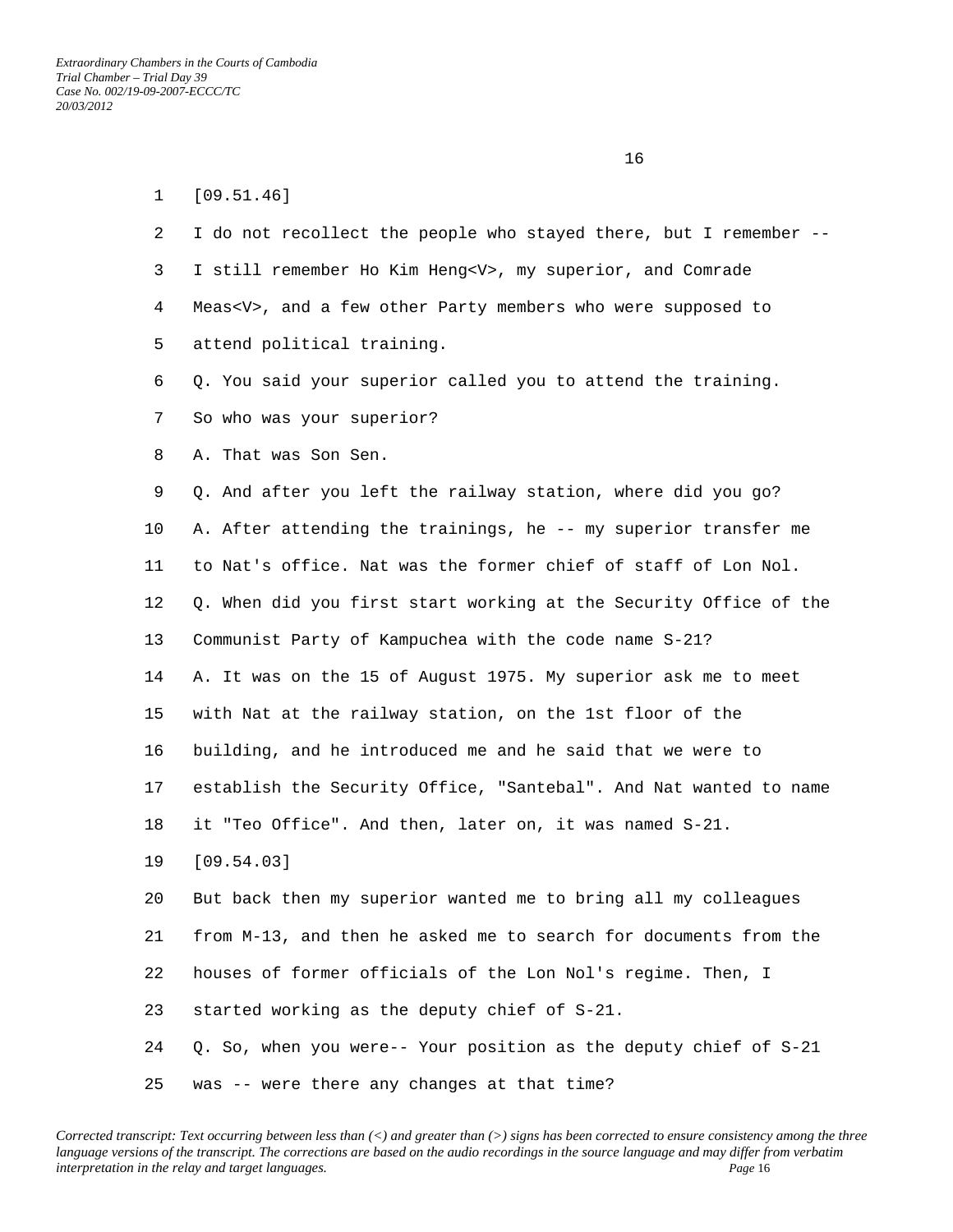1 A. Well, when Nat was dismissed, then I was appointed director -- 2 or chief of S-21 from March. 3 [09.55.20] 4 Q. Can you tell us the roles and responsibilities of Office S-21? 5 A. S-21 has two main functions, and it was actually determined 6 from the beginning of its inception, when we first actually 7 started M-13. 8 There was one venue somewhere around Prey Sar, and there was 9 another venue belongs to Van Nat -- it was somewhere in 10 Takhmau<V>. Then, when -- when some important official was 11 arrested, they took Sisowath Monireth's<V> residence to detain 12 those people. 13 Q. I would like to know the functions of S-21? 14 A. The - actually, the location was changed, but in terms of 15 function, it was mandated to take confessions from prisoners or 16 those who were arrested. And under Van Nat's (sic) supervisions, 17 there were officials from the countryside as well as workers as 18 well who were arrested and detained. 19 Q. Thank you. When they were interrogated, did they torture those 20 who were detained? 21 [09.57.33] 22 A. Torture was the common practice from as far back as Issarak 23 times. They beat the prisoners; they torture them in order to get 24 a confession. So, at S-21, it follows the same procedures of 25 interrogation.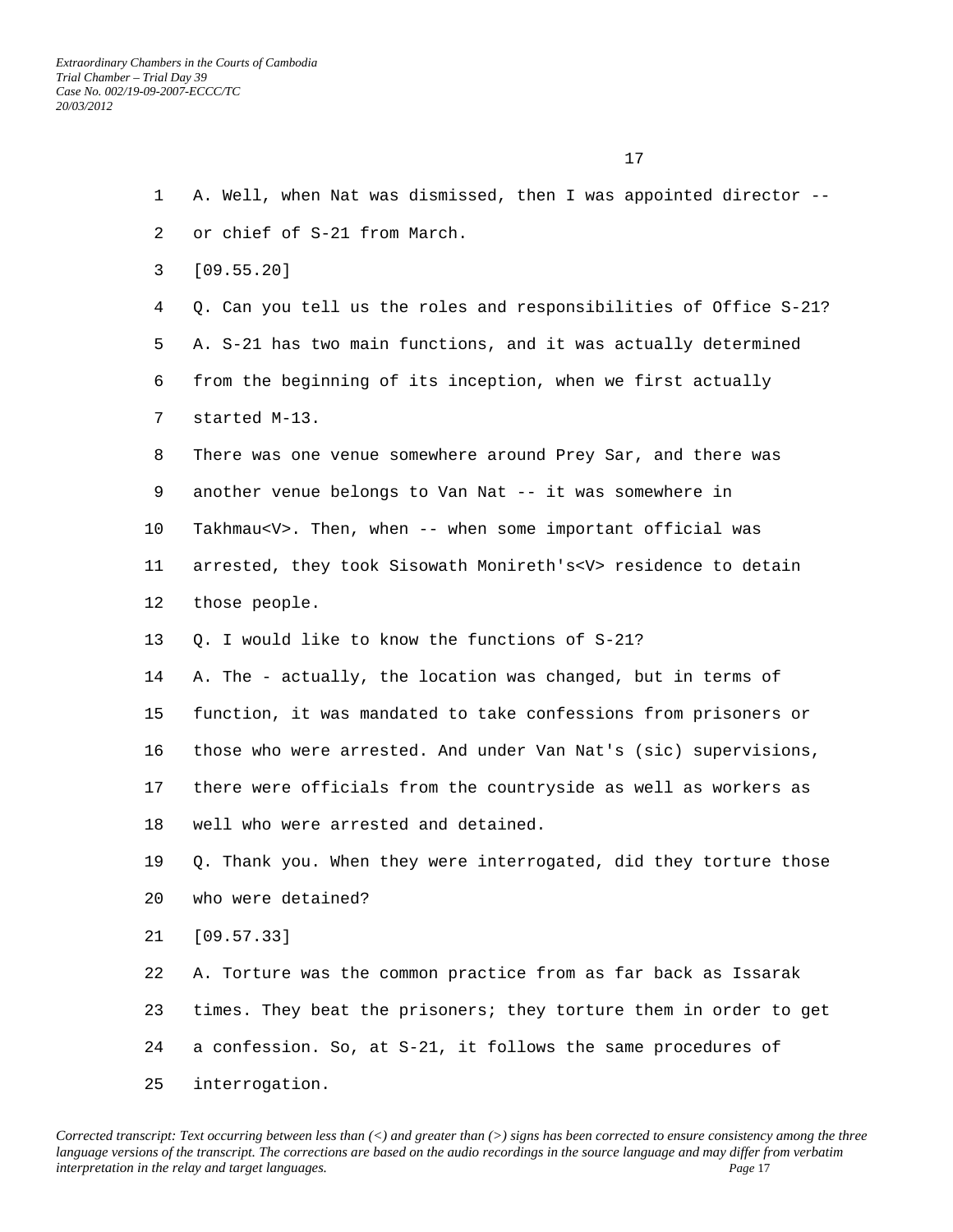| $\mathbf{1}$ | Q. Could you please tell the Court why interrogations, tortures          |
|--------------|--------------------------------------------------------------------------|
| 2            | were inflicted and that prisoners had to be smashed?                     |
| 3            | A. I think it is difficult to respond to the question. Could you         |
| 4            | simplify it?                                                             |
| 5            | Q. The question is: People who were arrested and sent to S-21,           |
| 6            | why were they destined to be smashed?                                    |
| 7            | A. It is the Party policy.                                               |
| 8            | [09.59.00]                                                               |
| 9            | I would not elaborate on the experience I have had, but what I am        |
| 10           | telling is that everyone who was arrested had to be smashed.             |
| 11           | Q. Who ordered that tortures, interrogations be carried out?             |
| 12           | A. I would like to divide the two terms, the terms "order" and           |
| 13           | "duty", because "duty" could be a blanket obligation, but                |
| 14           | "orders" would mean different thing because "order" had to be            |
| 15           | made directly, where "duty" had to be applied on a regular basis.        |
| 16           | Q. Was that part of the CPK policy?                                      |
| 17           | A. It was indeed, yes.                                                   |
| 18           | Q. What were the common offences being brought against those             |
| 19           | people who were arrested and sent to S-21?                               |
| 20           | A. During the time when Nat was in position, intellectuals were          |
| 21           | arrested, including Dr. Rath Kut <v>, Tip Mam<v>, the professor,</v></v> |
| 22           | who were innocent, were arrested and sent to S-21; Thach Chea's          |
| 23           | wife was also innocent and was arrested. However, this group of          |
| 24           | intellectuals were targeted during the early stage of S-21               |
| 25           | operation when Nat was still the chairman.                               |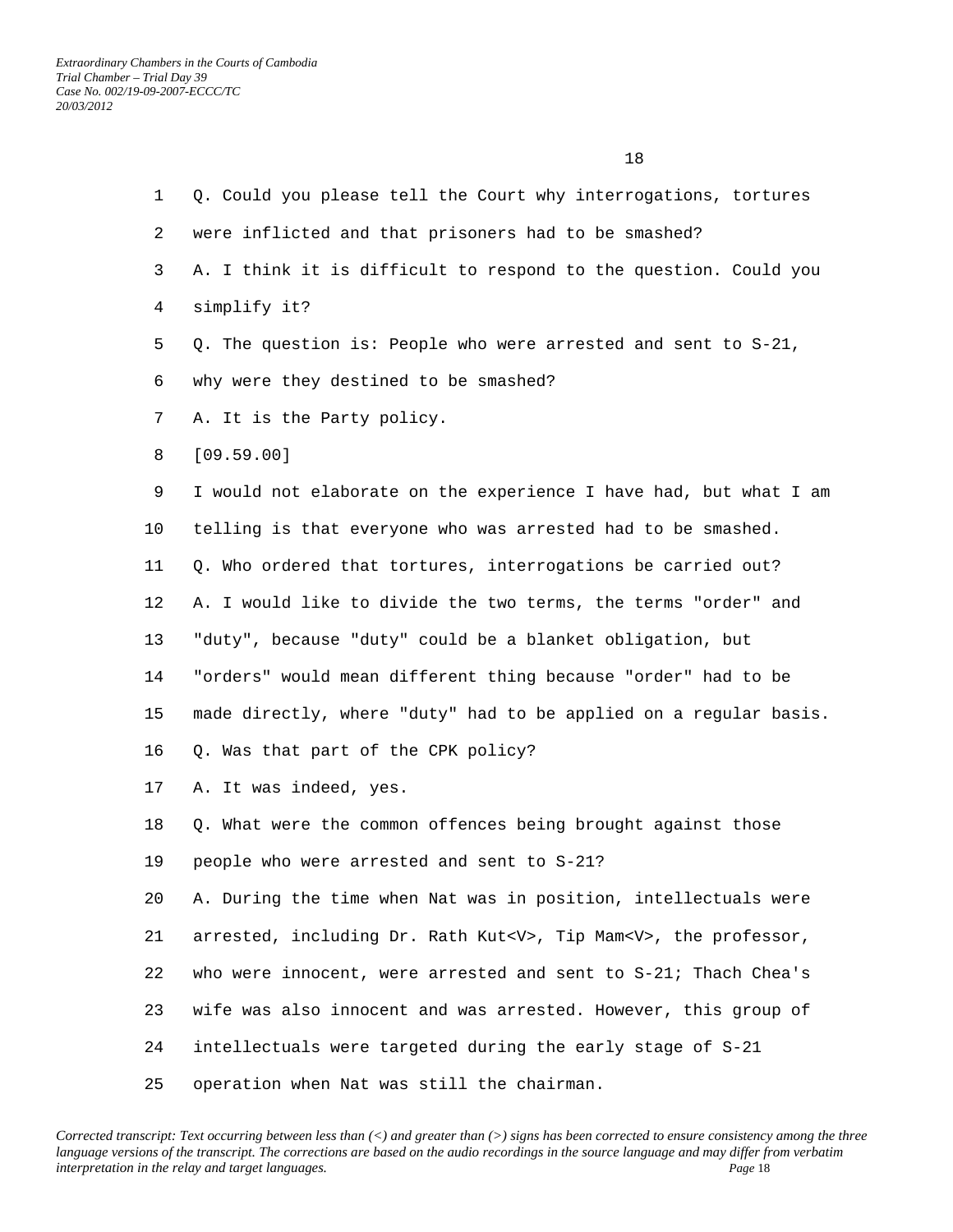1 [10.01.28] 2 Q. Apart from the group of people you mentioned to the Court, 3 were there any other people who also were arrested and sent to 4 S-21? 5 A. During Nat's time, there were other groups of people. Kong 6 Socheat alias Soeun<V>, son of Kong Sophal alias Keu<V>, was 7 arrested without any proper reason. He was arrested and sent to 8 Nat. Son Sen asked that he be not tortured until there was any 9 order from the upper echelon, but later on the decision was made 10 that the person be interrogated and smashed. This person was the 11 chief of the regiment. 12 And when I was the chairman, there were more people -- or more 13 variety of groups of people were arrested and sent to be tortured 14 and smashed. 15 Q. Can you give us information concerning the classification of 16 detainees or people arrested at S-21? 17 A. I have never tried to classify them, but I will try to do 18 that. 19 During Nat's time, intellectuals would be arrested. 20 The second category were workers, workers at the paper factory, a 21 factory producing paper at Chak Angrae<V>. It happened after the 22 factory was on fire and people were arrested. The workers were 23 arrested, indeed. 24 [10.03.42]

25 And another group of people were the Thai fishermen. I saw the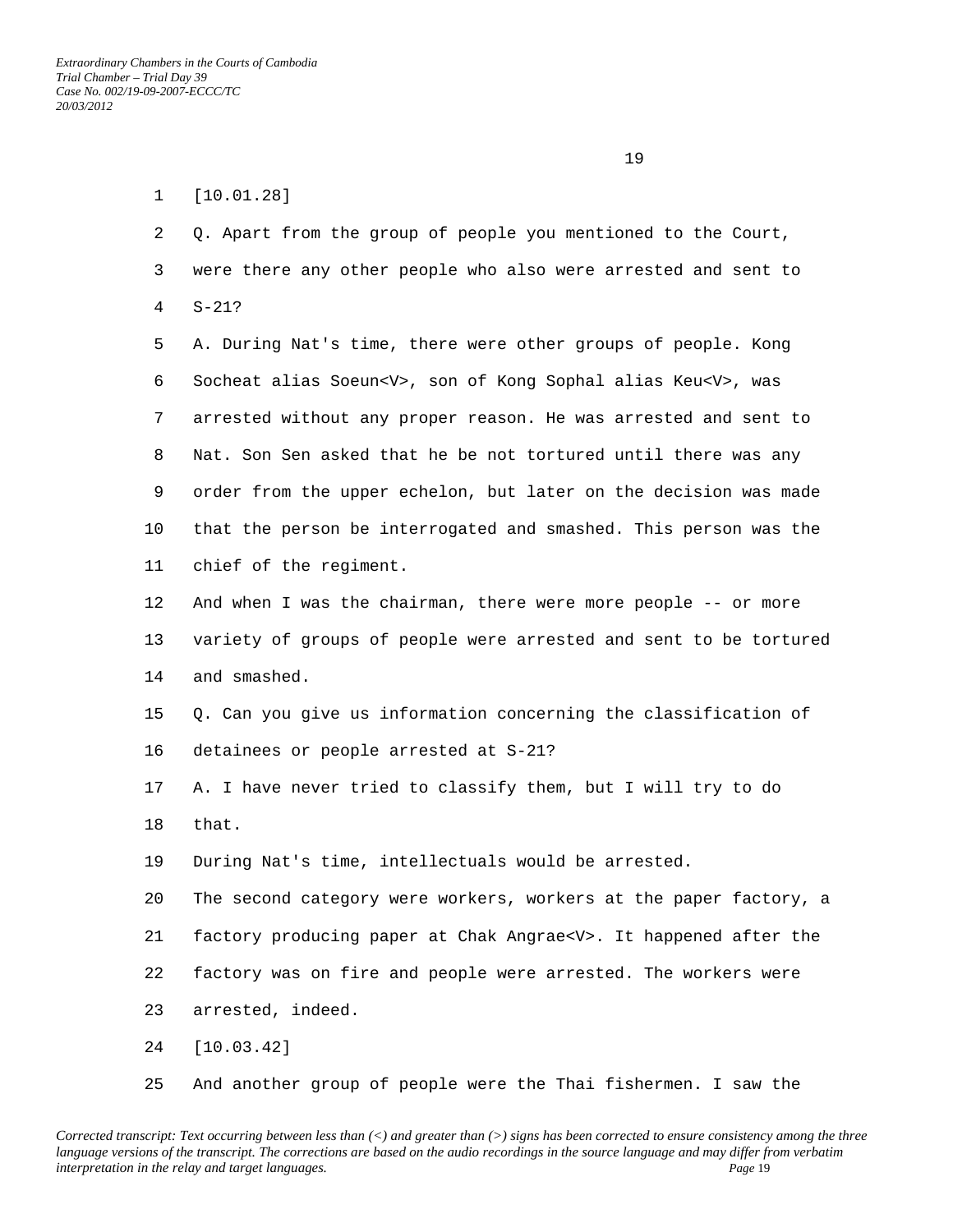| $\mathbf{1}$ | list of detainees -- of all the people arrested. There were about    |
|--------------|----------------------------------------------------------------------|
| 2            | 300 Thai fishermen that were arrested.                               |
| 3            | And then there was another list of people detained, the Muslim       |
| 4            | group from Arab Village <v>. These were cattle raiser. And they</v>  |
| 5            | were arrested and sent to S-21.                                      |
| 6            | And we noted also that the people from within the front were also    |
| 7            | arrested. Huot Sambath <v> and other people in the inside also</v>   |
| 8            | were arrested.                                                       |
| 9            | Q. Were there any senior cadre of the Khmer Rouge arrested and       |
| 10           | sent to S-21?                                                        |
| 11           | A. It is difficult to elaborate on this. In 1975, perhaps in         |
| 12           | October, Kong Socheat alias Soeun was arrested, and he was the       |
| 13           | most senior cadre of the regime.                                     |
| 14           | [10.05.18]                                                           |
| 15           | And then Sour Sophan <v> was also arrested -- he was a senior</v>    |
| 16           | officer -- then followed by Koy Thuon, who was yet another senior    |
| 17           | person in the rank.                                                  |
| 18           | Internal purges started after Yim Sambath <v> attacked with hand</v> |
| 19           | grenade behind the royal palace. And later on Koy Thuon confessed    |
| 20           | in January or December 1976 or '67 -- rather, he confessed on the    |
| 21           | 29th of December 1976, and the north cadres were arrested on the     |
| 22           | 1st of January 1977, so that's when the internal purges took         |
| 23           | place in a large scale. I can say that internal purges started       |
| 24           | after the grenade-attack incidents.                                  |
| 25           | Q. Do you remember that -- do you remember how many people were      |

20 and 20 and 20 and 20 and 20 and 20 and 20 and 20 and 20 and 20 and 20 and 20 and 20 and 20 and 20 and 20 and 20 and 20 and 20 and 20 and 20 and 20 and 20 and 20 and 20 and 20 and 20 and 20 and 20 and 20 and 20 and 20 an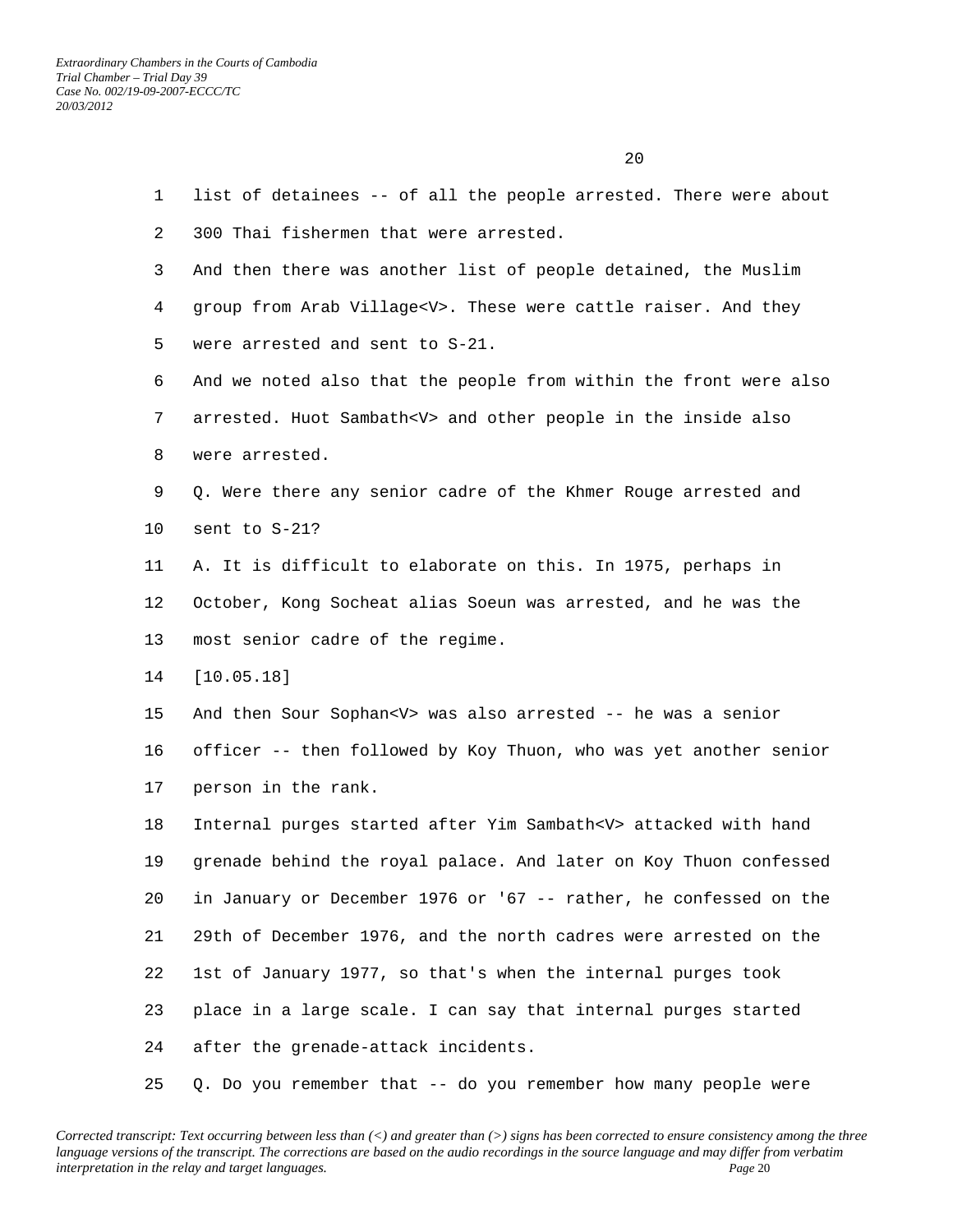| $\mathbf{1}$ | arrested and smashed at S-21?                                     |
|--------------|-------------------------------------------------------------------|
| 2            | A. I don't remember in details, but I think the list has already  |
| 3            | been prepared by the Office of Co-Prosecutor; there were more     |
| 4            | than 12,000 people died, and the list has never been contested by |
| 5            | me, myself.                                                       |
| 6            | [10.07.46]                                                        |
| 7            | Q. I would like now to proceed to your roles at S-21.             |
| 8            | As the Chairman of S-21, how was you appointed?                   |
| 9            | A. My superior, Son Sen, appointed me.                            |
| 10           | Q. Who was your immediate supervisor back then?                   |
| 11           | A. I think I would like to classify this into two categories.     |
| 12           | S-21 is an independent regiment of the Centre. Education,         |
| 13           | military affairs, all kind of these was under the supervision of  |
| 14           | the general staff.                                                |
| 15           | However, with regard to the case files concerning the confessions |
| 16           | and how reported were filed, it was I who was in charge to report |
| 17           | directly to Son Sen; I did that until the 15 of April 1978, when  |
| 18           | he was relocated at Neak Loeang <v>.</v>                          |
| 19           | Then, I met Second Brother, Nuon Chea -- or Brother Number Two. I |
| 20           | met him -- I reported to him on a regular basis.                  |
| 21           | Q. As the Chairman of S-21, what were your roles?                 |
| 22           | A. My common roles included reading and summarizing the           |
| 23           | confessions, and briefed the superior on the confessions          |
| 24           | annotated by me. So I had already been very busy with these       |
| 25           | reading and summarizing the confessions and reporting to my       |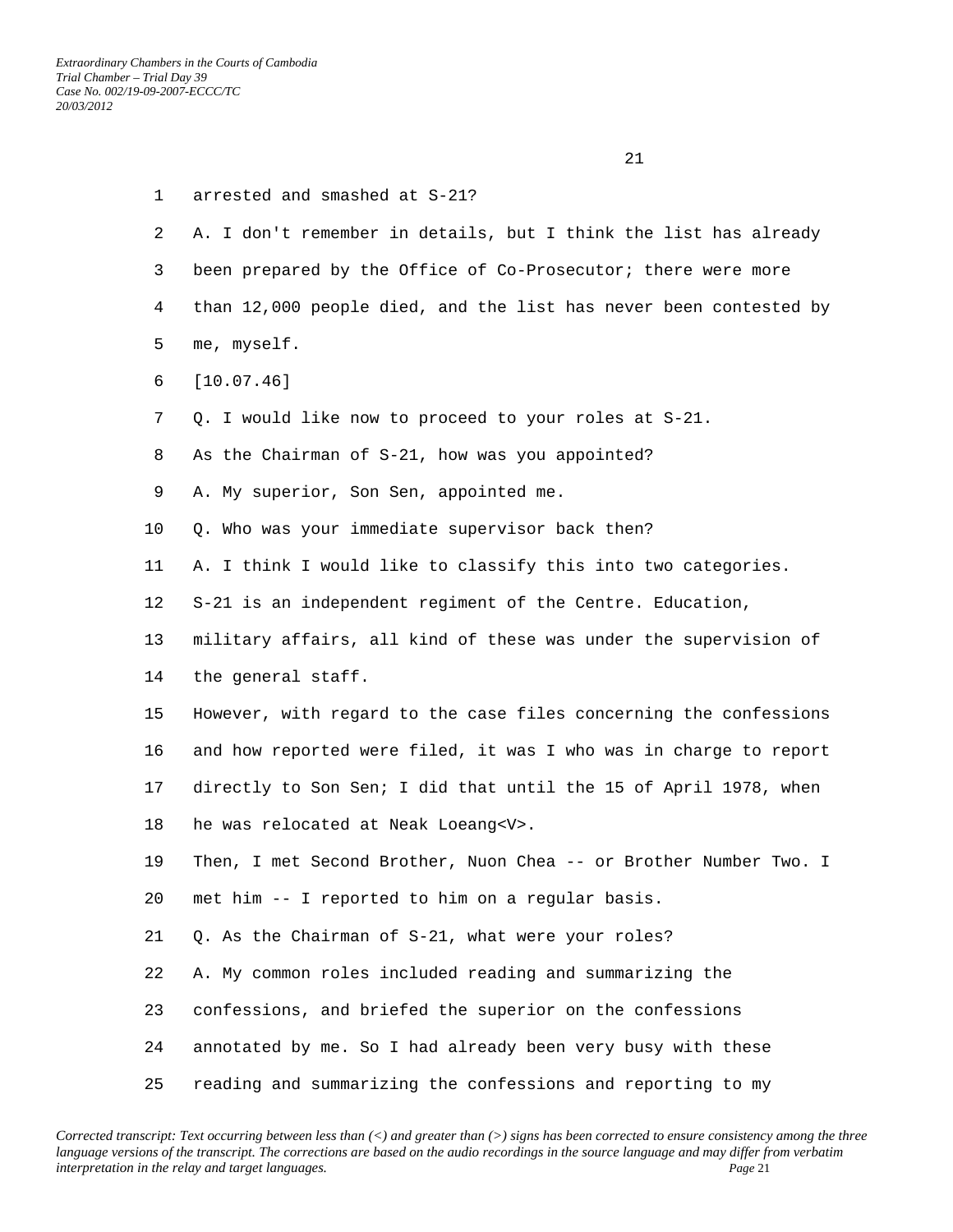22 and 23 and 23 and 23 and 23 and 23 and 23 and 23 and 23 and 23 and 23 and 23 and 23 and 23 and 23 and 23 and 24 and 25 and 26 and 26 and 26 and 26 and 26 and 26 and 26 and 26 and 26 and 26 and 26 and 26 and 26 and 26 an

- 1 superior.
- 2 Lin<V> was the one who approached Comrade Hor<V> directly
- 3 concerning how many people should be sent and received.
- 4 [10.11.21]

 5 And with regard to who was in charge of bringing the prisoners to 6 Choeung Ek<V>, it was Hor who was in charge. However, Hor made a 7 mistake by sending the wrong person to be smashed, then Son Sen 8 asked that these protocol be re-examined and that people 9 concerned had to be reported to before any decision was made; and 10 this includes regular monitoring of the prisoners, regular 11 monitoring of the list of peoples to be sent to Choeung Ek, and 12 monitoring on how people should be sent in and received, and that 13 I had to be copied or consulted with every time. 14 And to ensure that the work went well, I also provided training

 15 to staff, and you can refer to the documents concerning these 16 training courses.

 17 Q. Apart from the task you had or were assigned, did you have any 18 other duties?

19 [10.13.10]

 20 A. Each and every year, I would be called by the general staff to 21 attend training session. Sometime I went there alone, sometime 22 there were other people who went with me, and I was becoming a 23 focal person to impart the knowledge I was trained from my 24 superior to my subordinates and combatants, to educate them on 25 the Party's policies, things like that.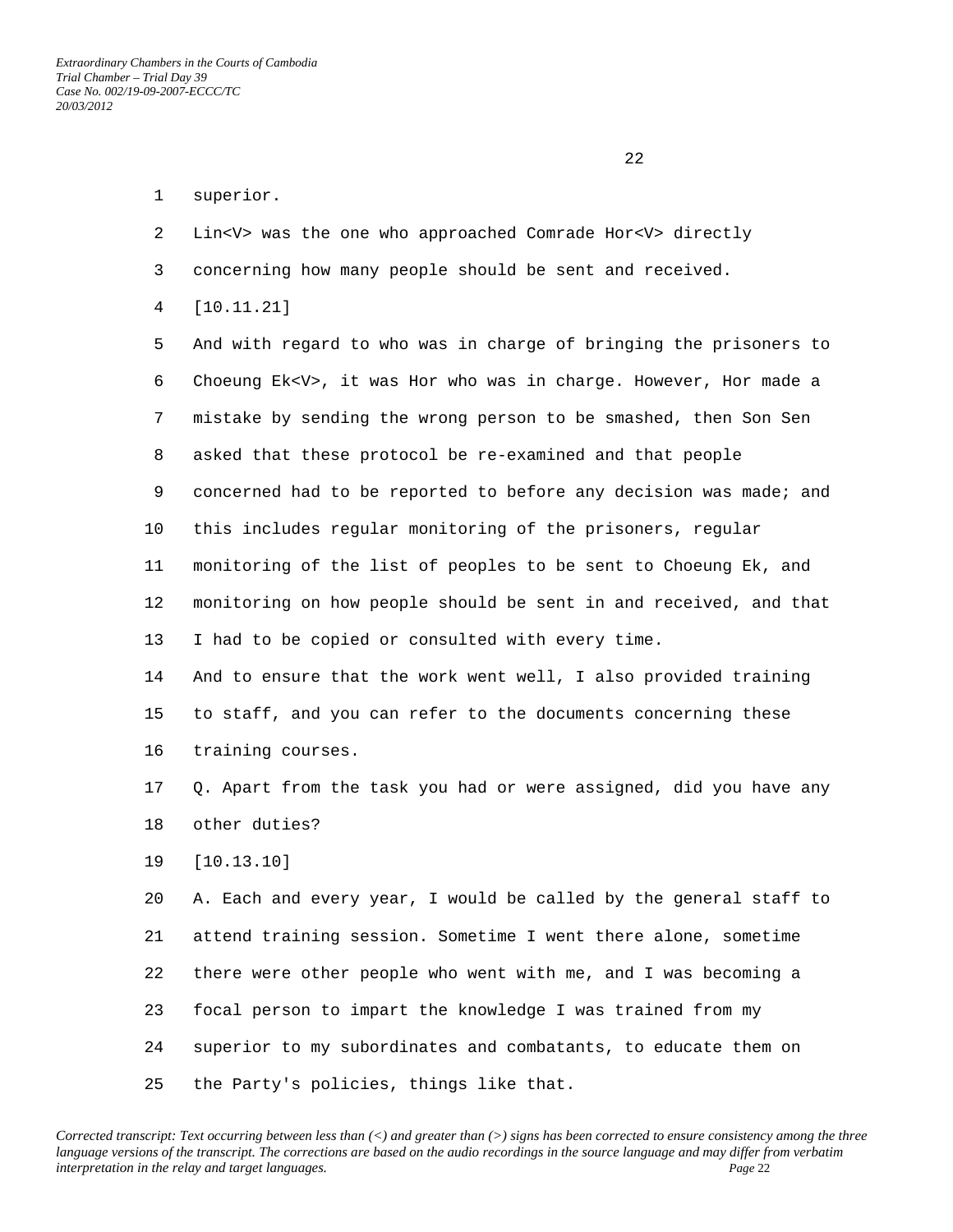23 and 23 and 23 and 23 and 23 and 23 and 23 and 23 and 23 and 23 and 23 and 23 and 23 and 23 and 23 and 23 and 24 and 25 and 25 and 25 and 25 and 26 and 26 and 26 and 26 and 26 and 26 and 26 and 26 and 26 and 26 and 26 an

| $\mathbf{1}$ | Q. Who did you teach? Did you also teach prisoners?                 |
|--------------|---------------------------------------------------------------------|
| 2            | A. Prisoners had no right to be trained or attend study sessions.   |
| 3            | Q. Do you recall when you stopped working for S-21?                 |
| 4            | A. I stopped only when the Vietnamese troop came with the tank      |
| 5            | and stopped right in front of my home, in Phnom Penh. It was on     |
| 6            | the 6 of January 1979.                                              |
| 7            | Q. I would like to go back a little bit to your trainings.          |
| 8            | Apart from the Party policy, what else included in your training    |
| 9            | materials to be handed over to students?                            |
| 10           | [10.15.07]                                                          |
| 11           | A. Apart from those documents, I also offered training on           |
| 12           | interrogation technique, how to obtain confession. And this         |
| 13           | document can be obtained because it was written by Brother Mam      |
| 14           | Nai <v>. Please refer to document KNH166<v>.</v></v>                |
| 15           | Q. Could you please tell us, what was your training like?           |
| 16           | A. I think I can't respond to this question; please be more         |
| 17           | specific.                                                           |
| 18           | Q. My question is: When you provided trainings to your              |
| 19           | subordinates and staff--                                            |
| 20           | Or, rather, I would like to another question instead: When you      |
| 21           | worked at S-21, were you already married or you were still          |
| 22           | single?                                                             |
| 23           | A. I got married on the 20th of December in Longveaek <v>, 1970</v> |
| 24           | $(sic)$ .                                                           |
| 25           | Q. Could you please tell the Court concerning the circumstances     |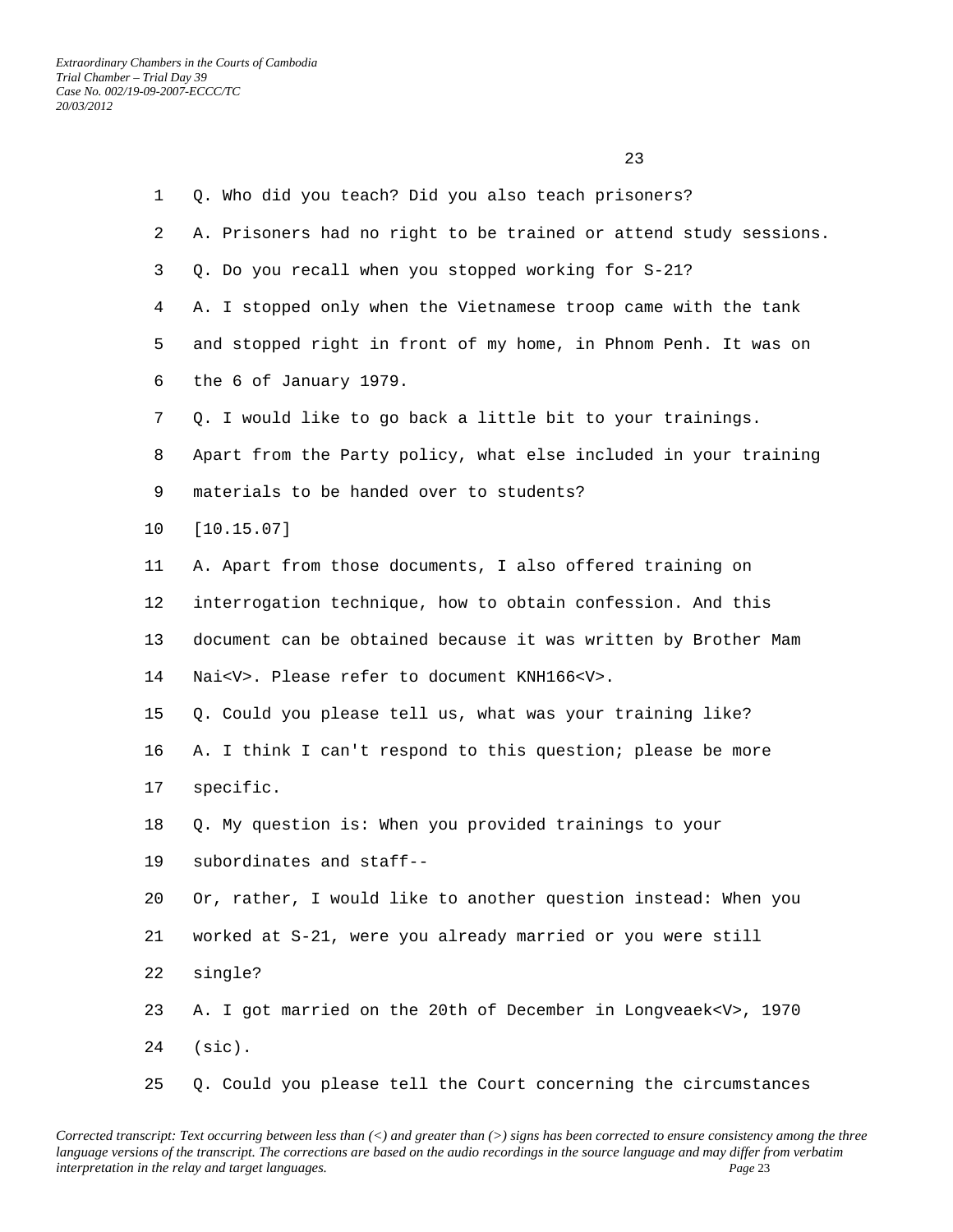24 and 24

| $\mathbf{1}$ | surrounding your marriage? How could that lead to this marriage?                                 |
|--------------|--------------------------------------------------------------------------------------------------|
| 2            | A. I was thinking of looking for a wife in 1973, if I'm not                                      |
| 3            | mistaken, and I fell in love with my wife in 1974. I asked <a< th=""></a<>                       |
| 4            | friend of mine> who was the chief of the Southwest Office, or                                    |
| 5            | Office 201, to talk to <her. after="" asked,="" it's<="" said="" she="" th="" was=""></her.>     |
| 6            | up to Angkar. So, my friend decided to resolve the matter by                                     |
| 7            | reporting it to Ta Mok and Ta Mok agreed. Later on, I reported                                   |
| 8            | the matter to my superior. Subsequently, after he had married,                                   |
| 9            | Nat organized my wedding on 20 December 1975. Hence, I chose to                                  |
| 10           | marry my wife and Angkar did not force me to do it. I chose her                                  |
| 11           | because I loved her. I'd also like to say that on our wedding                                    |
| 12           | day, my mother came to give us both a blessing.>                                                 |
| 13           | Q. Did you ask for permission to get married?                                                    |
| 14           | A. As I indicated, <on birth<="" bride="" comrade="" side,="" som="" th="" the="" whose=""></on> |
| 15           | name is Mai Sakhân, chief of the Southwest zone office informed                                  |
| 16           | Ta Mok who authorised the wedding. Later, I informed my superior                                 |
| 17           | SON Sen who also gave his permission. Subsequently Nat organized                                 |
| 18           | my wedding.>                                                                                     |
| 19           | Q. After marriage, how many children have you had?                                               |
| 20           | [10.19.03]                                                                                       |
| 21           | A. I had -- I have two children before the Vietnamese attacked.                                  |
| 22           | My second kid was born on the 14th of December 1978.                                             |
| 23           | Q. After you left S-21 in 1979, had you remained as the member of                                |
| 24           | the CPK all along?                                                                               |
| 25           | A. We have -- we had no more life view meetings later on. I had                                  |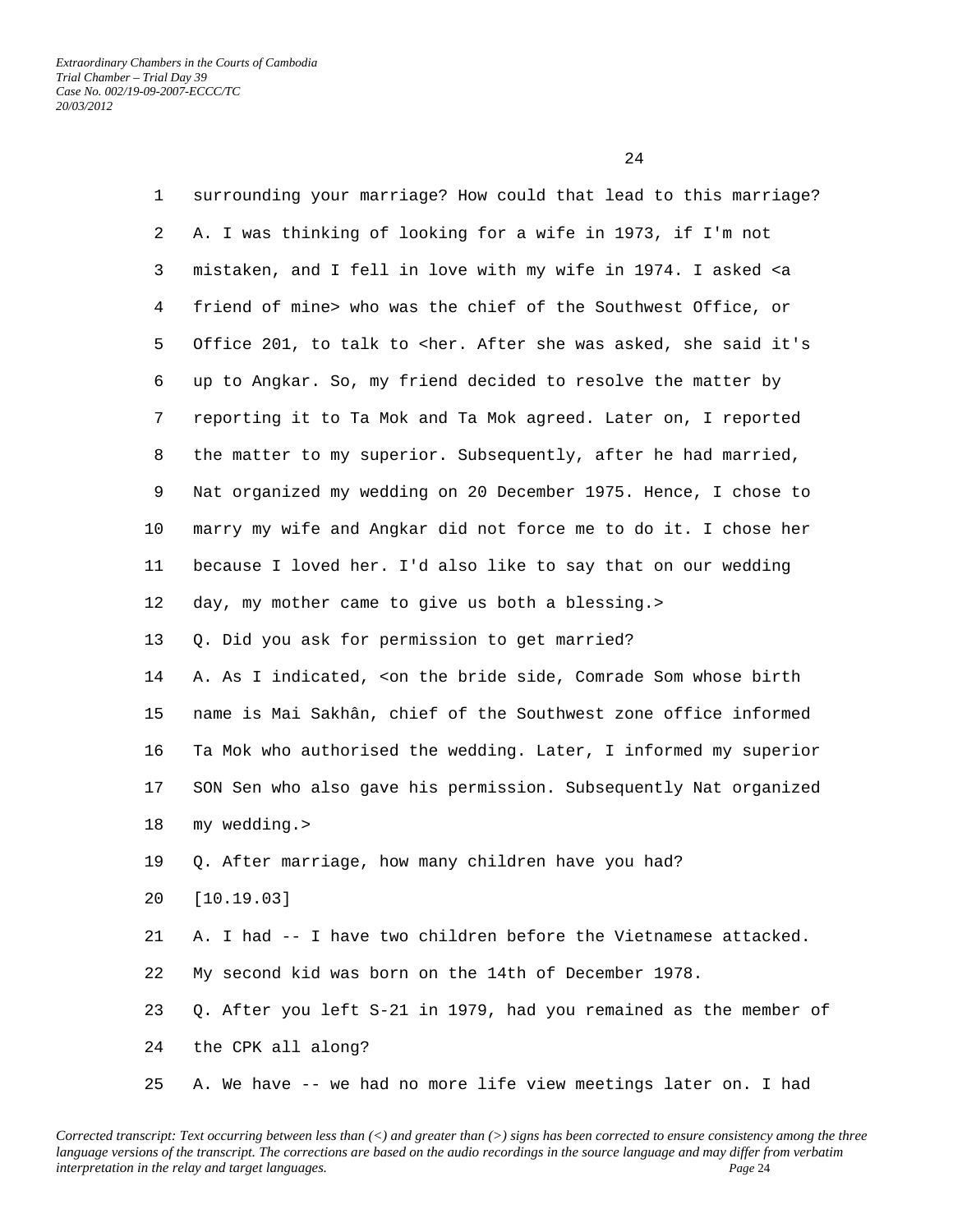| $\mathbf{1}$ | to take refuge with other people so that I could have something   |
|--------------|-------------------------------------------------------------------|
| 2            | to eat, and I asked that I be allowed to live in the West Zone    |
| 3            | with -- under the supervision of Comrade Phal (phonetic). Then I  |
| 4            | moved to the Northwest, staying with Brother Sarun, the deputy    |
| 5            | secretary of the Northwest. I went there to ask for some rice.    |
| 6            | [10.20.54]                                                        |
| 7            | So, interrogations, torture, confession extraction, these things  |
| 8            | already ground to a halt.                                         |
| 9            | Q. Did you attend meetings, Party's life view meeting?            |
| 10           | A. No, no more meetings. No life view meetings, no Party's role.  |
| 11           | However, I still attached to the Party, and on the 25th of June   |
| 12           | 1986, I was called by Son Sen to resume my task.                  |
| 13           | Q. You said Son Sen asked you to take your office back. So what   |
| 14           | kind of task was then?                                            |
| 15           | A. He asked me to teach students in China, in Beijing. It was     |
| 16           | Pol, who was the top leader, who rendered this order and asked    |
| 17           | that I be sent to China to teach students in China, but teaching  |
| 18           | in Khmer to students in China.                                    |
| 19           | Q. When did you return to Cambodia?                               |
| 20           | A. I went there in 1986. In 1988, the 30th of June or something,  |
| 21           | I returned; I was there for two years.                            |
| 22           | Q. When you returned, what kind of work did you do?               |
| 23           | A. I went to K-18, which was under the supervision of Brother At, |
| 24           | Comrade Yun Yat, Son Sen's wife, and I was tasked with writing    |
| 25           | textbooks for primary education.                                  |

25 and 25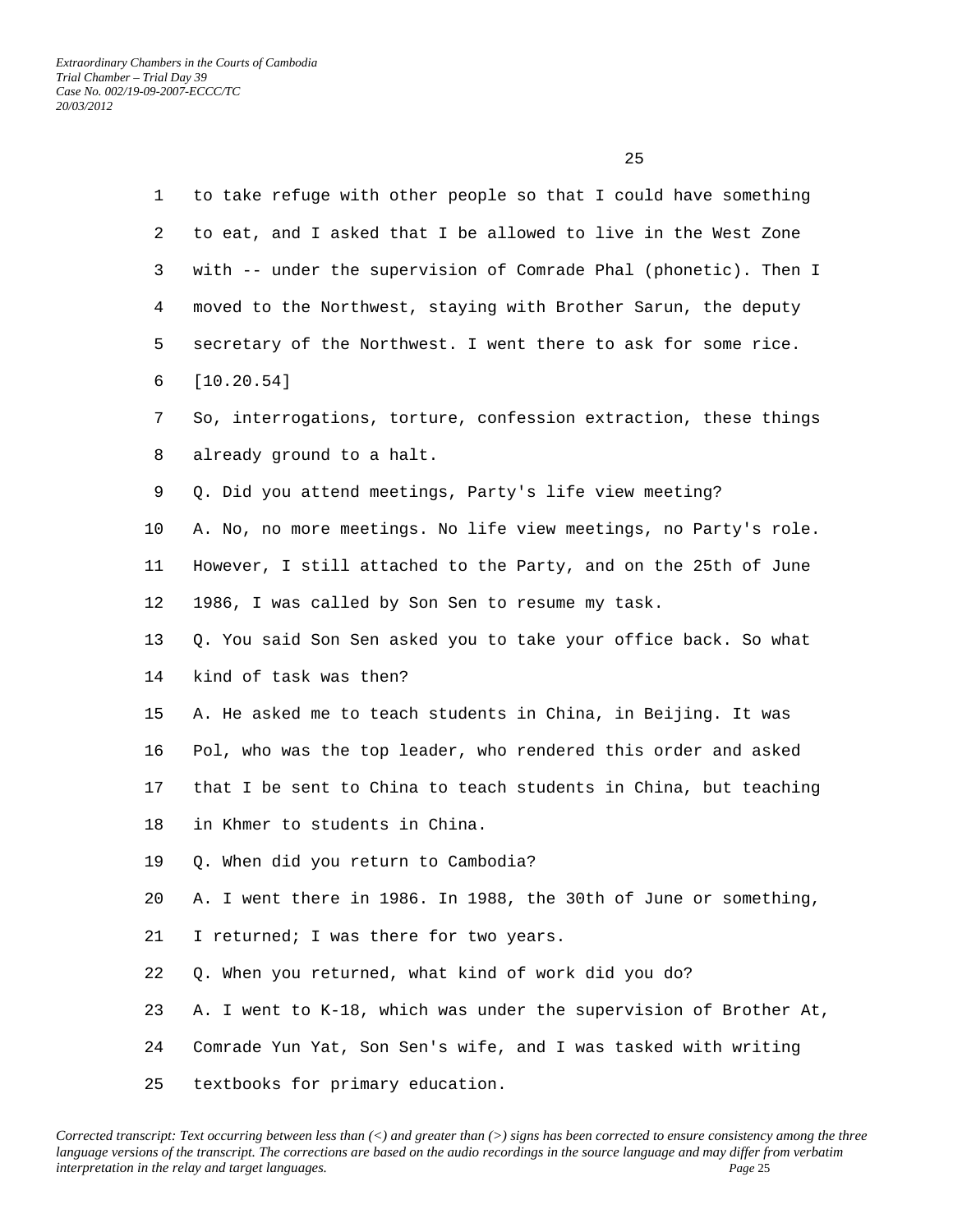1 Q. Were you still under the leadership of the CPK's leadership? 2 [10.23.18] 3 A. I was still under the immediate supervision of the key person 4 of the Party. 5 Q. Do you recollect who was your superior -- or were your 6 superiors? 7 A. The immediate supervisors for -- in the writing section was 8 first At, Yun Yat, as I indicated. 9 Q. Where else did you live after 1972, for example? 10 A. (No interpretation) 11 Q. Question again -- I think perhaps there is a translation 12 problem. Indeed, the question was about 1992. 13 [10.25.03] 14 A. Pol Pot assigned me to work in the economic section in the 15 rural area. 16 Later on, there was an incident where the Khmer Rouge boycott the 17 election and that the Khmer -- the Pol Pot's bases in Kdoeb 18 Thmor<V> was dissolved. In 1992, I went to Phkoam<V> village, 19 Phkoam commune, Svay Chek<V> district, Banteay Meanchey<V> 20 province. 21 Q. How long had you remained in Phkoam Village? 22 A. I was there until July 1997. It was when there was fighting 23 between Ranariddh -- Norodom Ranariddh and Hun Sen troops. I went 24 all the way to Samlaut<V>.

25 Q. At Samlaut, what did you do?

<u>26</u>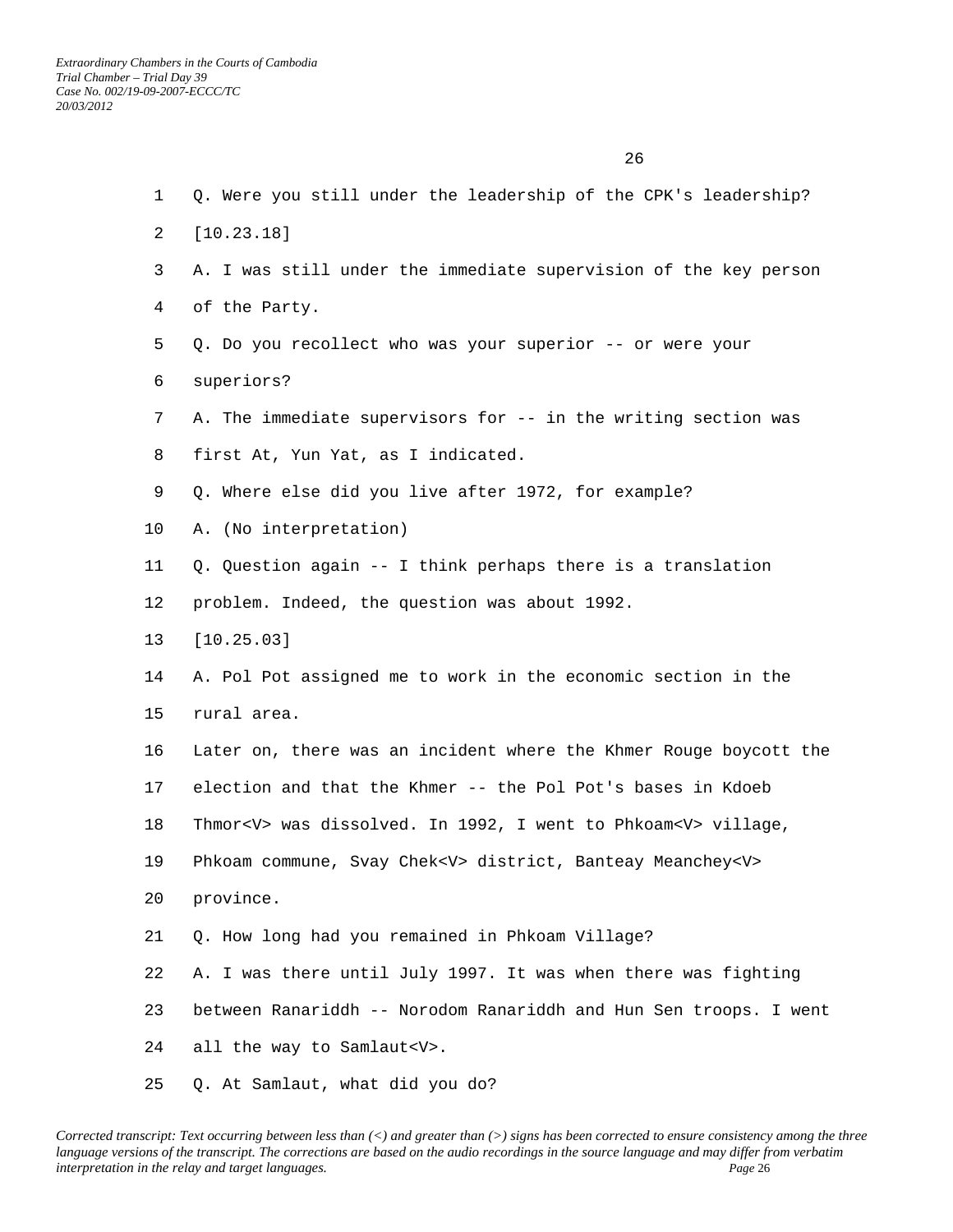1 A. I continued my career as a teacher, school teacher. I was 2 tasked -- or assigned as the head of the education department of 3 the district. I was not assigned -- or appointed by the Royal 4 Decree -- or sub-decree, rather. 5 Q. How long had you been there in Samlaut? 6 A. I was taken from Samlaut on the 6 of May 1999. 7 Q. During the time when you stayed in Samlaut and before the 6 of 8 May 1999, what had you done? 9 A. Perhaps in 1997, Ta Mok had conducted a riot against the 10 government, and people were evacuated to the border, and I was 11 among the evacuees. And I returned in 1998, just a little early 12 before the election. I then continued working as a school teacher 13 and the head of the education department of that district. 14 [10.28.59] 15 MR. SENG BUNKHEANG: 16 Thank you, Mr. President. 17 And, Your Honours, I note that it is now 30 past 10. Should we 18 have adjournment? 19 MR. PRESIDENT: 20 Thank you. 21 Now it is an appropriate time for the adjournment, and we will 22 adjourn for 15 minutes. 23 Court officer is now instructed to take the witness to his room 24 and bring him back to the courtroom when we resume the next

25 session.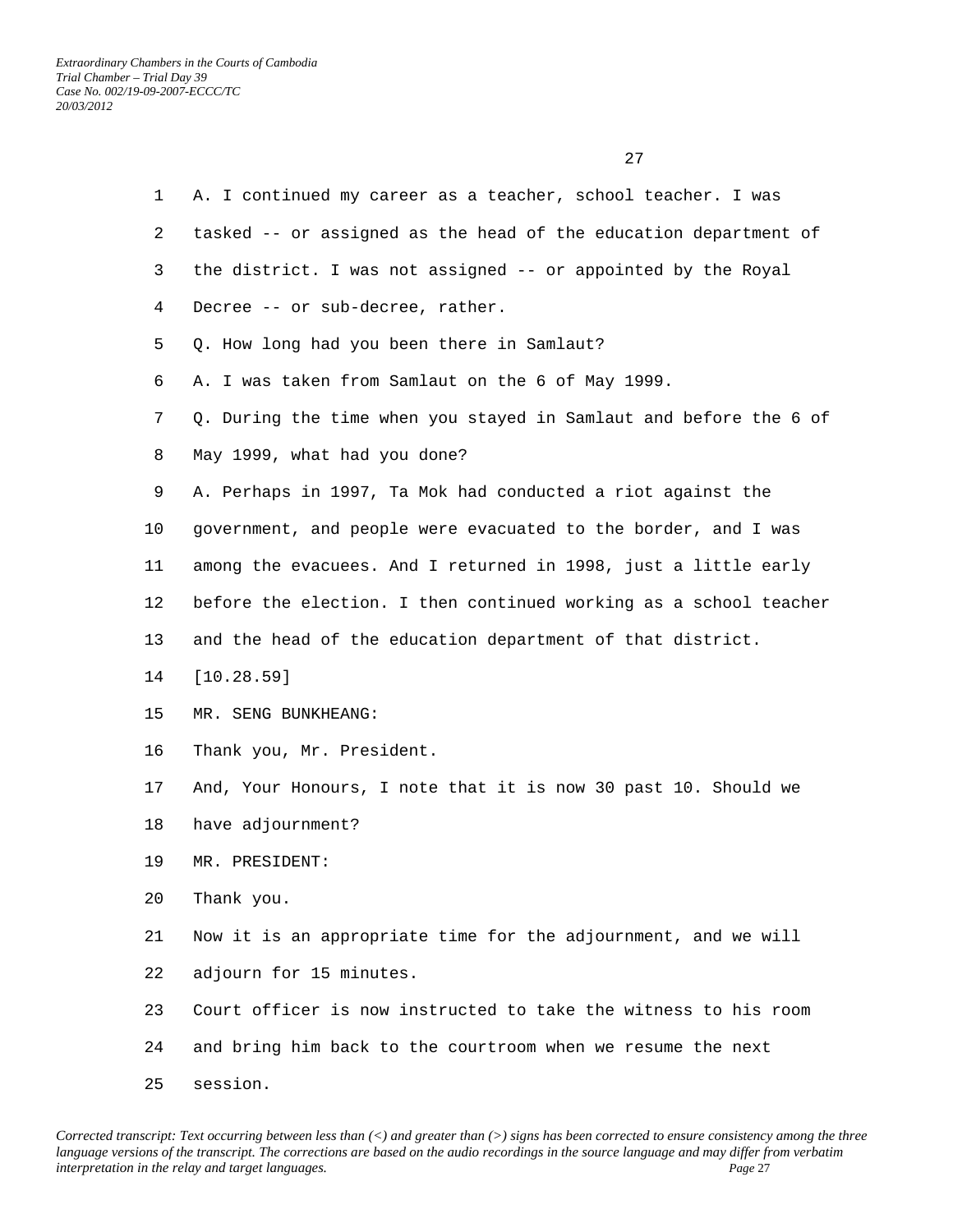1 Counsel for Ieng Sary, you may proceed. 2 MR. ANG UDOM: 3 Thank you, Mr. President, Your Honours. Due to health reason of 4 my client -- Mr. Ieng Sary has experienced lumbago and has a pain 5 in his legs and cannot remain seated in this room -- he asks that 6 he be excused from this courtroom and be allowed to follow the 7 proceedings from his holding cell. 8 MR. PRESIDENT: 9 The Chamber has noted request by -- of Ieng Sary through his 10 counsel. 11 The Chamber, therefore, grants such request and asks that 12 counsels for Nuon Chea (sic) produce the waiver with signature 13 and - or, rather, thumbprint by Ieng Sary. 14 And AV officers are now instructed to ensure that the holding 15 cell of Ieng Sary is well linked to the courtroom through 16 video-link so that he can observe the proceeding remotely. 17 The Court is adjourned. 18 (Court recesses from 1031H to 1051H) 19 MR. PRESIDENT: 20 The Court is now back in session. 21 Before we resume, I would like to remind the Prosecution as well 22 as other parties that Mr. Kaing Guek Eav alias Duch now is the 23 witness before this Chamber. So parties are reminded to put 24 question concerning with the relevant paragraph of the Closing

25 Order, particularly with the paragraph concerning what the

28 and 28 and 28 and 28 and 28 and 28 and 28 and 28 and 28 and 28 and 28 and 28 and 28 and 28 and 28 and 28 an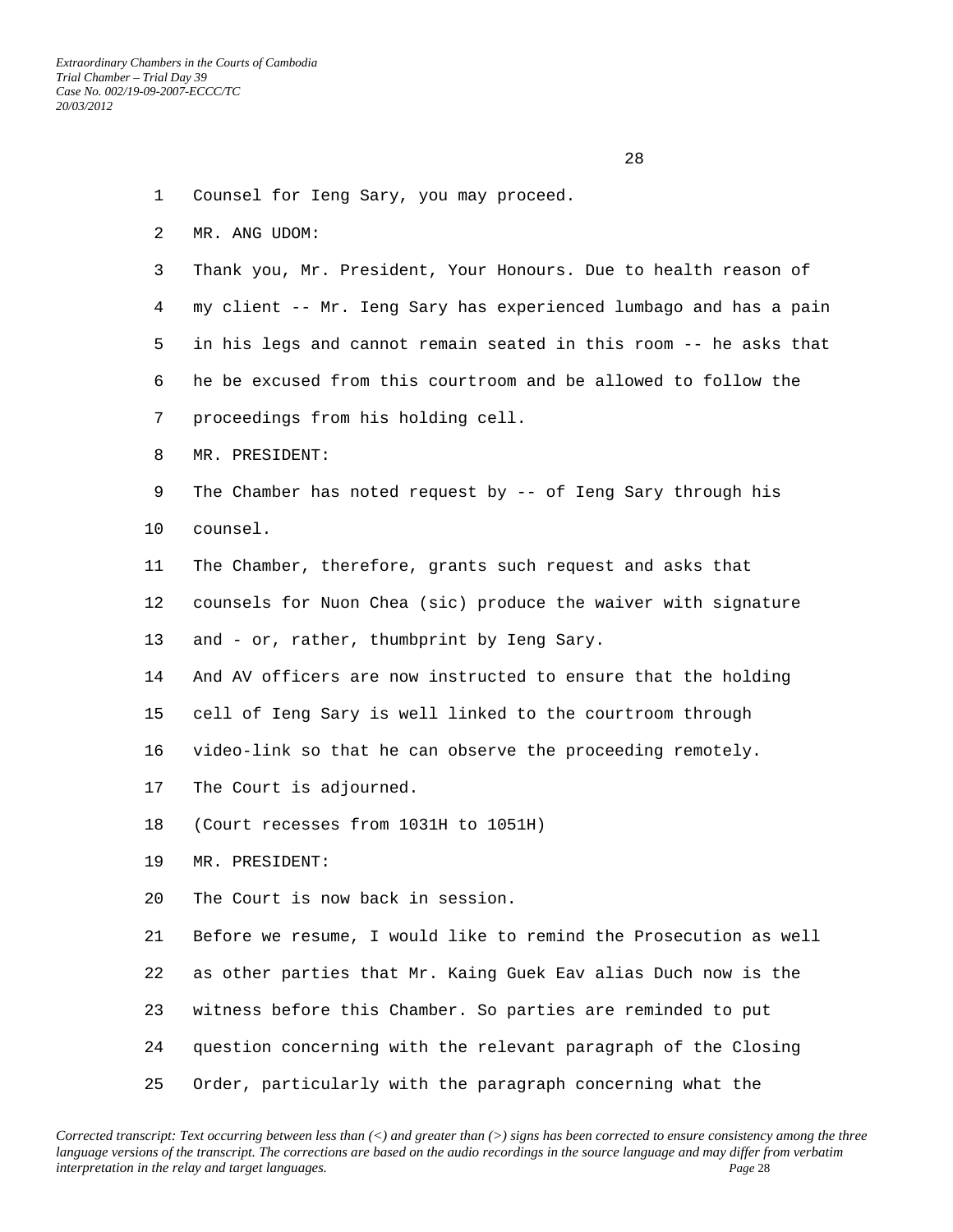1 Chamber has already heard concerning the historical background of 2 Case 002/1. So this is the examination of this witness. If he 3 knows any other facts within the parameter of Case 002/01, then 4 parties should put questions in order, according to the facts 5 alleged in the Closing Order. 6 [10.52.45] 7 So this is the approach we should take in order to avoid 8 repetitious questions, which may not be good in the conduct of 9 the trial. 10 So the Chamber hopes that parties understand this process. 11 And questions should be put which may be useful in ascertaining 12 the truth. 13 So, I note counsel for Nuon Chea is on his feet, so you proceed. 14 MR. PESTMAN: 15 Thank you, Mr. President. That was, indeed, one of the points I 16 wanted to make. 17 I noticed, with some concern, that the prosecutor has asked for 18 five days to interrogate this particular witness, and I would 19 like to join you and ask the prosecutor to focus their 20 examination as much as possible on the facts relevant for the 21 first -- I won't call it "mini-trial", but the first trial of 22 this particular trial. And I haven't heard much which is, 23 according to me, of any relevance for the first trial in this 24 bigger trial. 25 [10.54.07]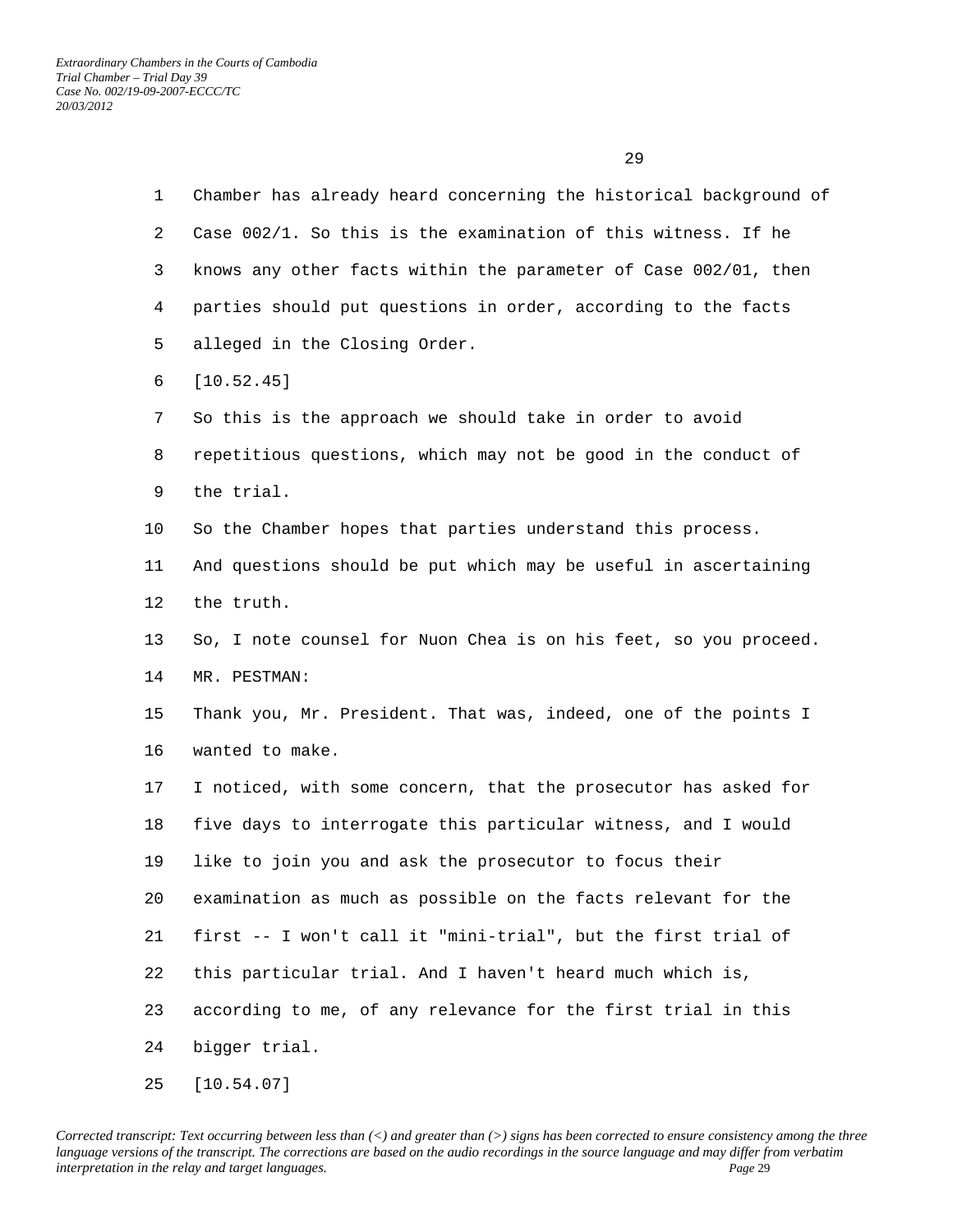<u>30</u>

| $\mathbf{1}$ | There's another point I wanted to make about the witness number,     |
|--------------|----------------------------------------------------------------------|
| 2            | which was numbered -- which was named by this particular witness.    |
| 3            | The witness Mr. Duch was referring to was KW-30. That is witness     |
| 4            | Uch Sorn <v>, if I pronounce it correctly. That's somebody-- Uch</v> |
| 5            | Sorn, I'm told. That's somebody who testified in the Duch Trial      |
| 6            | on the 9th of April 2009. There were no protective measures          |
| 7            | ordered; there's no reason to refer to this particular person        |
| 8            | under a pseudonym which was given in another case. This              |
| 9            | particular witness is also not on our witness list -- the witness    |
| 10           | list for this case.                                                  |
| 11           | So I would like to encourage this particular witness not to use      |
| 12           | pseudonyms. It's very confusing, and it saves us time if we don't    |
| 13           | have to look up corresponding names in his own case file.            |
| 14           | Just one final thing I would like to raise. Yesterday, I was told    |
| 15           | that my conduct in this particular case raised serious ethical       |
| 16           | questions and that the Chamber is considering to take appropriate    |
| 17           | action against me.                                                   |
| 18           | I am a member of both the Cambodian and the Amsterdam Bar, and       |
| 19           | one of the appropriate actions you could take is inform either       |
| 20           | the Dutch Bar or the Bar in Cambodia.                                |
| 21           | [10.55.45]                                                           |
| 22           | Now, I have the professional obligation to inform you on how to      |
| 23           | do that. I will send an email to the senior legal officer            |
| 24           | explaining how to contact the appropriate person and how and         |
| 25           | where to file the complaint, if your Trial Chamber desires to do     |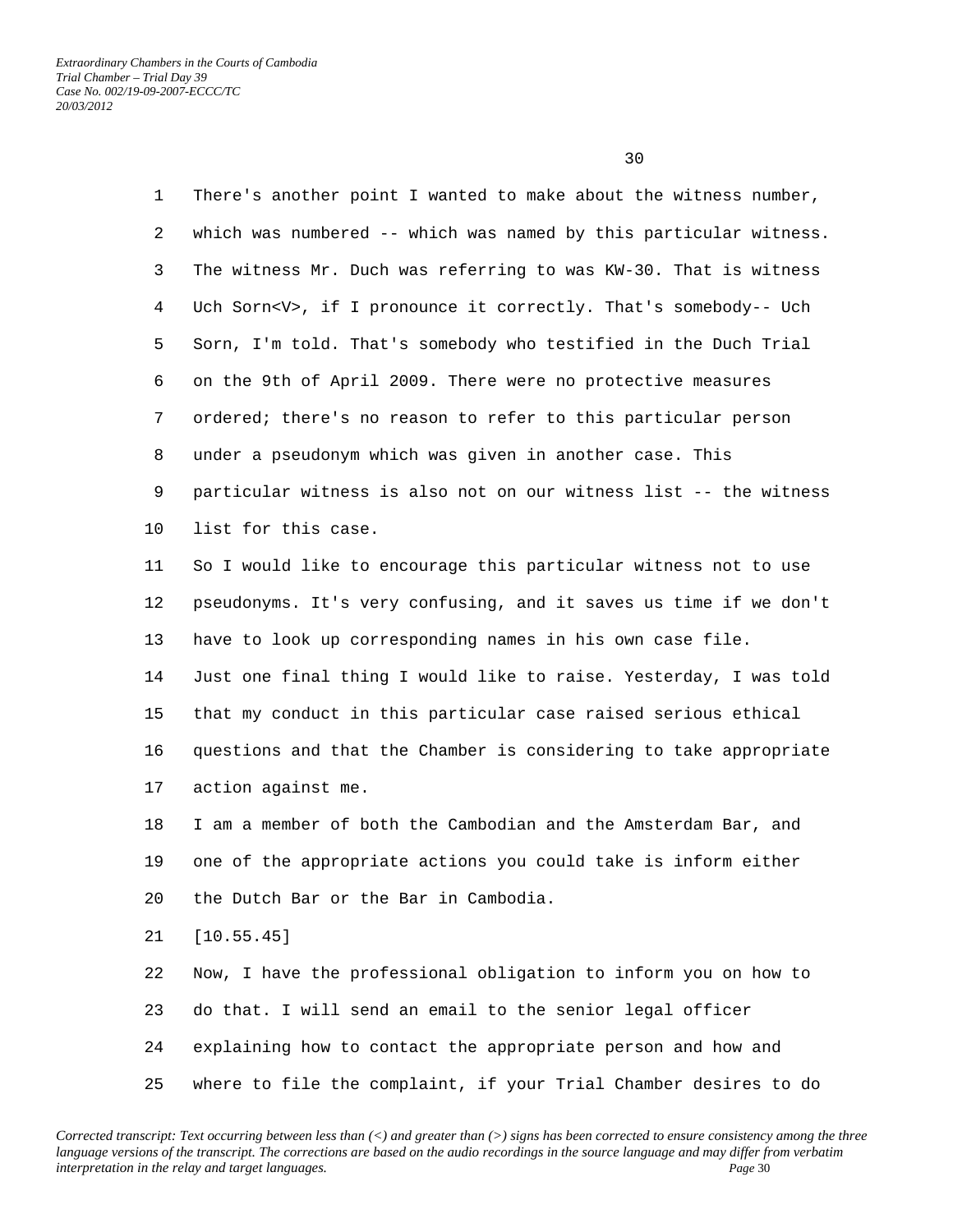| 1       | that, to file such a complaint. I would actually like to -- if I  |
|---------|-------------------------------------------------------------------|
| 2       | can do so, I would encourage the Trial Chamber to do so, so that  |
| 3       | this particular problem -- my conduct, which was deemed raising   |
| 4       | serious ethical questions -- is put to somebody who can give an   |
| 5       | expert opinion on that particular conduct. And I would appreciate |
| 6       | if the Trial Chamber would take that step. Thank you very much.   |
| 7       | (Judges deliberate)                                               |
| 8       | [10.57.37]                                                        |
| 9       | MR. PRESIDENT:                                                    |
| $10 \,$ | The representative of the Prosecution, you may proceed.           |
| 11      | MR. SMITH:                                                        |
| 12      | Thank you, Mr. President. I won't respond to the last point, Your |
| 13      | Honours. That's a matter for you.                                 |
| 14      | However, in relation to the first point about the length of the   |
| 15      | Prosecution examination, we understand and we take note of Your   |
| 16      | Honour's comments, that the examination be as efficient as        |
| 17      | possible.                                                         |
| 18      | As Your Honours are aware, the examination over the five days was |
| 19      | -- is divided into a number of parts.                             |
| 20      | The first part, which we've just heard over the last four hours,  |
| 21      | is related to the association of the witness with the CPK over -  |
| 22      | over a long period, and his knowledge of policies at -- prior to  |
| 23      | 1975, which, as Your Honours are aware, is an important part of   |
| 24      | the historical background. The policies that were put in place in |
| 25      | 1975 onwards did not occur out of the air. They were in place     |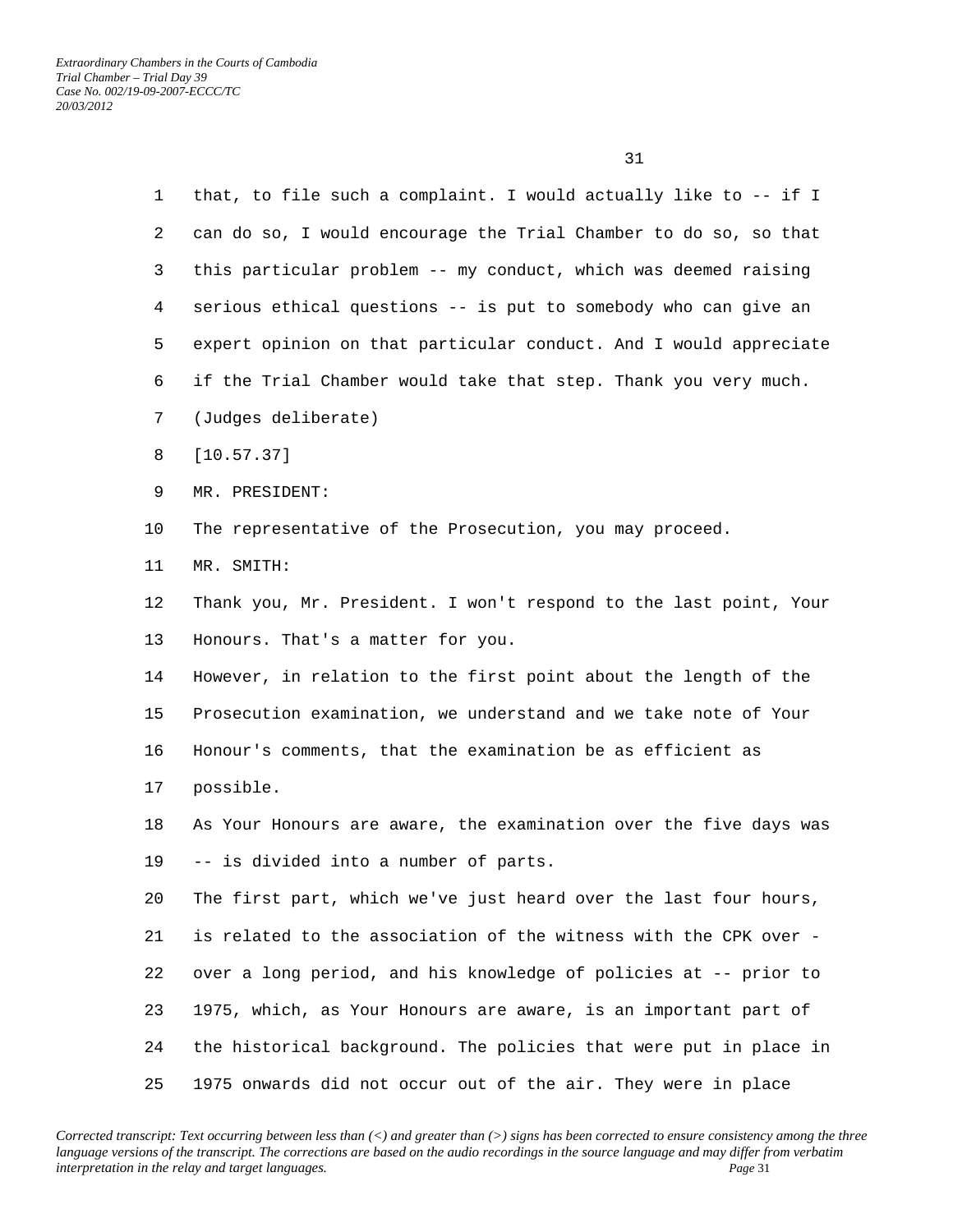2 [10.58.44]

 3 And, as Your Honours have seen, this witness is a particularly 4 articulate witness, and he's a witness that has been placed in a 5 central role in the operation of the CPK well before 1975. And, 6 as he did appear, of course, in the previous trial as an accused, 7 in this trial he appeared as a witness, and it's important that 8 his evidence be placed on the record. It's directly relevant to 9 the historical background.

 10 Secondly, the next part the Prosecution will move on to is in 11 relation to the ideology and the policies of the CPK as 12 articulated -- or as outlined in paragraphs 156 to 159 of the 13 Indictment. As Your Honours would know, this witness is in a 14 particularly significant position to be able to articulate all of 15 those policies which are in this trial, because he was a -- 16 associated with the regime, and he was a teacher of those 17 policies throughout that -- throughout that whole period. 18 [10.59.55]

 19 Your Honours, after this part, we're moving on to the actual 20 structures that were put in place between 1975 and 1979, and then 21 dealing with those communication structures, and then dealing 22 with the role of the Accused. We planned the questioning in that 23 way. 24 We disagree, of course, with the Defence's view that the last

25 four hours has not been relevant; it's been centrally relevant to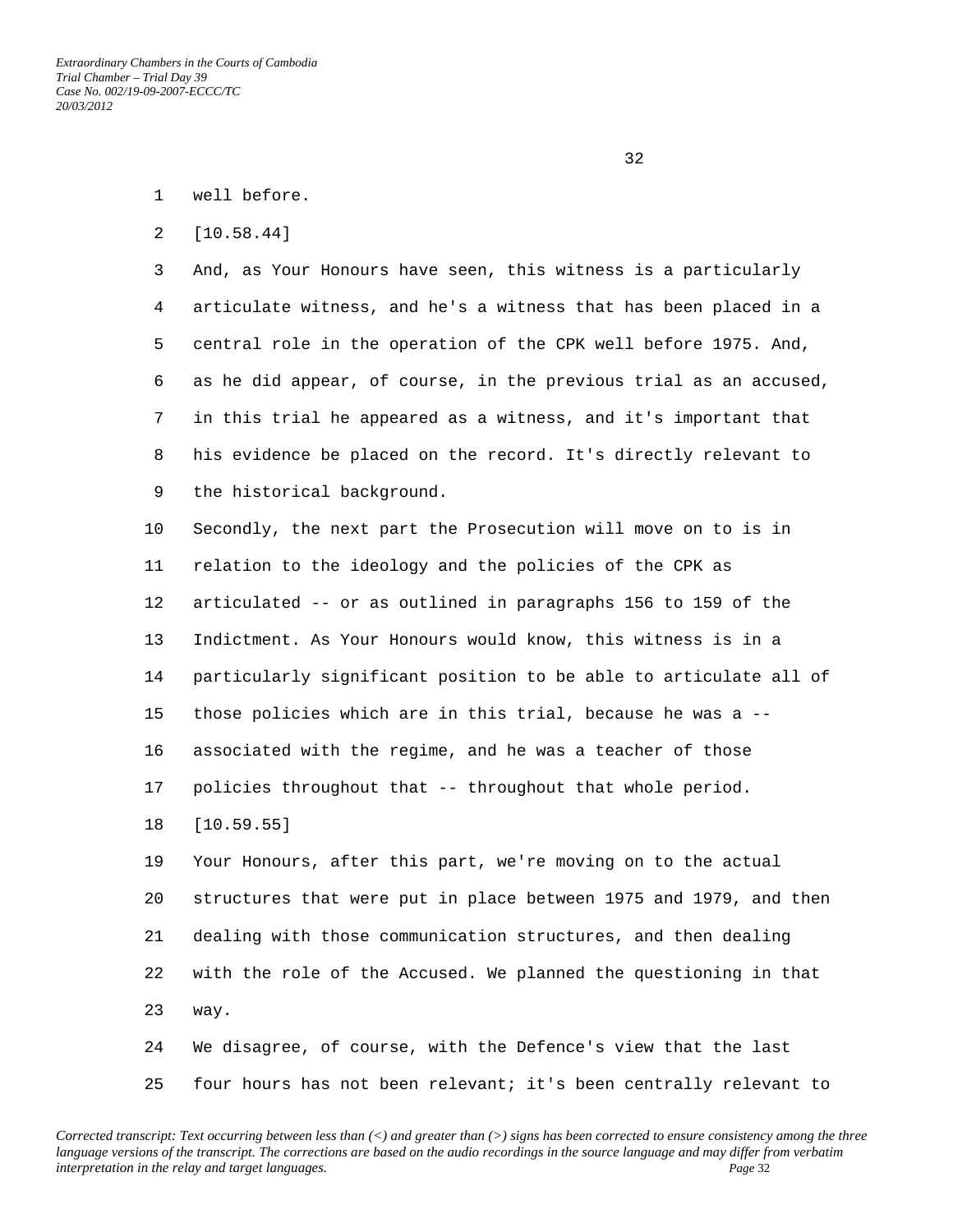| $\mathbf{1}$   | be able to establish that this witness has the ability to be able |
|----------------|-------------------------------------------------------------------|
| $\overline{a}$ | to talk about structures, to be able to talk about policy.        |
| 3              | Otherwise, the first objection would be: Who is this person to    |
| $\overline{4}$ | actually provide evidence on those policies?                      |
| 5              | Finally, in relation to the use of KW-30, out of an abundance of  |
| 6              | caution, we didn't provide that name. But, obviously, the Defence |
| 7              | have checked that that person hasn't got a pseudonym, and so it's |
| 8              | appropriate that name be used. Thank you.                         |
| 9              | MR. PRESIDENT:                                                    |
| 10             | Thank you very much.                                              |
| 11             | With regard to the witness, whether he or she was already heard,  |
| 12             | his or her pseudonym shall be used, as required.                  |
| 13             | [11.01.43]                                                        |
| 14             | And thank you, Counsel, for pointing to the institutions and the  |
| 15             | -- concerning the decision made by the Chamber. But please be     |
| 16             | reminded that you will not have the floor now. Please be seated.  |
| 17             | BY MR. SENG BUNKHEANG:                                            |
| 18             | Thank you, Mr. President. As my colleague has already indicated,  |
| 19             | I already concluded my first portion of the questioning           |
| 20             | concerning the first portion.                                     |
| 21             | I would like to proceed to the next portion concerning the        |
| 22             | ideology, the relevant paragraphs in -- paragraphs 156 to 159 in  |
| 23             | the Closing Order.                                                |
| 24             | Q. Mr. Kaing Guek Eav, you said you are knowledgeable of the      |
| 25             | Party ideology. You had been familiar with this ideology for --   |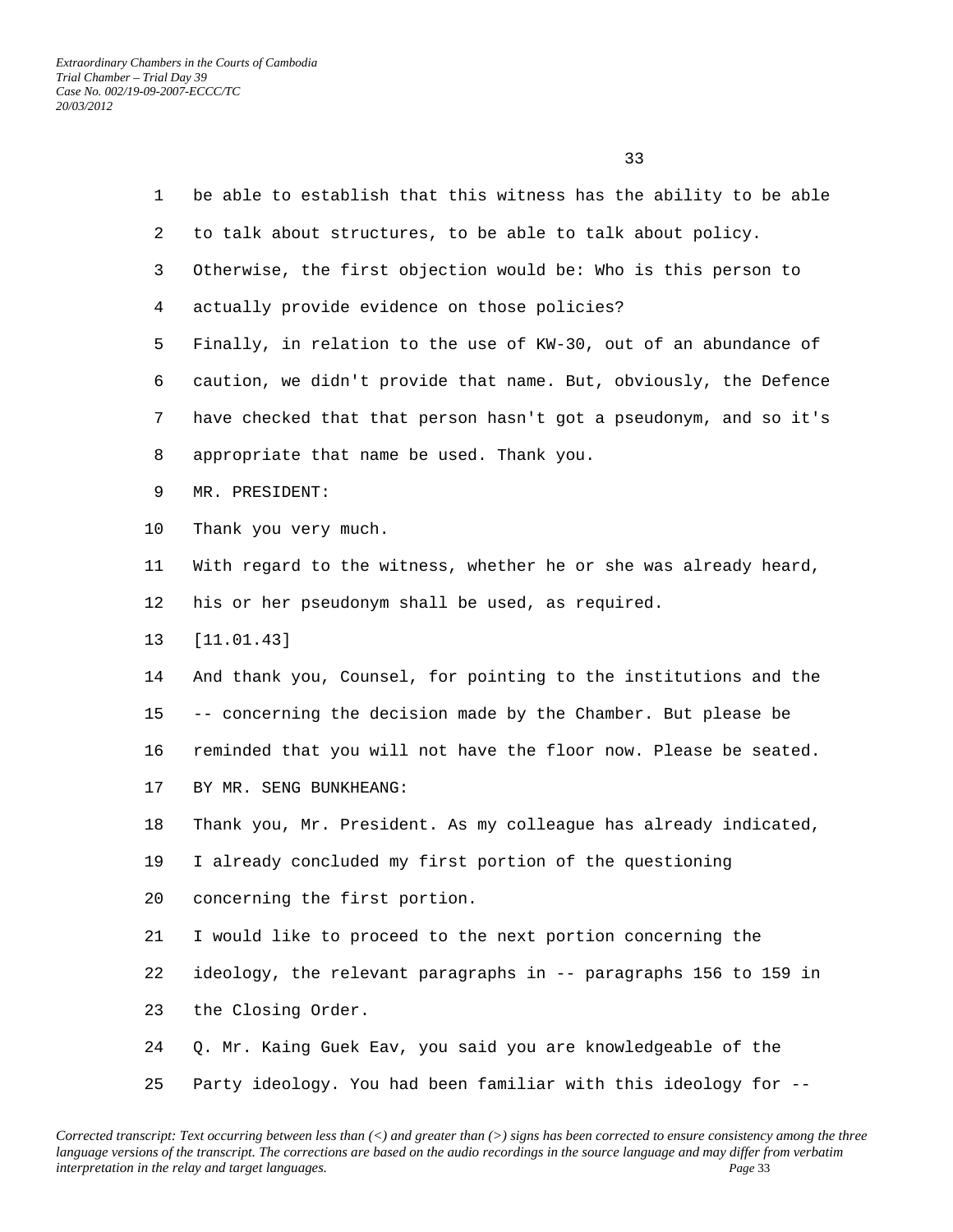- 1 since you were at school, and also you taught this to students.
- 2 [11.03.22]
- 3 Now, could you tell us what kind of documents included in the 4 part of the lessons you taught? I mean, concerning the political 5 policy of the Party.
- 6 MR. KAING GUEK EAV:
- 7 A. There were two key documents.

 8 First, the strategic lines regarding the revolution in Cambodia. 9 I perhaps cannot quote the right terms for this title, but I can 10 feel that it is the substance of that text. It suggests that the 11 society -- the mankind society -- has to develop, to be 12 transformed from slavery to the feudalism, to the capitalist 13 regime, and socialist regime, and finally communist regime. It's 14 linked to -- or referred to the principle of dialectical 15 materialism. And this text helps people to transform from one 16 regime to another and how to adapt ourselves to this change. In 17 the documents-- And back then the Worker's Party was supposed to 18 struggle until the completion of the mission. And we were 19 reluctant to use the term "revisionism." And that was part of the 20 strategic lines that we learned and taught. 21 Document number 2, entitled, perhaps, "Tactical Lines to Gather 22 Forces to Win the Victories Over the Enemies During the 23 Democratic Kampuchea Regime". 24 [11.06.22]

25 The first stance is to classify enemies into three categories: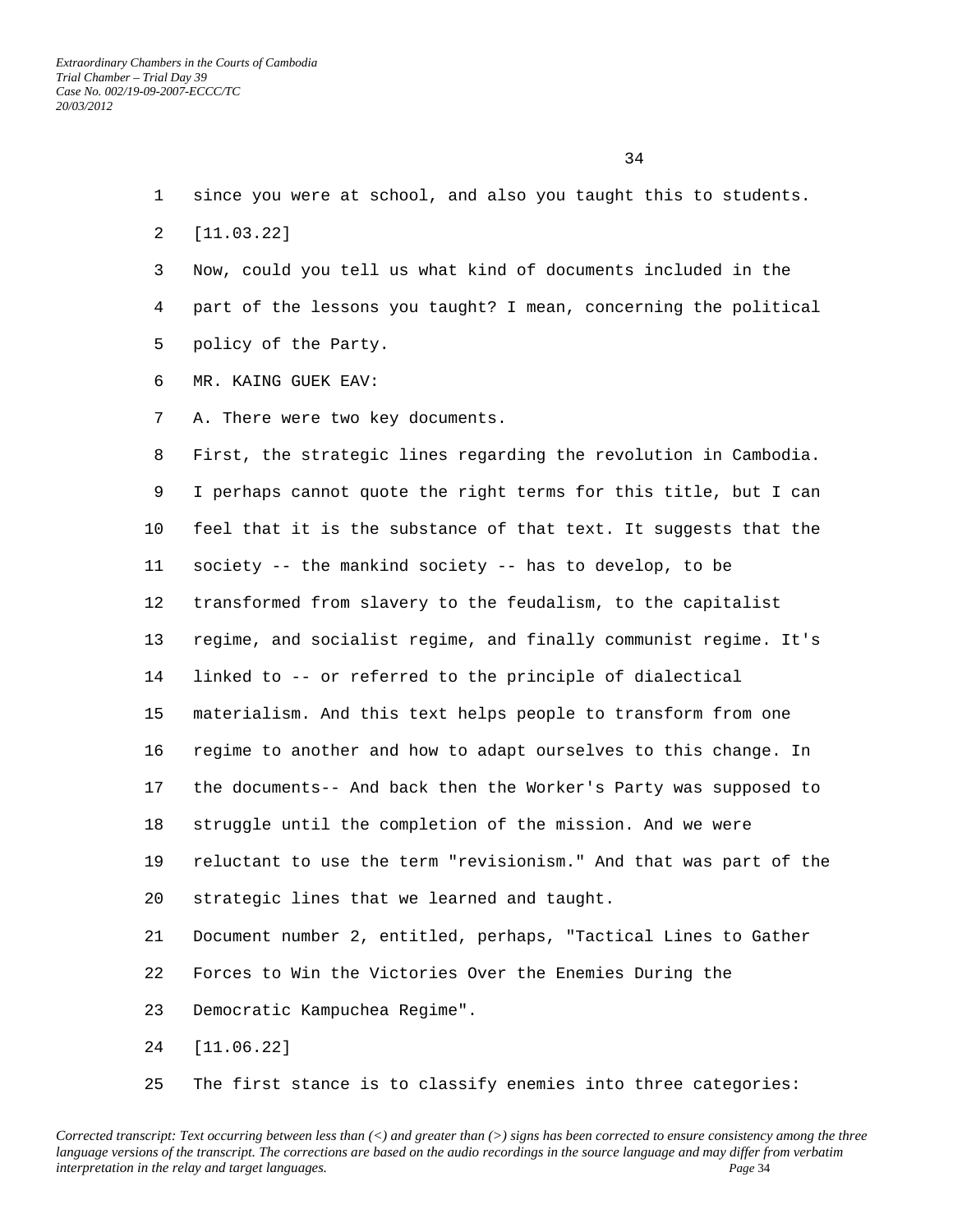1 first, we have to convince them to become our forces; number 2, 2 we have to neutralize the forces, the forces that were not sure 3 in which side they should take; and the third is to isolate the 4 brutal enemies and have them smashed. That was part of the 5 theory, but I cannot find whether such theory could be well 6 implemented in real - in reality. 7 And in 1971 we were educated by the Party to distinguish between 8 the enemies and us. The border -- the line had to be drawn 9 clearly. It is about the comparison between the people in the 10 South of Vietnam and us, inside Cambodia, because we were in the 11 liberated zone, and enemies were on the other side of the area. 12 And we were asked not to do things that the enemies were doing, 13 for example corruption and other bad things that we were educated

 14 to avoid. Party had paid great attention into educating us to 15 avoid these things.

16 [11.08.25]

 17 Now, I would like to also give you another example. In marriage 18 affair, we were not asked -- or we were not prohibited from 19 getting married any -- with any person. However, we were asked to 20 be very careful to make sure that, when we get married, we can 21 have our children and to make sure that one plus one equals two. 22 This ideology, it means that we should refrain from getting 23 married with girls or women who were evacuees. And I was myself 24 bound by this ideology and principle to get married to the people 25 -- or to a woman who was trusted.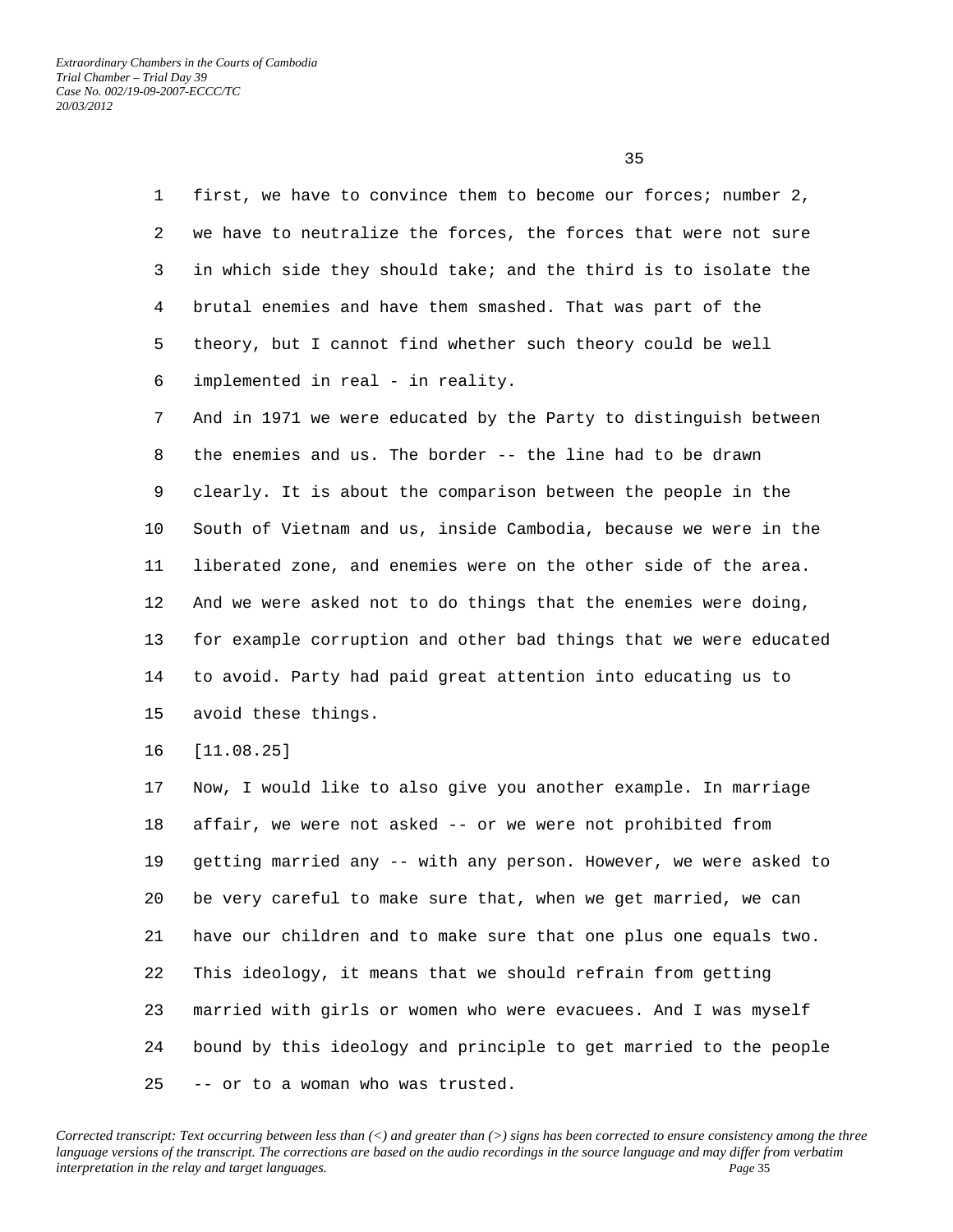1 And also we studied the materials concerning the morality -- the 2 12 Moral Principles of the CPK. 3 First, we have to respect -- serve the people and love them 4 always. 5 Number 2 in that moral principle, it states that, wherever you 6 work, you have to do your utmost to serve the people to the best 7 and that we have to serve only workers and peasants; that's the 8 real substance of the revolution -- moral revolution. 9 [11.10.40] 10 Also, we were asked to have vengeance against the enemy, to 11 harbour anger against the enemy, because, for example, when So 12 Phim was arrested, So Phim was judged by the Party as an enemy, 13 so we had nothing but to follow what had been decided by the 14 Party, whether you like it or not. So we had to harbour this kind 15 of anger whenever -- or be in the line of the Party ideology. 16 So I think I will be brief on this because this is what I can 17 recollect. 18 Q. Could you tell the Court, according to your knowledge, what 19 kind of society the Communist Party of Kampuchea would like to 20 achieve? 21 A. Education had to be done gradually, and we -- they used the 22 term -- the "very light" terms, which means that we were poor and 23 we had to share how to live equally. In the military, the special 24 force could only be offered two cans and a half -- two and a half

*Corrected transcript: Text occurring between less than (<) and greater than (>) signs has been corrected to ensure consistency among the three language versions of the transcript. The corrections are based on the audio recordings in the source language and may differ from verbatim interpretation in the relay and target languages. Page* 36

25 cans of rice per meal. And the special force only offered two

 $36<sup>2</sup>$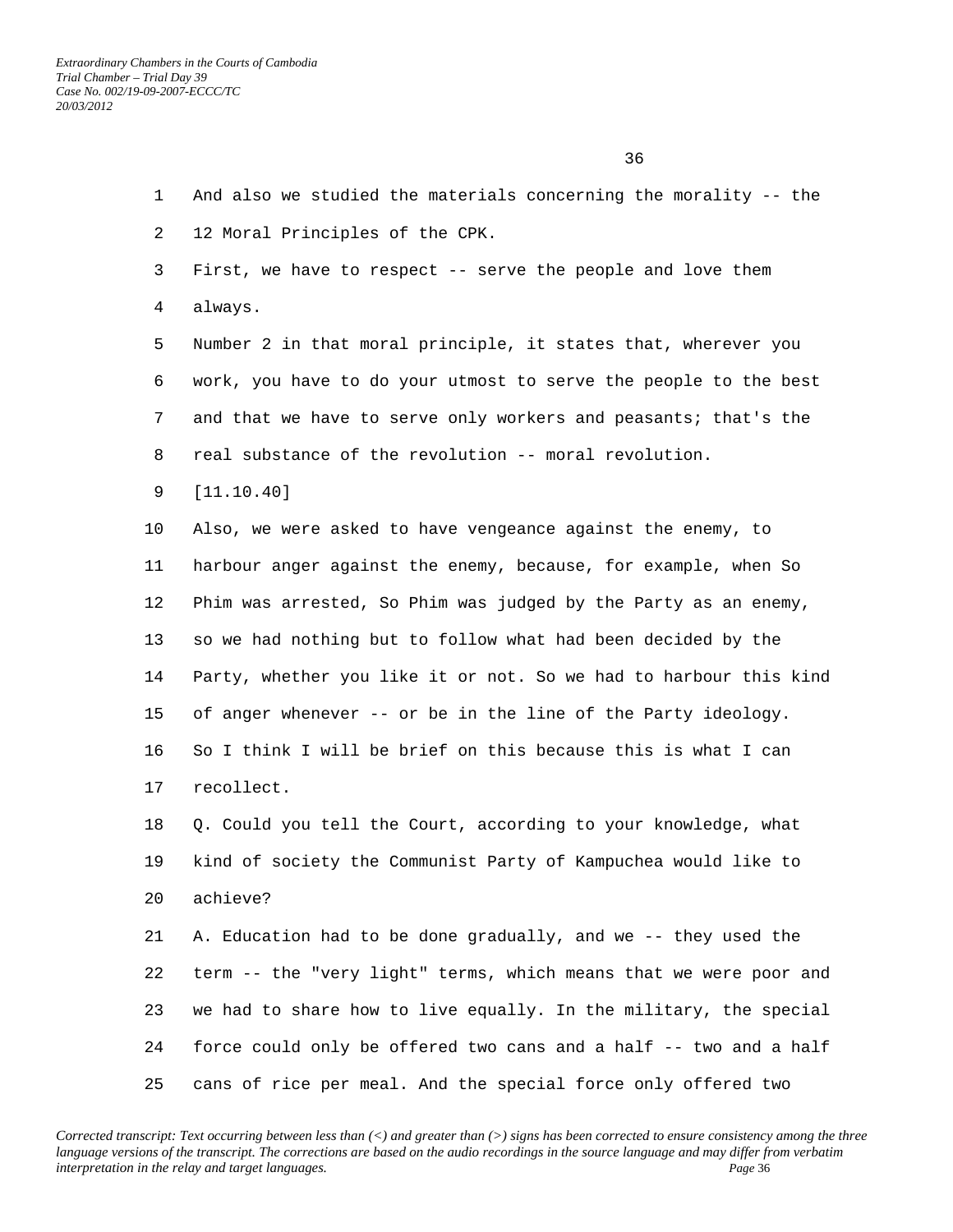1 cans of rice when the front-line force was offered less. So we 2 know that it is - it was strange, but we could not really 3 protest; we had to follow suit. 4 Q. What kind of goal the Communist Party was after with regard to 5 economic growth and other? 6 [11.13.29] 7 A. At that time, the Party tried to make money, tried to create 8 currency. However, the money was not used very well, and it was 9 more symbolic. 10 Later on, the people decided to focus on how to distribute -- how 11 to really care for each and every one through sharing of rice. 12 And people did not talk about the proper healthcare system 13 because everyone was thinking of how we could share to live in 14 this society. 15 Q. With regard to family, what was the intention of the Communist 16 Party -- the CPK? What was the policy toward marriage or family 17 matters? 18 A. When it comes to husband and wife, they want one plus one 19 equals two. They don't want one plus one equals zero. And this is 20 the policy of family and marriage. And I was doubtful -- or 21 curious because I noted that some sons and daughters of the 22 senior officials -- officers were asked to call or address their 23 fathers as uncle or aunt. 24 And later on, after 1975, the -- people were not educated on how 25 to be thankful to their parents. And I think this ideology was

*Corrected transcript: Text occurring between less than (<) and greater than (>) signs has been corrected to ensure consistency among the three language versions of the transcript. The corrections are based on the audio recordings in the source language and may differ from verbatim interpretation in the relay and target languages. Page* 37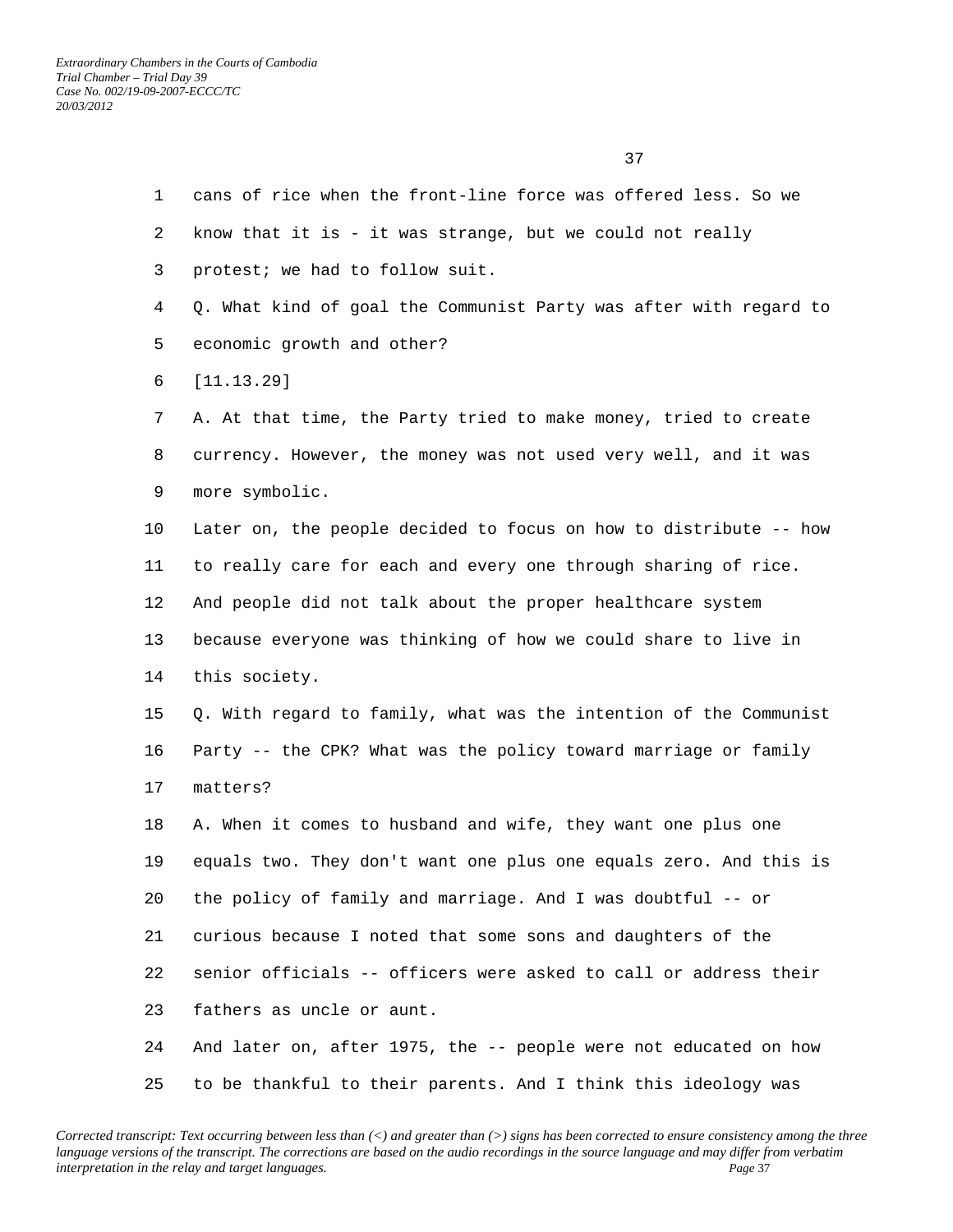2 They say that parents could only create you, but Angkar would be 3 the one who controlled you and who owned you. 4 [11.16.30] 5 Q. How did the CPK want the life of people in the cities to be? 6 A. I think -- and through my analysis -- I can say that people 7 who were no attachment to the rice field or who never had 8 experience in paddy fields had to be made to do farming. Teachers 9 had to be made farmers, doctors and other people had to do 10 farming. People evacuated from the city when the purges already 11 had been going on. 12 Q. You said about how life changed at -- in the urban areas; what 13 about lives in the rural areas? What were they like? 14 A. In 1972, a cooperative was set up as an experiment. 15 [11.18.14] 16 In 1973, higher level of cooperatives were created in the 17 liberated zone. They didn't say that cooperatives were part of 18 the effort to achieve the revolutionary goal, but after 1975 -- 19 the 17 of April, I think there was a document which indicates 20 that, on the 20th of May 1975, cooperatives had to be established 21 all across Cambodia, outside of the liberated zone. And workers 22 who evacuated from Phnom Penh were transferred to factories, and 23 education was abolished, religion was no -- was disband, and 24 according to my research, I learned that head monks at all levels 25 were smashed when religion was abolished.

1 already written in a song, and perhaps we can refer to the song.

*Corrected transcript: Text occurring between less than (<) and greater than (>) signs has been corrected to ensure consistency among the three language versions of the transcript. The corrections are based on the audio recordings in the source language and may differ from verbatim interpretation in the relay and target languages. Page* 38

 $\sim$  38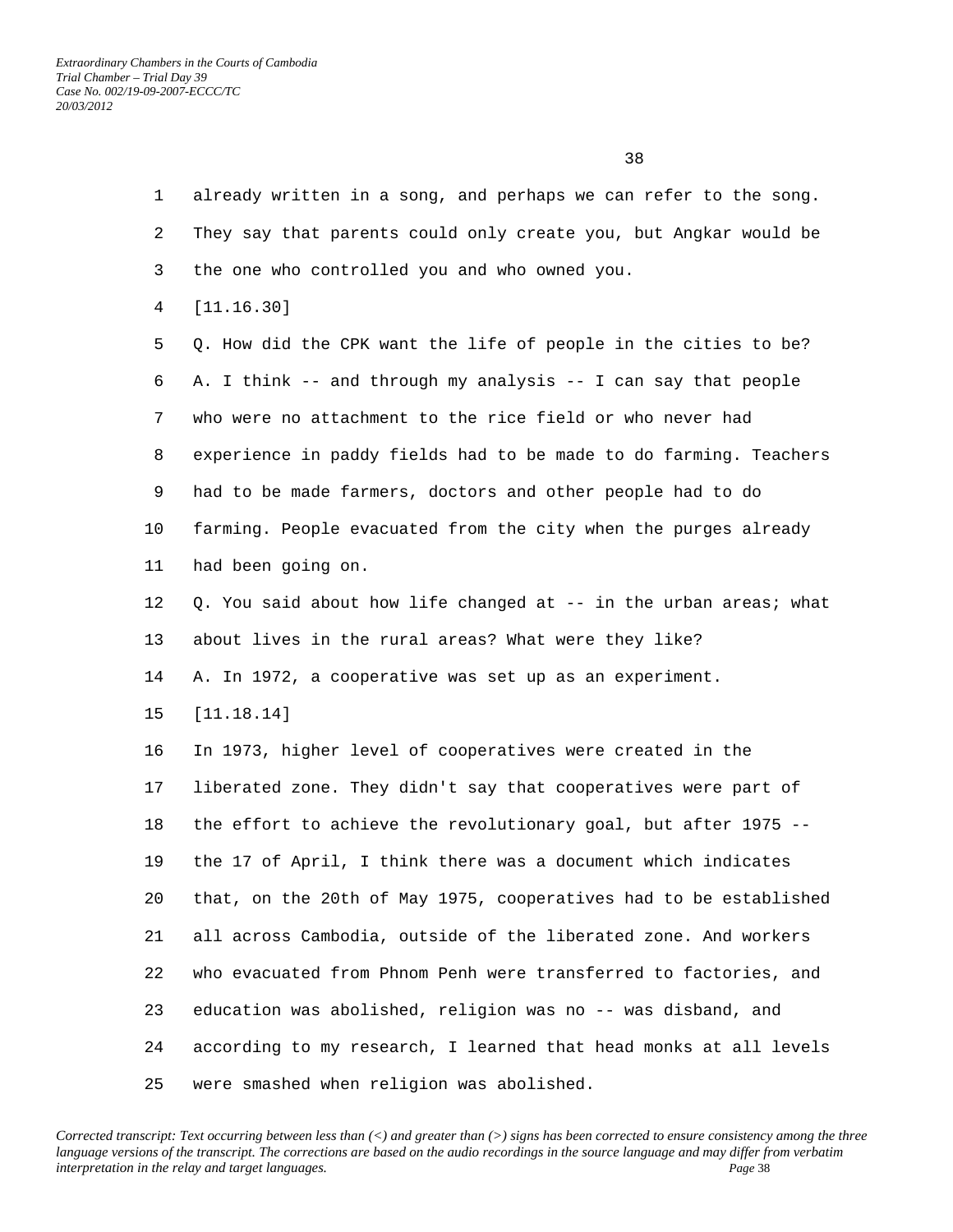1 Muslim or the Islam People-- We can look at document on the 13th 2 of November 1975, when So Phim reported to Pol Pot and Nuon Chea 3 concerning the situation that people had to be evacuated, but it 4 was rejected by Ke Pauk. People was -- were evacuated from the 5 North to the Northwest. The Muslim people were scattered, were 6 evacuated and scattered into cooperatives so that they cannot 7 practice their religion or speak their languages. Pagodas were 8 destroyed when the enforcement -- metal bars were used for other 9 purpose. 10 All form of production was owned by the Party. Food ratio was of 11 two cans of rice per day for the people. There was no religion, 12 there was no belief, there was no gratitude to parents, and so on 13 and so forth. 14 [11.21.24] 15 These are the things I have learned. 16 MR. PRESIDENT: 17 Counsel for Ieng Sary, you may proceed. 18 MR. KARNAVAS: 19 Good morning, Mr. President. Good morning, Your Honour, and good 20 morning to everyone in and around the courtroom, and my apologies 21 for interrupting. 22 The gentleman indicated at one point that, based on his research

 23 -- And I believe he just ended his lengthy answer by saying this 24 is what he learned, which begs the question: Is the answers that 25 we are receiving from the gentleman based on research -- that is,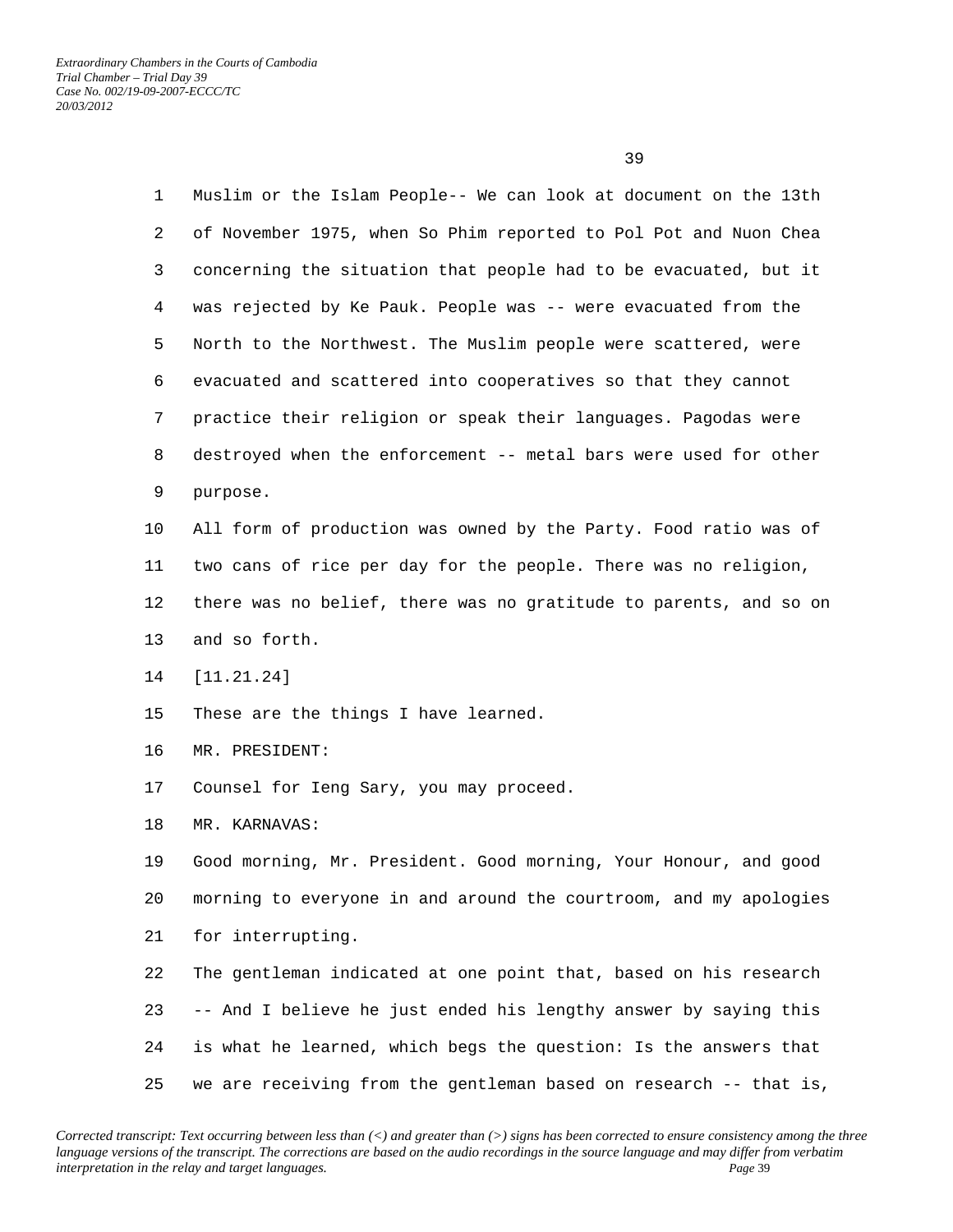1 material that was provided to him by his lawyers when he was 2 preparing for his file, material that was provided to him 3 afterwards, material that he read before he converted to 4 Christianity, or afterwards, or is it from his independent 5 memory? Because the word "research" means that the gentleman has 6 actually -- has gone, has read, and now he is testifying as if 7 this was knowledge to him back then, as opposed to knowledge that 8 he acquired some time thereafter. 9 And, I think, if we're going to have a clear record, we need to 10 know exactly what the gentleman knew at the time, not what he 11 learned later, which is now -- he's incorporating into his 12 answers. 13 [11.22.47] 14 So I would - I would respectfully request, Your Honours, to 15 inquire from the witness whether -- what sort of research he has 16 done and whether the answers that he is giving us today and 17 yesterday -- and perhaps what is to follow -- is based not on his 18 independent memory, but rather on material that he has read and 19 that he is now incorporating into his narrative. Thank you. 20 MR. PRESIDENT: 21 International Co-Prosecutor, you may now proceed. 22 MR. SMITH: 23 Thank you, Your Honours. That's - I mean, obviously, that's the 24 point of examination, that's the point of questioning witnesses.

25 This witness has said that he's learned some of these facts from

*Corrected transcript: Text occurring between less than (<) and greater than (>) signs has been corrected to ensure consistency among the three language versions of the transcript. The corrections are based on the audio recordings in the source language and may differ from verbatim interpretation in the relay and target languages.* Page 40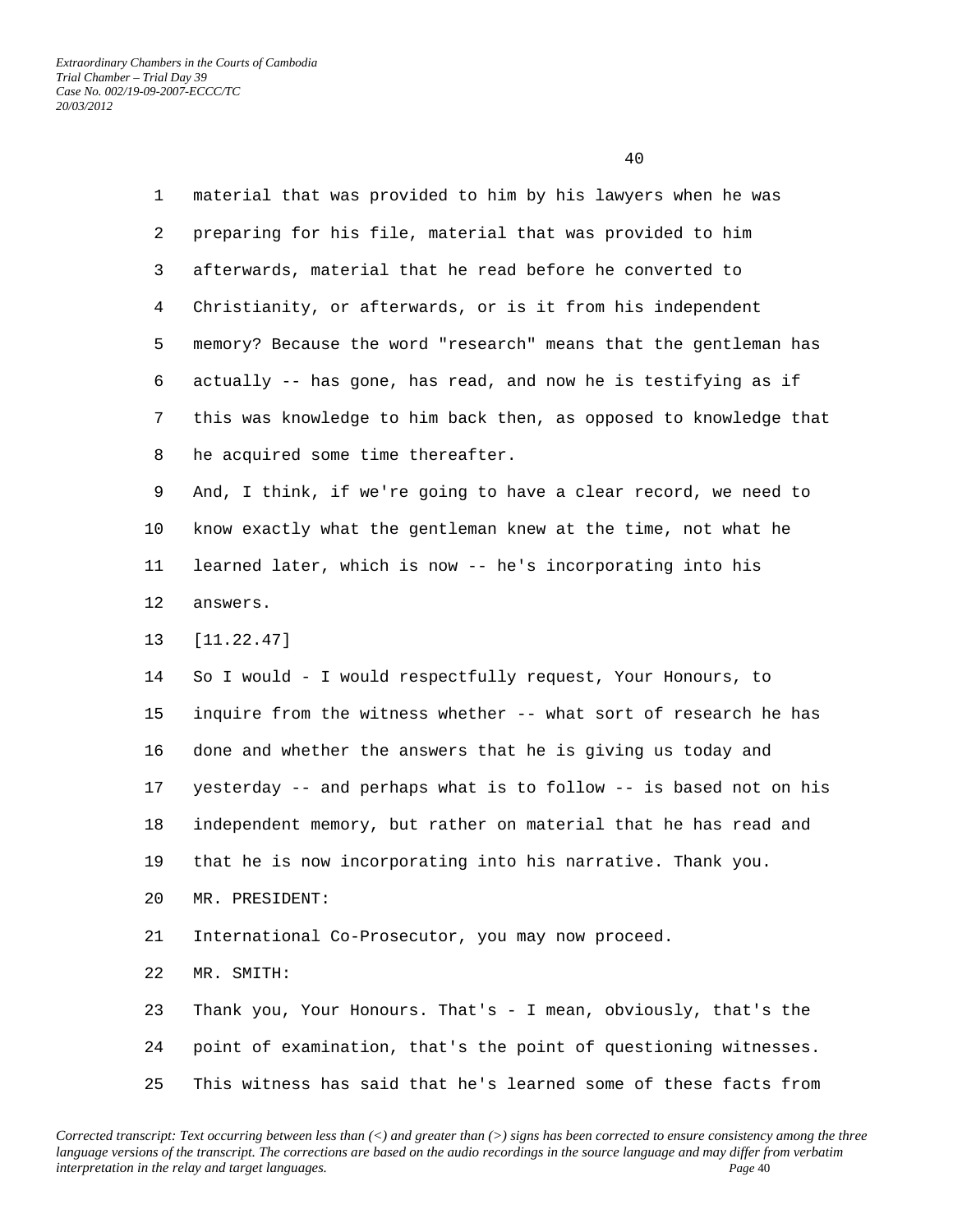1 his research. We've just heard that today, and obviously my 2 colleague will be asking questions on that fact: how much -- what 3 facts he learned from his own observations and experiences. 4 [11.23.56] 5 And certainly, as you know, Your Honours, he -- his role was to 6 teach policy. And he studied CPK documents from before 1970. And 7 that's why this first part of the examination has been extremely 8 important, to establish that this witness is able to talk with 9 authority on the policies of the CPK. 10 Now, some -- he's made that very clear, he's made it clear that 11 he's learned policy through his own studies and his role at M-13 12 and S-21. He's also -- it's also very clear that he's learned 13 policies from participating in them. 14 But, thirdly, as my learned friend has said, it may be the case 15 as well that he's received other documents through, perhaps, his 16 first trial, and part of his opinion is formed by those other 17 documents as well. 18 So that is the role of the parties, to question, to find out how 19 much of that is from his own experience, how much is from the 20 policies he learned in the CPK, and how much he's learned 21 afterwards. 22 [11.25.20] 23 And my learned colleague would obviously proceed to ask those 24 questions, and if they're not fully answered, then the learned 25 Counsel, he can ask those questions as well.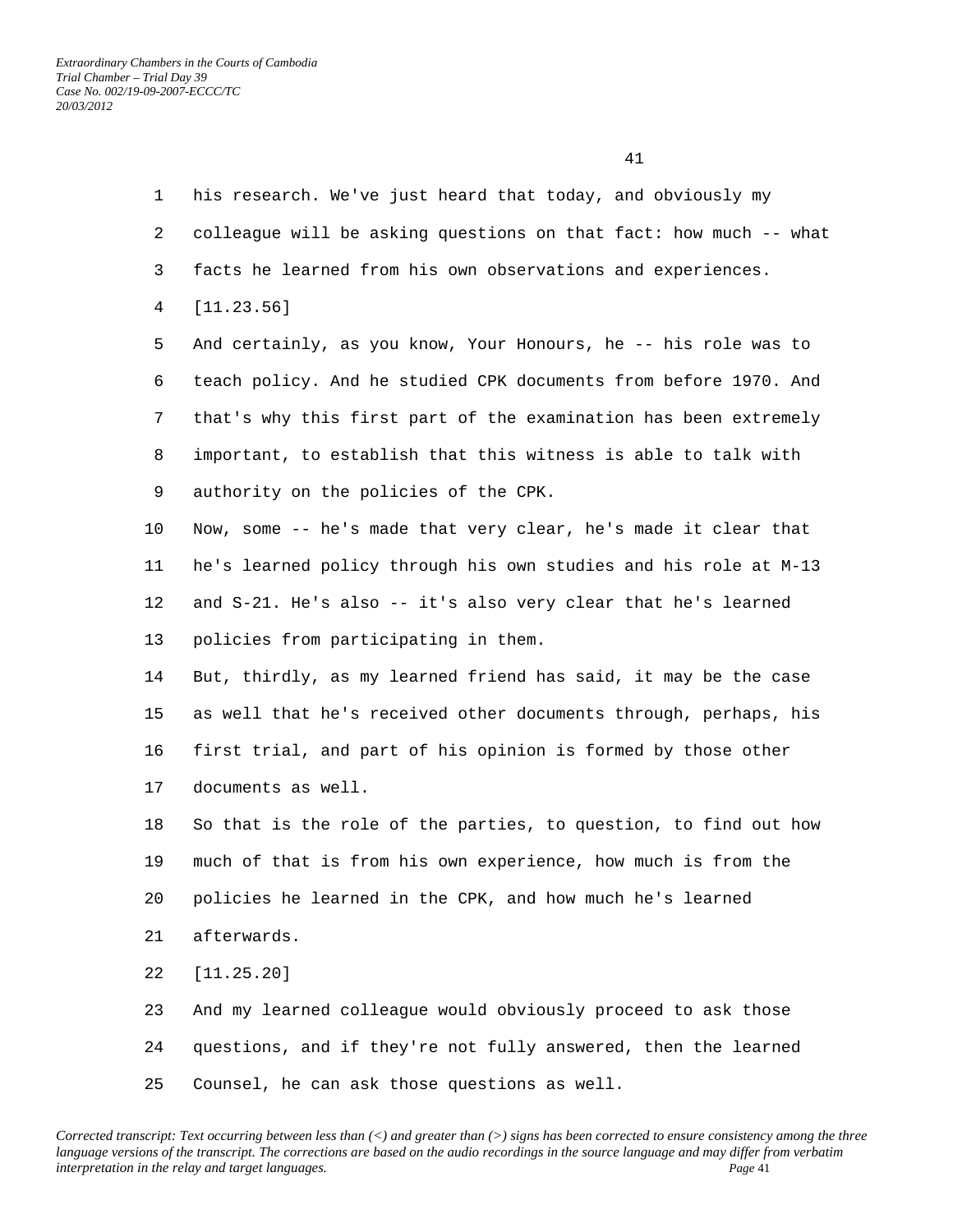| $\mathbf 1$ | And that's why we had to establish that he was a person that can  |
|-------------|-------------------------------------------------------------------|
| 2           | speak with a significant amount of authority. And my colleague    |
| 3           | will continue with those questions to find out the source of his  |
| 4           | knowledge.                                                        |
| 5           | And I'm sure other colleagues as well -- will as well, to         |
| 6           | determine what his observation -- what's CPK policy and what he's |
| 7           | learned at a later date.                                          |
| 8           | It's just part of the normal questioning process; I don't think   |
| 9           | it's objecting -- a form of objection. It's just -- my colleague  |
| $10 \,$     | will follow with questions, and so will my learned colleague, to  |
| 11          | get to the truth. Thank you.                                      |
| 12          | (Judges deliberate)                                               |
| 13          | [11.26.47]                                                        |
| 14          | MR. PRESIDENT:                                                    |
| 15          | Co-Prosecutor, you may now proceed.                               |
| 16          | BY MR. SENG BUNKHEANG:                                            |
| 17          | Thank you, Mr. President.                                         |
| 18          | Q. The next question concerns your knowledge. Could you please    |
| 19          | tell us, how did you acquire this knowledge of the facts?         |
| 20          | MR. KAING GUEK EAV:                                               |
| 21          | A. I would like to summarize this.                                |
| 22          | Some of the events were -- the actual events happened at that     |
| 23          | time. And we did not fully get this information, because we were  |
| 24          | at a lower level. When it came to the two cans of food ration,    |
| 25          | this situation was known all across the country. But my           |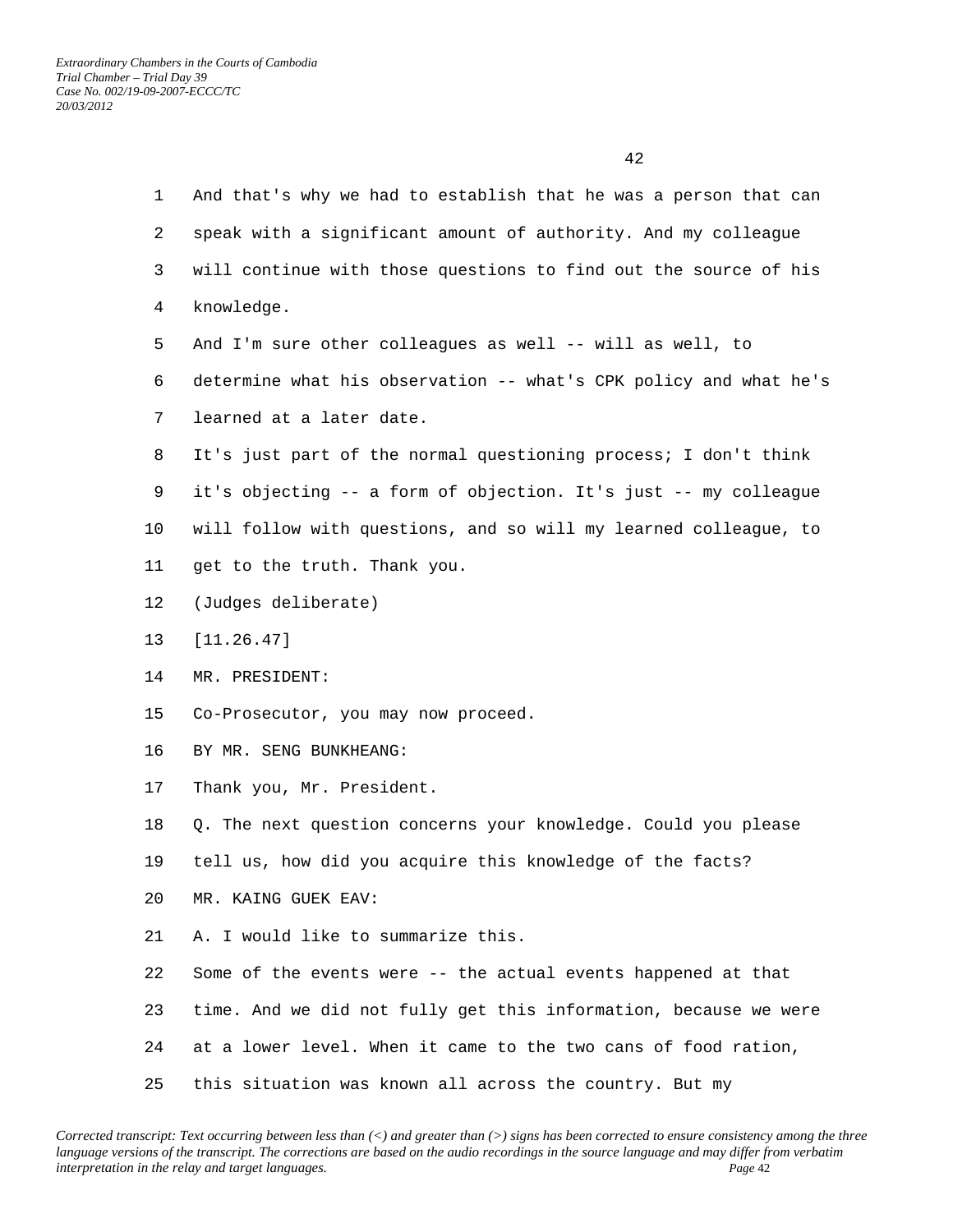| $\mathbf{1}$   | understanding was limited to S-21, although it was a widespread   |
|----------------|-------------------------------------------------------------------|
| $\overline{a}$ | policy across the nation. So my testimony based on the truth, but |
| 3              | my knowledge evolves.                                             |
| 4              | However, if you really want me to only talk about what I knew     |
| 5              | back then, I'm afraid I may not have anything to tell the world   |
| 6              | about this because I was confined to S-21 in particular.          |
| 7              | [11.28.26]                                                        |
| 8              | Now, when it comes to the destruction -- the execution of the     |
| 9              | head monks from the provincial level to the lower level, we were  |
| 10             | in Amleang when people were smashed in cities.                    |
| 11             | We -- I conducted -- gathered this information, and we learned    |
| 12             | that the Office of Co-Investigating Judges went down to the       |
| 13             | fields, and information was obtained that head monks was          |
| 14             | disappearing, so it came to me that temples or pagodas were       |
| 15             | demolished, head monks or monks were executed or disrobed. And by |
| 16             | that, I compared what I learned during that time and the          |
| 17             | information acquired later on to incorporate into whether my      |
| 18             | understanding back then was correct.                              |
| 19             | [11.29.35]                                                        |
| 20             | So we were trying to establish the facts to see we've done        |
| 21             | something wrong, and we do something to apologize to the people   |
| 22             | of Cambodia for our misdeeds. And we are now looking into finding |
| 23             | the truth, how Cambodians have suffered.                          |
| 24             | MR. PRESIDENT:                                                    |
| 25             | Counsel for Nuon Chea (sic), Mr. Karnavas, you may proceed.       |

*Corrected transcript: Text occurring between less than (<) and greater than (>) signs has been corrected to ensure consistency among the three language versions of the transcript. The corrections are based on the audio recordings in the source language and may differ from verbatim interpretation in the relay and target languages.* Page 43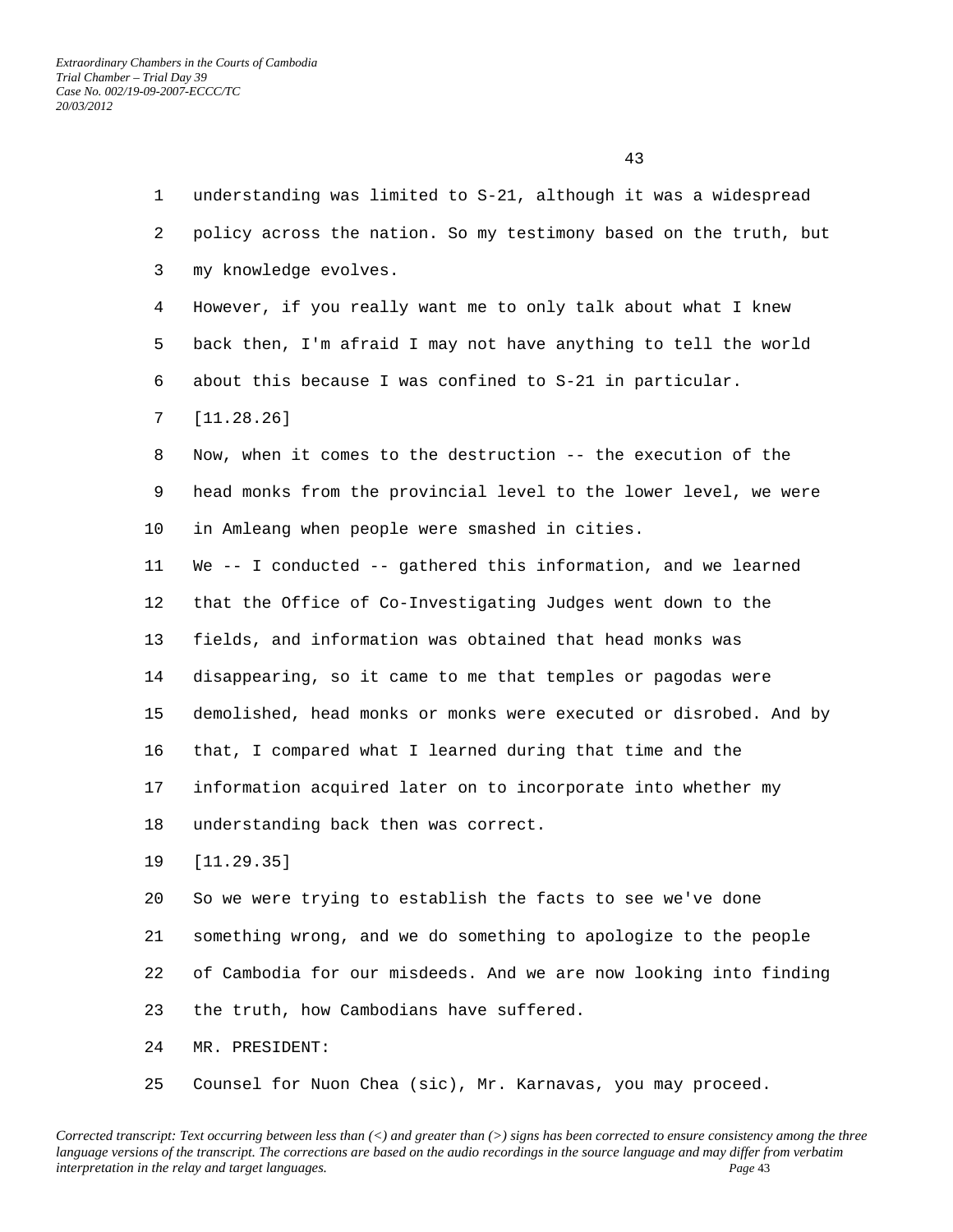## 1 MR. KARNAVAS:

 2 Thank you, Mr. President. Again, I apologize for interrupting, 3 but based on that answer-- 4 First of all, let me back up. The Prosecution talks about how

 5 important the witness is. Maybe, maybe not. He talks about 6 personal knowledge. Now, what we have here is a gentleman who is 7 indicating and has admitted that he's unable to, at least, 8 distinguish what he knew back then -- and he would have learned 9 precious little because of his confines -- versus what he has

- 10 learned afterwards.
- 11 [11.30.42]

 12 Assuming that he is not a witness for the Prosecution, but a 13 witness for the Trial Chamber, I think it is incumbent -- it is 14 incumbent -- for us to know clearly what exactly he knew at the 15 time. We need to lay a foundation, so then, if they want to use 16 the gentleman as an expert witness, as it would appear that's 17 what they're using him for, not just as a factual witness of what 18 he knew, but later, what he studied thereafter, and now use him 19 as if he's a Ben Kiernan or a someone -- or a Chandler or an 20 Etcheson, then, clearly, we object to that. 21 So I would suggest, Mr. President and Your Honours, that, first, 22 a clear foundation be laid as to what, exactly, the gentleman 23 knew.

 24 Once we know that, then the next step would be: What did he read 25 after '79? What, exactly, he read, what information he's read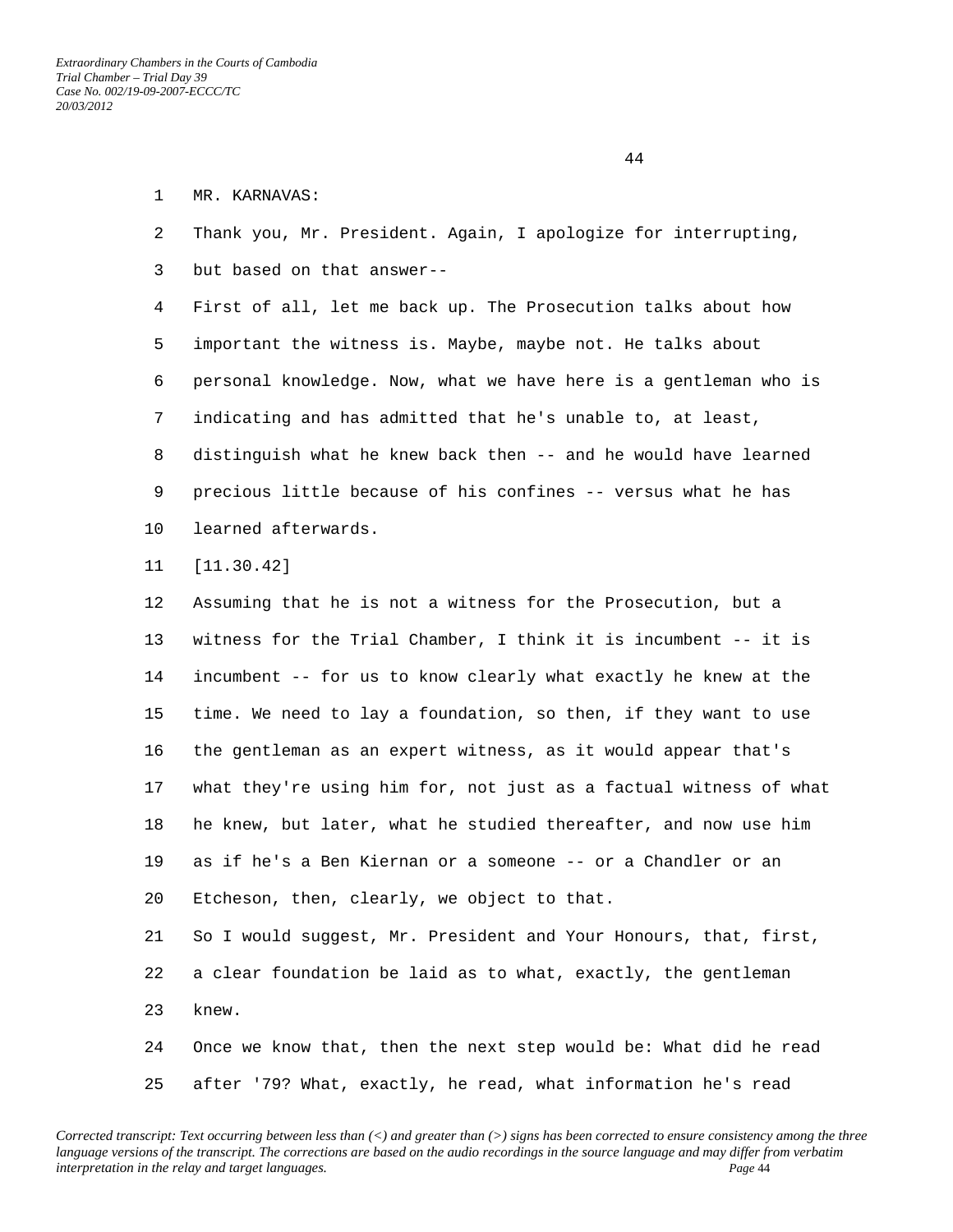| $\mathbf{1}$ | since he has been incarcerated, what he's been -- he's learned    |
|--------------|-------------------------------------------------------------------|
| 2            | from his lawyers, and how and -- all this information was then    |
| 3            | incorporated into not just his memory, but the narrative that     |
| 4            | he's giving today and he gave us a couple of days ago, where he   |
| 5            | indicated that he was the author of -- or he was a researcher of  |
| 6            | this 40-some page document that he's presented.                   |
| 7            | [11.32.09]                                                        |
| 8            | I do not mean to disrespect the gentleman, but I think, first, he |
| 9            | should be commended for noting there's a difference between what  |
| 10           | he knew back then versus what he learned thereafter. And to       |
| 11           | simply say: Well, he's a -- a fountain of information is simply   |
| 12           | insufficient because, if that fountain of information is based on |
| 13           | what he learned, not only is it hearsay, but then it demeans      |
| 14           | everything else that he's saying about what he knew at the time   |
| 15           | and what existed at the time.                                     |
| 16           | [11.32.37]                                                        |
| 17           | First, I think we should approach this witness with what he       |
| 18           | actually knew; what he saw, what he heard, what he actually did   |
| 19           | himself. Thank you, Mr. President.                                |
| 20           | MR. PRESIDENT:                                                    |
| 21           | Counsel for Nuon Chea, you may proceed.                           |
| 22           | MR. PESTMAN:                                                      |
| 23           | I'll be very brief. I would like to support the Ieng Sary         |
| 24           | submissions, wholeheartedly.                                      |
|              |                                                                   |

*Corrected transcript: Text occurring between less than (<) and greater than (>) signs has been corrected to ensure consistency among the three language versions of the transcript. The corrections are based on the audio recordings in the source language and may differ from verbatim interpretation in the relay and target languages. Page* 45

25 What I've heard this morning was the testimony of an expert, not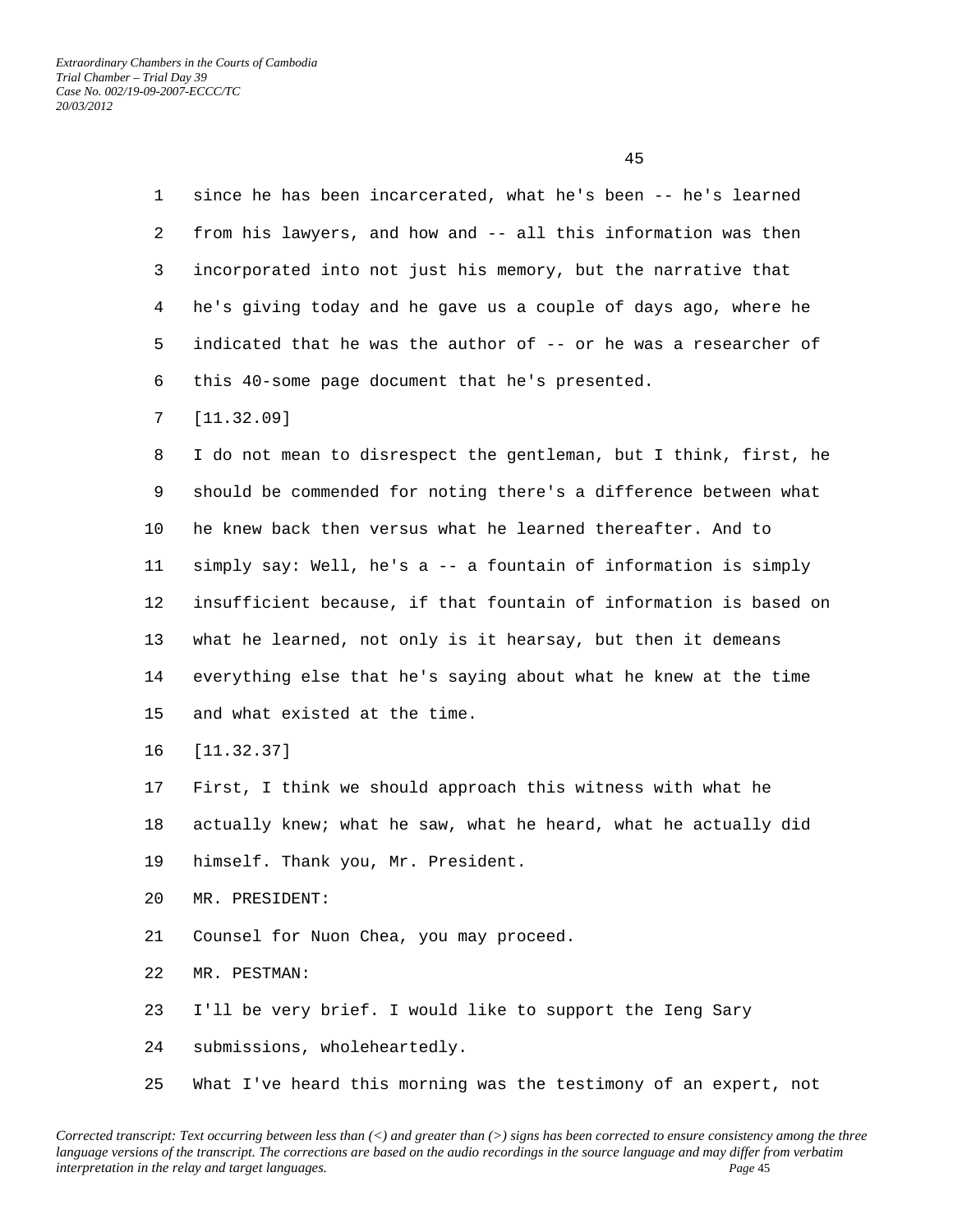2 What -- I tried to follow what the witness said, and if I 3 understood correctly, he said: If you ask me about the things I 4 knew at the time, I cannot answer anything because I was locked 5 up in S-21. In a way, there's not much we can ask this witness. 6 I think that the approach, as suggest by the Ieng Sary team, is 7 the only right one. I think the prosecutor should now proceed and 8 ask this particular witness what he actually knew or experienced 9 at the time.

10 [11.33.48]

 11 And I'm not interested, contrary to what counsel for Ieng Sary 12 suggested, to know what this person read afterwards; I'm really 13 not interested in that. We will hear experts on that, to give 14 analysis of other documentary material. I would really like to 15 know what this particular witness experienced at the time. I'm 16 not interested in all the other information or knowledge he 17 gathered afterwards.

- 18 MR. PRESIDENT:
- 19 The Prosecution, you may proceed.
- 20 MR. SMITH:

 21 Thank you, Your Honour. Firstly, I think there's a couple of 22 misstatements that have been made by the counsel for Mr. Ieng 23 Sary, firstly that the witness has stated he's unable to 24 determine what he learnt from what he observed or -- at the time 25 -- observed or experienced at the time. The witness has never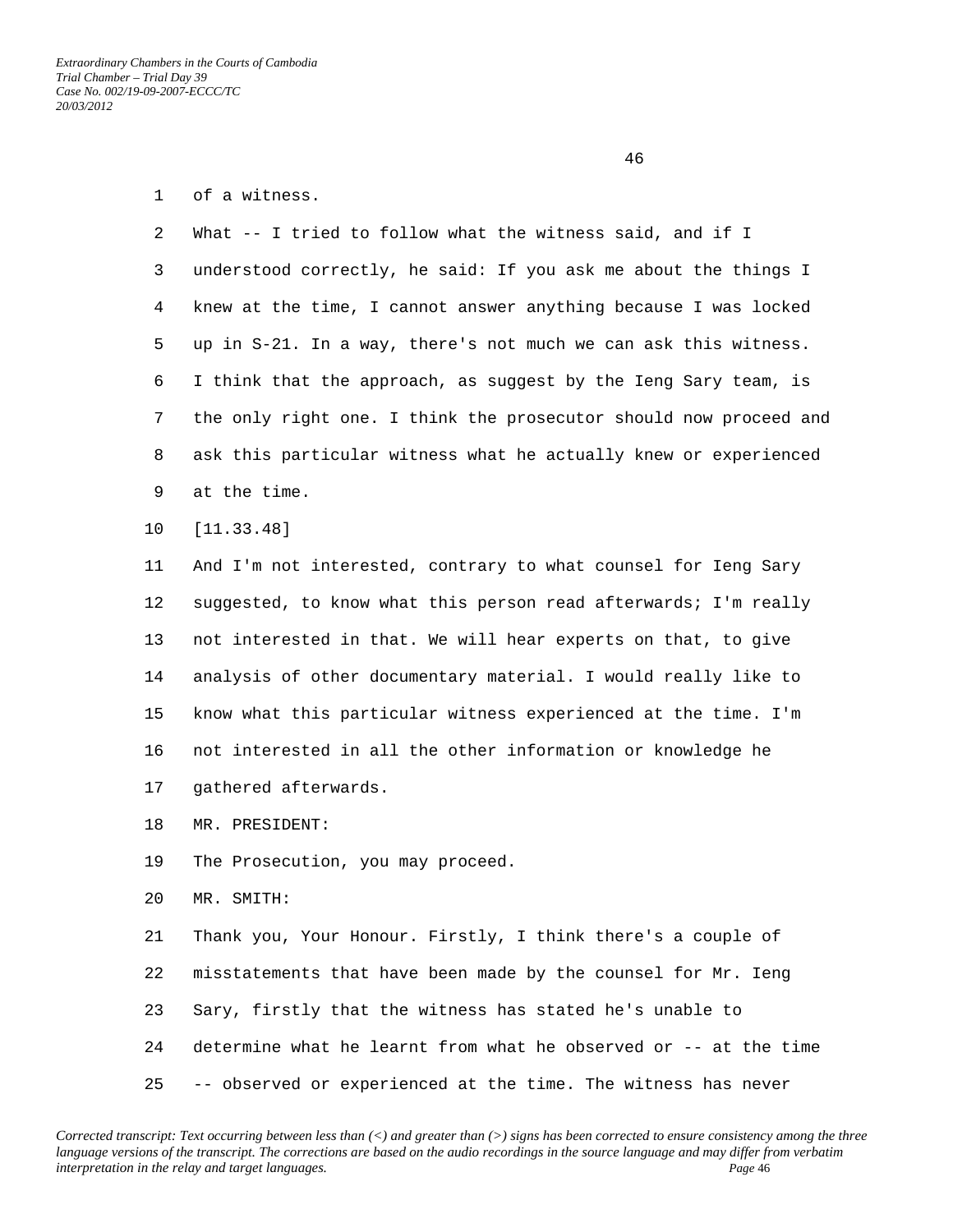1 said that.

2 [11.34.48]

 3 Secondly, the next misstatement, that the Prosecution is putting 4 this witness forward as an expert. The Prosecution has not. Of 5 course, it's a - it's a Trial Chamber's witness and it will 6 assist the whole process. We've never said that this - this 7 witness is an expert; we've said that he's a person that knows a 8 lot of information, and I think it's quite clear that he has. 9 You know -- and thirdly, perhaps a slight misrepresentation, 10 which is perhaps unfair, an unfair, sort of, turn of words 11 against the witness, that somehow or another, if he could only 12 talk about what he learnt at S-21, what he knew at the time, he 13 couldn't talk about anything outside of S-21. I mean, that's 14 clearly an understatement from the very experiences that he's had 15 prior to 1975.

 16 And certainly, as Your Honours are aware, unlike what the counsel 17 for Nuon Chea has said -- that he has nothing to say about 18 anything outside of S-21 -- that's completely wrong. Obviously, 19 he was taught policy during that period. He met and he's given 20 evidence that he's met senior leaders during that period. 21 And so what he - what he can give to this Court is the policy of 22 the CPK. That was his job, and that wasn't necessarily all 23 experienced at S-21; that was taught to him by the senior 24 leaders, and that was the job that they gave him to do. 25 [11.36.35]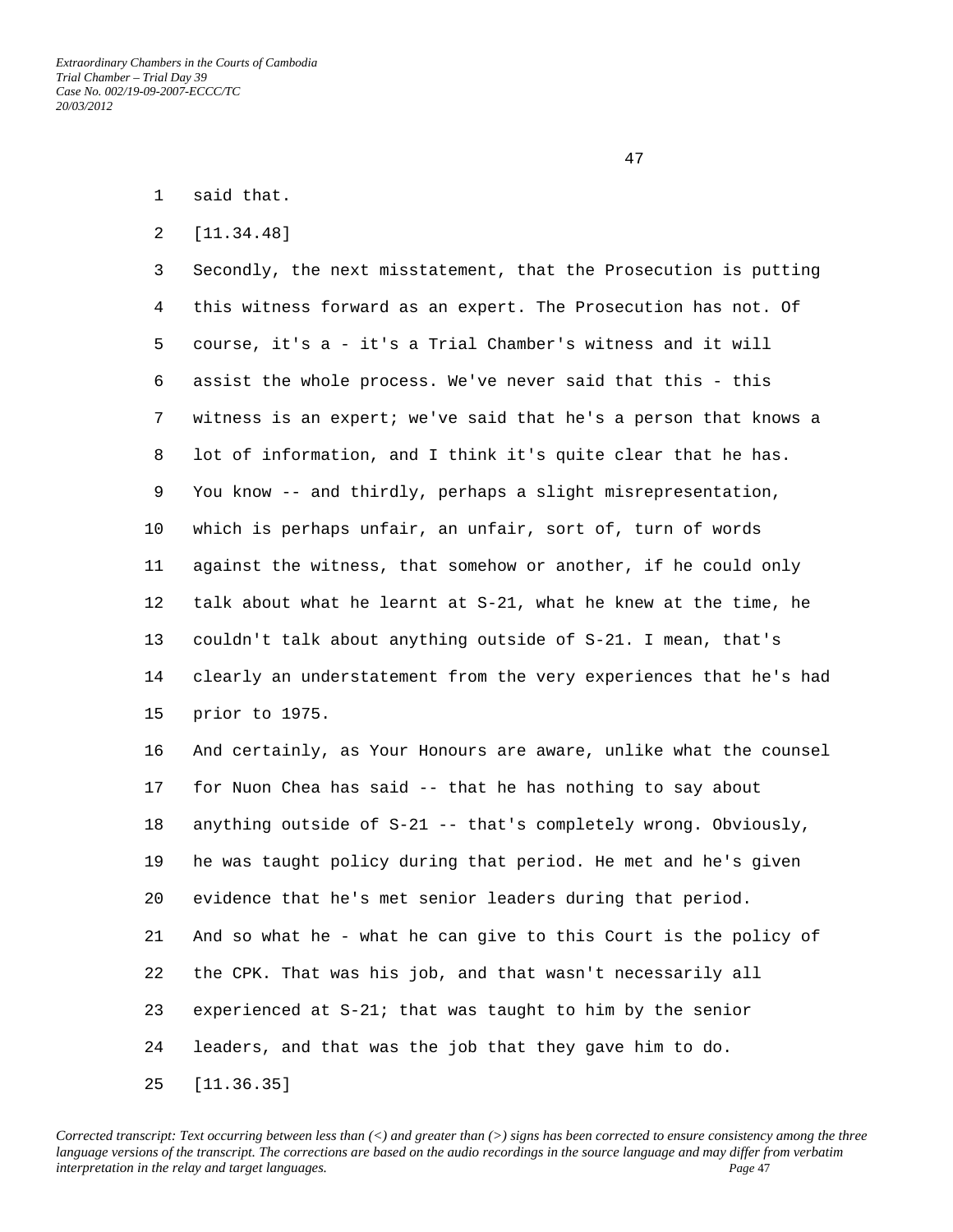1 So, to say that he can't testify on policy is absolutely 2 ridiculous. This witness is probably one of the best witnesses to 3 testify on policy because he was there, that was his job, he had 4 to teach it -- he had to teach it at least for four years during 5 the CPK period. 6 So, Your Honours, as far as the suggestion that it's useful to 7 confine the witness to what he experienced and what he learnt as 8 policy during that period -- the Prosecution agrees. That's -- 9 and that's obviously the next question that my learned colleague 10 would have, asking the witness to confine his answers to the 11 policy that he knew at the time and what he experienced at the 12 time. 13 And so, as far as other academic material, then we move away from 14 that danger of asking the witness to sort of read - relate 15 material that was produced in books or out of documents that were 16 obtained at a later date. 17 Of course, this witness is also in an excellent position to be 18 able to provide some authenticity to documents and policies or 19 policies contained in documents that -- that he did not see 20 because, he was there at the time and he can say whether those -- 21 those words, those policies, are they consistent with what he 22 learned and taught. 23 [11.38.15] 24 So, Your Honours, it's just not - it's not that simple, but as 25 far as the Prosecution is concerned, we clearly will confine him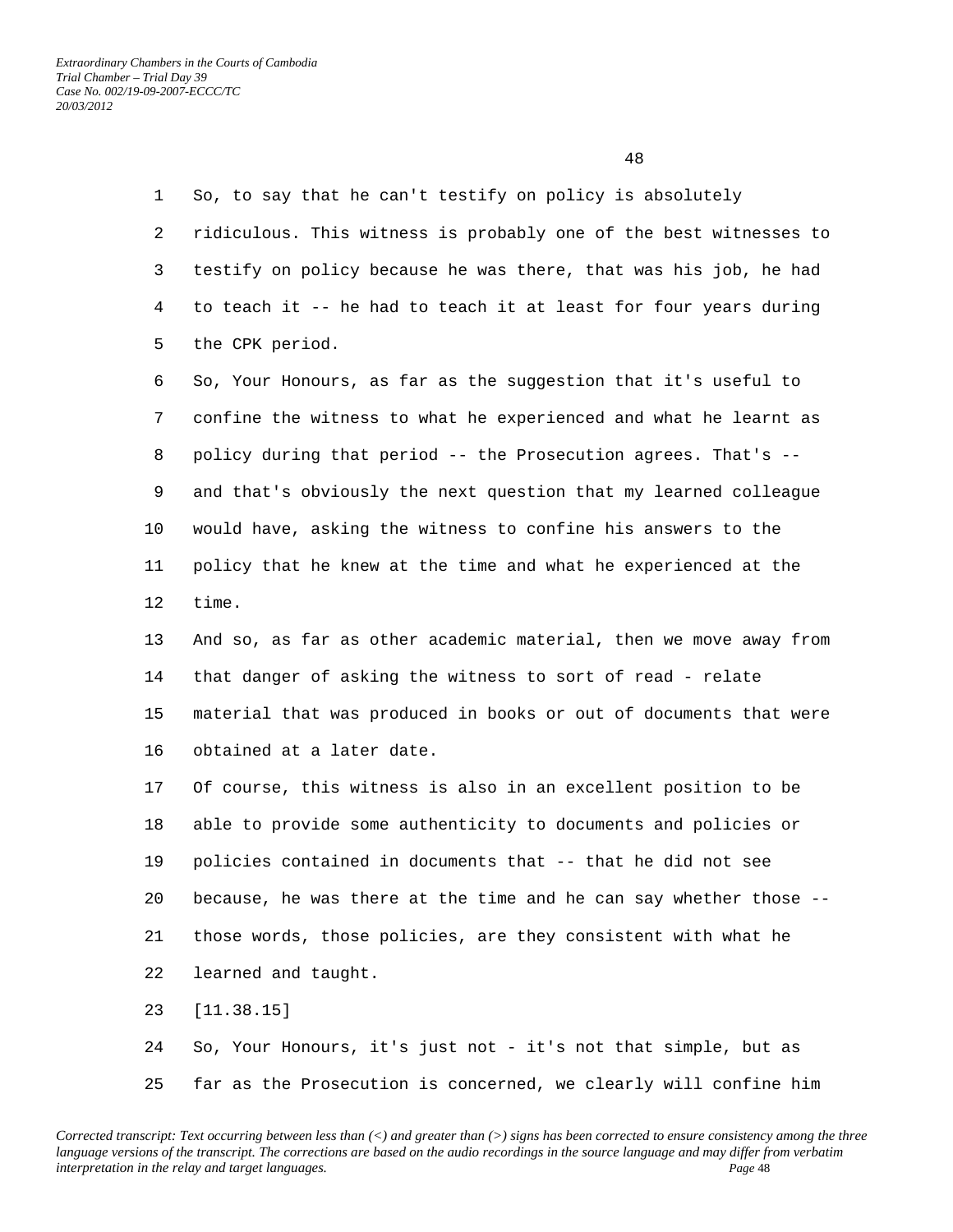- 1 and ask that he relate what he learnt in terms of policy at the 2 time and also from his own experiences. And then it's up for the 3 parties, of course, to cross-examine further to see - to make 4 sure that's correct. Thank you.
- 5 (Judges deliberate)
- 6 [11.42.52]
- 7 MR. PRESIDENT:
- 8 I would like to hand over to Judge Silvia Cartwright to rule on 9 the discussion regarding the testimony of the witness Kaing Guek
- 10 Eav alias Duch, now.
- 11 JUDGE CARTWRIGHT:
- 12 Thank you, President. The Chamber has deliberated, as you have 13 seen, and has noted the objections raised.
- 14 The Chamber asks that the first emphasis be placed on this 15 witness' knowledge of events and documents at the time of the 16 regime and will evaluate the testimony of this witness when it
- 17 delivers its verdict, taking into account the later examination
- 18 by all the other parties.

 19 I think I've clarified everything, President, that you wished me 20 to say.

- 21 MR. PRESIDENT:
- 22 There is any other comments from my fellow Judge on the Bench?
- 23 No.
- 24 [11.44.30]
- 25 The witness may proceed may proceed.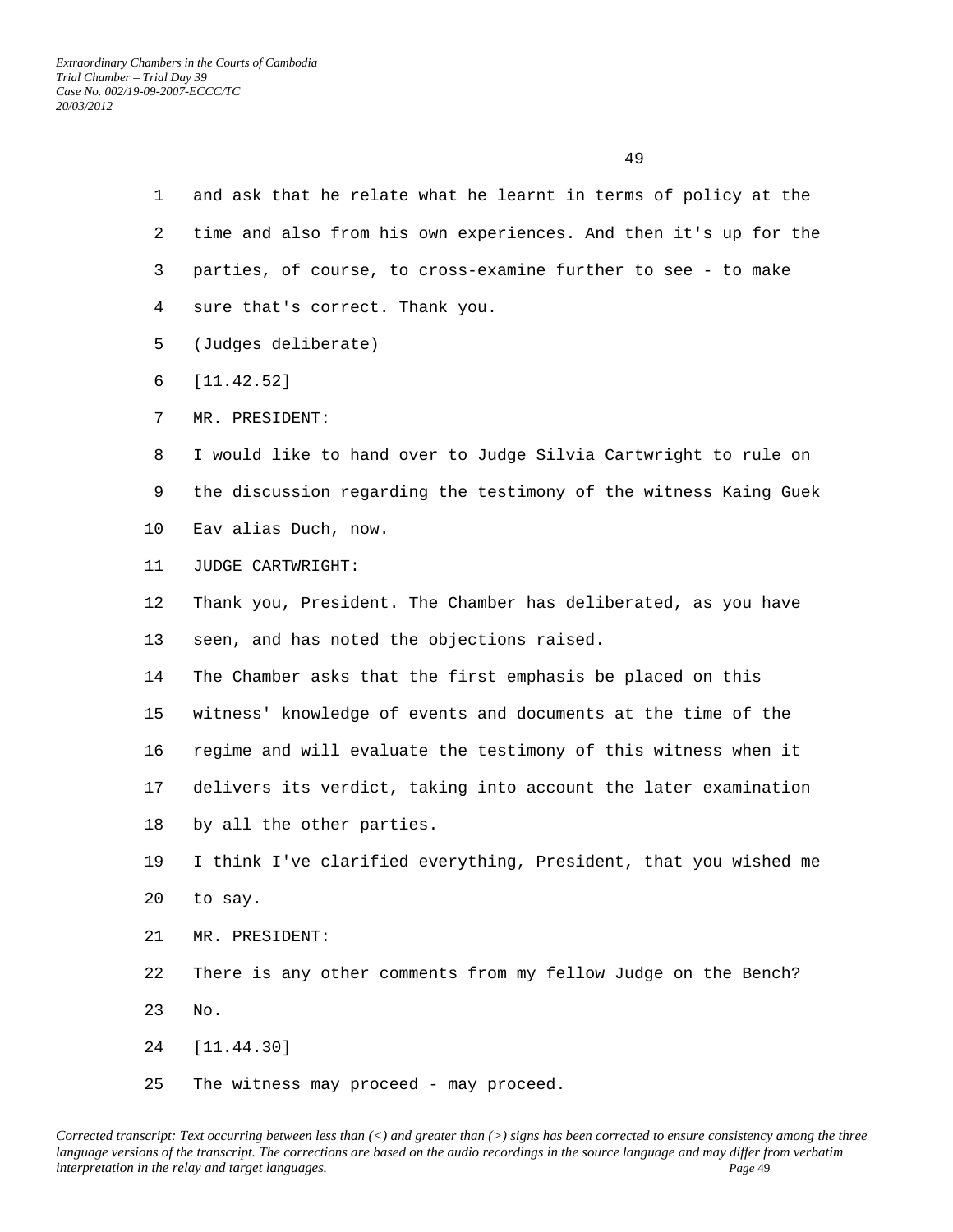$50<sub>2</sub>$ 

## 1 MR. KAING GUEK EAV:

 2 I would like to inform Your Honours of certain actual aspects. 3 Some commentators say Communist Party Kampuchea had the policy to 4 starve people, but in my testimony, I said that the Communist 5 Party of Kampuchea had a policy that restrict the food rations on 6 people based on the policy - written policy of document -

- 7 document D00677--
- 8 MR. PRESIDENT:

 9 Please hold on. Now, you are testifying before this Chamber in 10 your capacity as a witness. As I told you earlier on, the witness 11 is - has an obligation to respond to the question put to him. So, 12 before answering each question, you should pay attention to the 13 question asked. If the question asked in closed question, for 14 example just for yes or no, then you may answer yes or no. That 15 make the trial efficient, unless if the question is of leading 16 nature; then the Chamber would not allow such question and the 17 Chamber will rule upon that - on that lines of questioning as 18 well.

19 [11.46.12]

 20 So, again, as the witness, you cannot testify by providing your 21 analysis or subjective analysis of the witness on the - on the 22 events happened, but you - rather, you should answer base on your 23 own experience and observation relevant to the period at issue. 24 And you should answer to the question put by the parties and 25 respond to that question, but taking into account what I have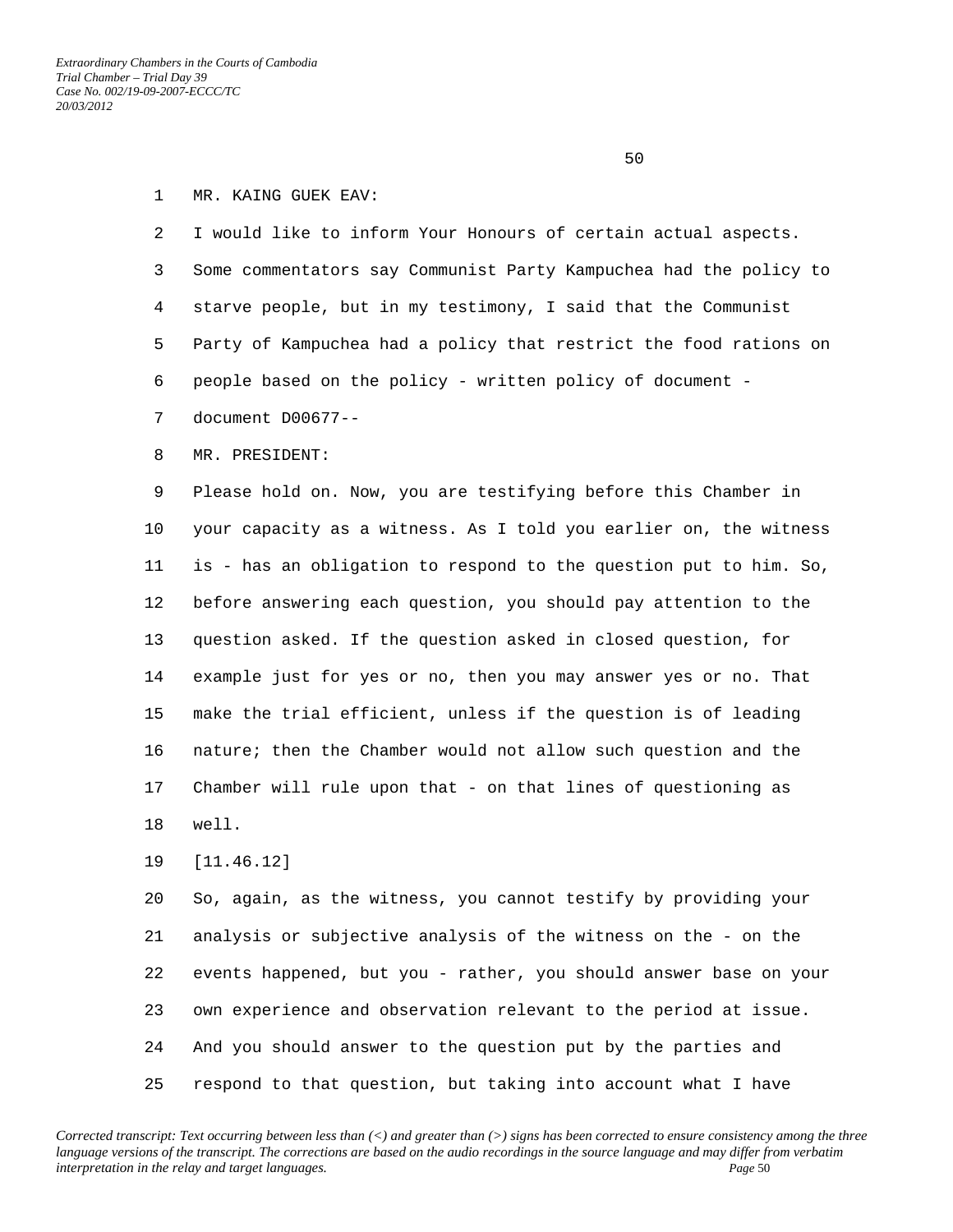1 just raised, unless the questions which is of open nature, which 2 you are supposed to describe the events. Otherwise, you should 3 stay within the confines of the question; you should not dwell on 4 the issue.

5 [11.47.04]

 6 And just now there were two parts of the question. The first part 7 has already been dealt with, and the second part on the 8 experience that you have come across when you were - since you 9 were incarcerated and you have been - you have had access to the 10 case file, but these are relevant to the later stage of the 11 events. But this was not the primary focus.

 12 We -- the primary focus that you should try to address is based 13 on your own experience, your exposure in the Communist of 14 Kampuchea, when you join the revolution, since the 1960 or 15 seventies. That concerns the historical background of the 16 Communist Party of Kampuchea. And then, later on, we should focus 17 on the structure of the Democratic Kampuchea, and then we move on 18 to the roles of -- and responsibility of the Accused during the 19 DK period, and the last issue is the issue that we are dealing 20 with, and the last one is the communication structure of the 21 Democratic Kampuchea at both national and central levels. 22 [11.48.16] 23 And I know that your testimony has addressed part of the issue as

24 well, but we would like to ensure that you stay within the

25 confine of what we are dealing with and you would not dwell on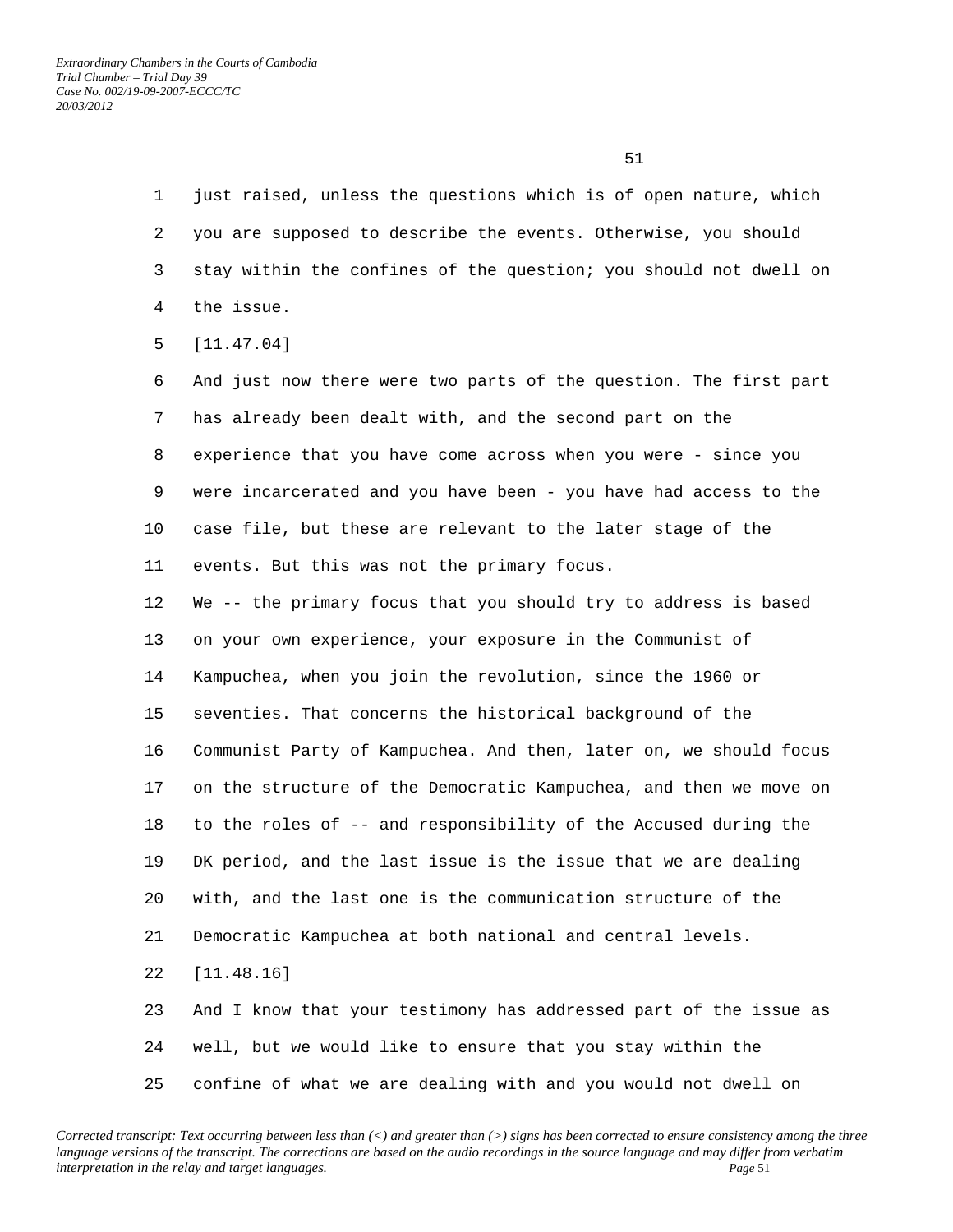1 matters that may not be conducive to the hearing. 2 So we -- if the question is of descriptive nature, then you may 3 describe it accordingly, but it should not be long-winded answer. 4 For example, if you - if you try to recall the events, for 5 example from 1950s to the 1970s, then there are a lot of stories, 6 people may spend the whole - their whole life telling the story 7 of what happened during that period. 8 So we have already set the parameters for the discussions. We 9 advise the party to focus the questions on the relevant portion 10 as outlined in the relevant paragraphs of the Closing Order in 11 this first segment of trial. We have so far broken it down into 12 segment 1, stage 1, stage 2. 13 [11.49.32] 14 We - the Chamber envisage that certain witnesses who may be 15 necessary to ascertain the truth, then the Chambers would summon 16 such witness to testify in this case. 17 And I hope that you understand these proceedings. And you may 18 therefore continue answering the question as put by the parties. 19 The prosecutors, you may now proceed. 20 BY MR.SENG BUNKHEANG: 21 Thank you, Mr. President. 22 So, once again, you should answer the question based on your 23 experience and based on the Party documents or papers, other than 24 -- not any other documents.

25 Q. Once again, how did you know all of this information? Did you

*Corrected transcript: Text occurring between less than (<) and greater than (>) signs has been corrected to ensure consistency among the three language versions of the transcript. The corrections are based on the audio recordings in the source language and may differ from verbatim interpretation in the relay and target languages.* Page 52

 $\sim$  52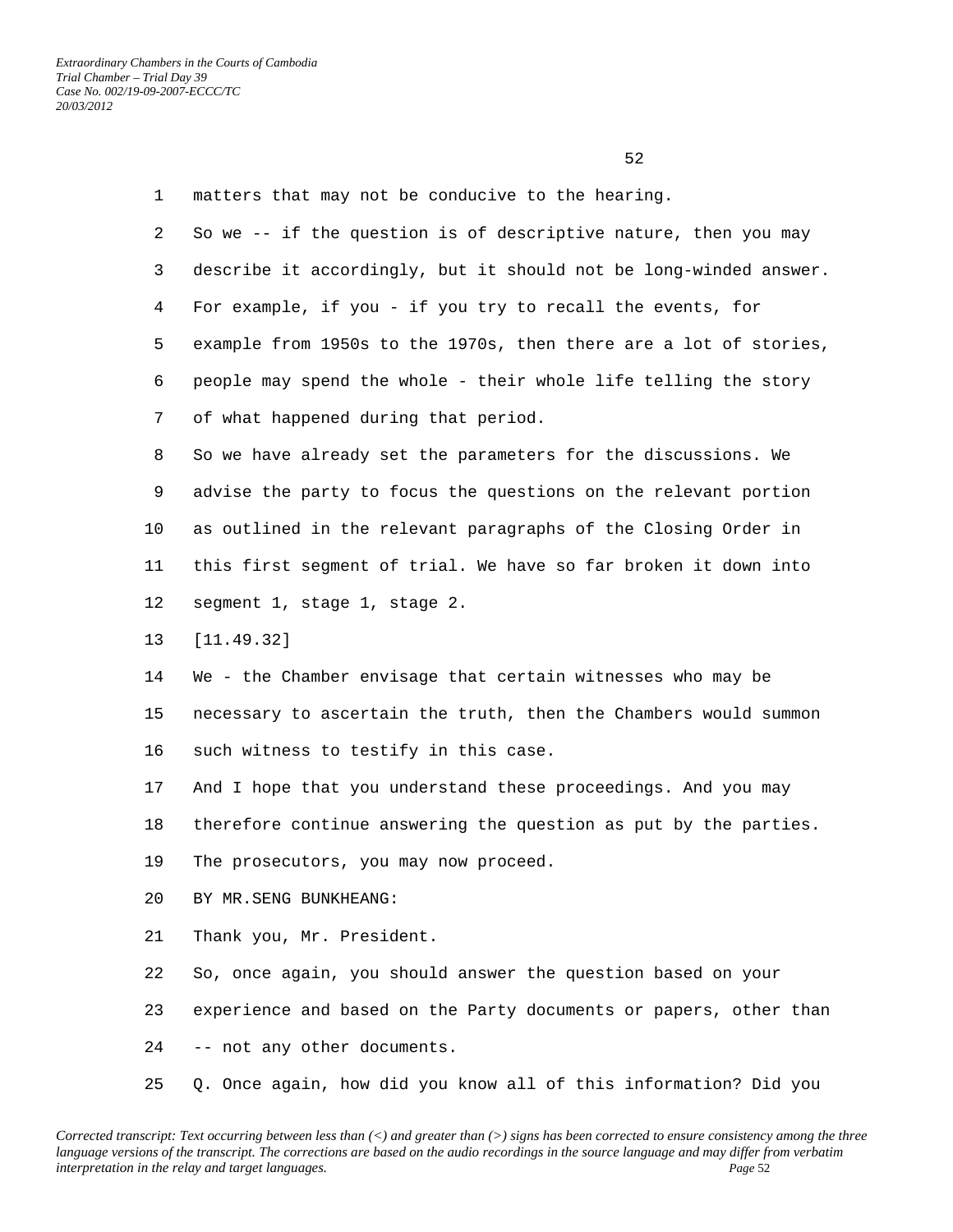- 1 learn it from your reading of the "Revolutionary Flags" or other
- 2 Party's documents? Can you enlighten the Court and parties in
- 3 this courtroom?
- 4 [11.51.13]
- 5 MR. PRESIDENT:
- 6 Mr. Nuon Chea, you may proceed.
- 7 MR. NUON CHEA:
- 8 My utmost respect to Your Honours. The people never use perished 9 wood to kraft it or to carve it into Buddha sculptures or so for
- 10 people to pay homage to.
- 11 MR. PRESIDENT:
- 12 Lead Co-Lawyers, you may proceed.
- 13 MR. PICH ANG:

 14 Thank you, Mr. President. I think my intervention is rather late, 15 but I would like to inform Your Honours that Duch is now being 16 recognized as the witness, and this is recognized by the Chambers 17 and parties, so he has - or he should enjoys his right to testify 18 before this Chamber in the capacity as witness, so there should 19 not be any remarks attacking the witness in whatever way. 20 [11.52.29]

- 21 MR. PRESIDENT:
- 22 Mr. Nuon Chea, you should exercise your utmost restraint. And 23 please attend to what - what testimony made by this witness. And 24 you attempt to confront this witness, and in order to confront 25 with this witness effectively, you should listen to him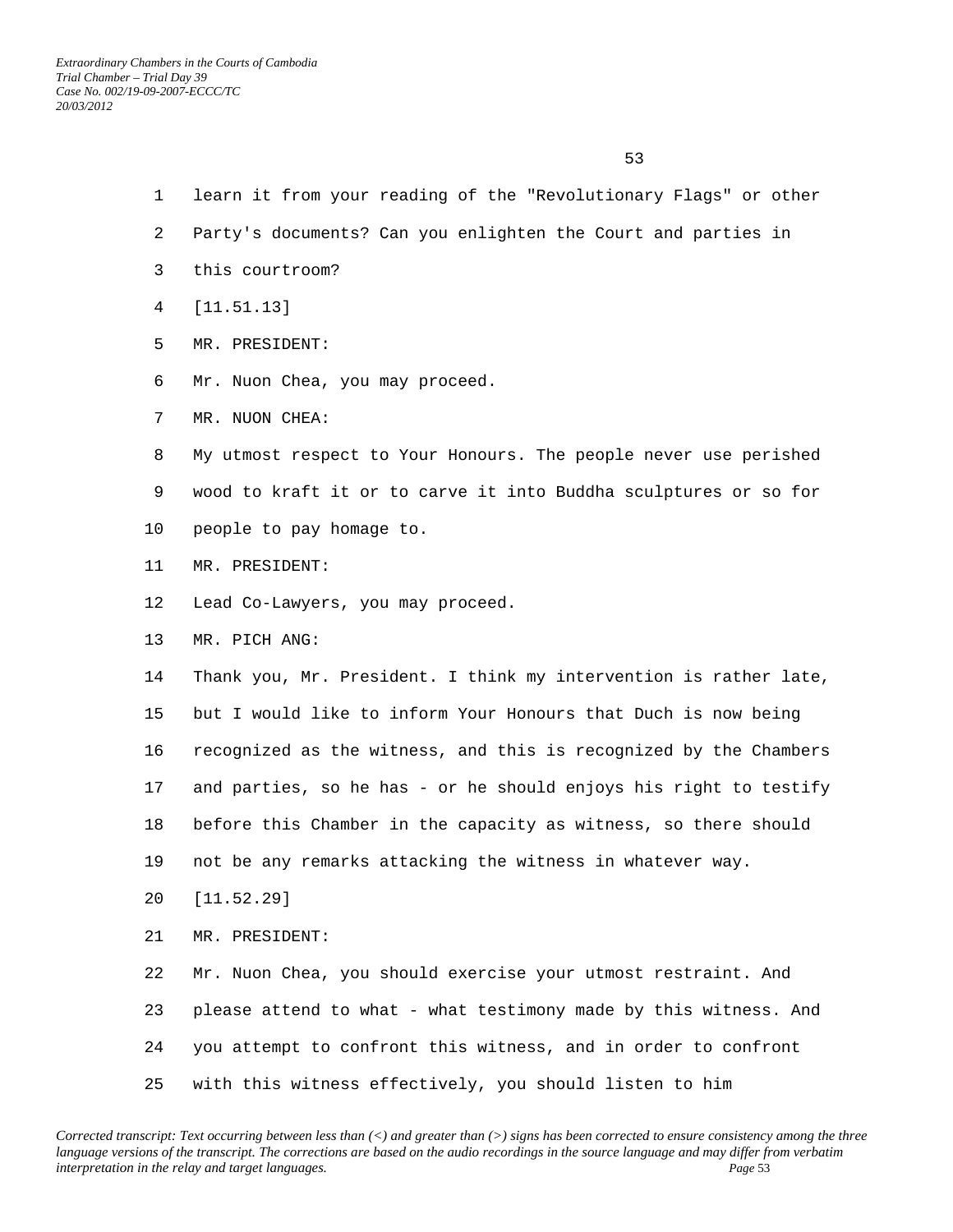1 attentively. And once the time comes, when your defence counsel 2 is to cross-examine this witness, then the Chamber will of course 3 set aside time for you to confront this witness concerning the 4 probative value of his testimony -- of this witness. 5 And in considering and assessing the weight of the testimony of 6 any witness, it is the sole discretion of the Chamber. Duch is 7 not coming to testify before the Chamber on his own, but he is 8 coming here at the summon of the Chamber. And we, the President 9 of the Chamber, summon this witness to testify before us. 10 [11.54.13] 11 The National Co-Prosecutor, you may continue. 12 BY MR. SENG BUNKHEANG: 13 Thank you, Mr. President. I would like to continue my line of 14 questioning. 15 Q. How thoroughly did you study the policies of the Communist 16 Party of Kampuchea back then? 17 MR. KAING GUEK EAV: 18 A. This question is rather broad. 19 Q. Well, I will try to narrow it down. So how did you study the 20 policy of the Communist Party of Kampuchea? Did you study it 21 through the written policy, for example, or the "Revolutionary 22 Flag" of the CPK? 23 A. Yes, there were secret documents of the Parties and the 24 "Revolutionary Flags" of the Party, and I have read all of them.

## 25 Q. Concerning the "Revolutionary Flags," how many issues have you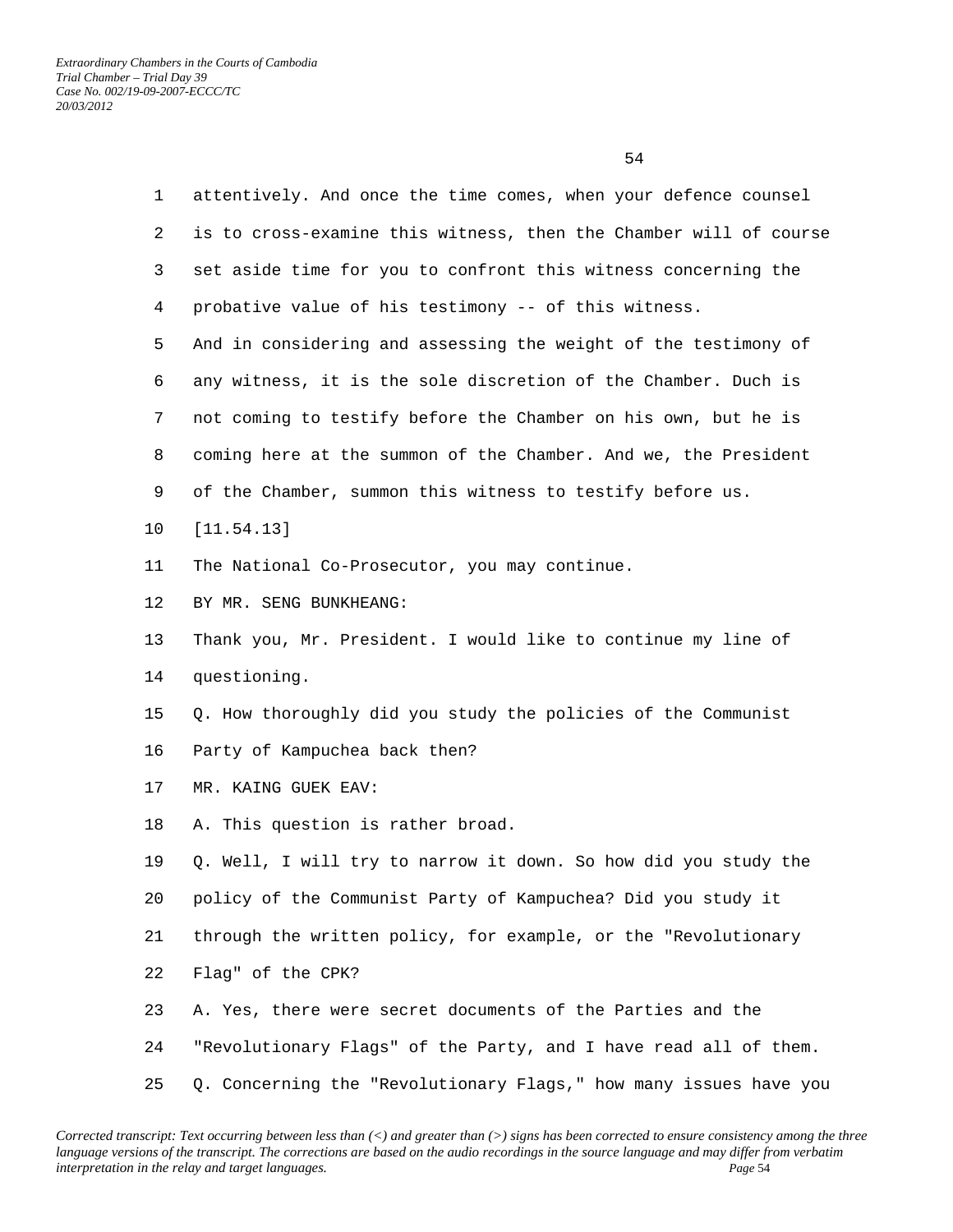| $\mathbf 1$ | read?                                                             |
|-------------|-------------------------------------------------------------------|
| 2           | A. To be honest, "Revolutionary Flags" plays a very important     |
| 3           | role in my study of the Party's line because it was prepared by   |
| 4           | the Party. Before I -- I first encountered with "Revolutionary    |
| 5           | Flag" when I was in Chamkar Leu. At that time, it was not called  |
| 6           | "Revolutionary Flag"; it was called the "Red Flag", and there was |
| 7           | only one article in one issue entitled "The Political Struggle    |
| 8           | Over 11 Years of the Cambodian People Under the Leadership of the |
| 9           | Party".                                                           |
| 10          | [11.56.44]                                                        |
| 11          | Following 1970, I was appointed the chairman of M-13. Then, this  |
| 12          | magazine was published again, but in time the name was changed to |
| 13          | "Revolutionary Flag", and I read every single issue of the        |
| 14          | magazine so I could broaden my understanding of the Party back    |
| 15          | then.                                                             |
| 16          | And I would like to describe briefly the situation at that time.  |
| 17          | "Revolutionary Flag" in 1971, there was a text about rebellion of |
| 18          | Vung Ratana <v>. This is one issue.</v>                           |
| 19          | And another issue which I would also like to inform you is the    |
| 20          | role of revolution. The editor in chief of "Revolutionary"        |
| 21          | magazine -- the editor in chief or editors themself should follow |
| 22          | the political and tactical lines of the Party. So they wrote      |
| 23          | about the policy of the Party, and I made comparison with the     |
| 24          | serie by Mao Zedong.                                              |
| 25          | [11.58.20]                                                        |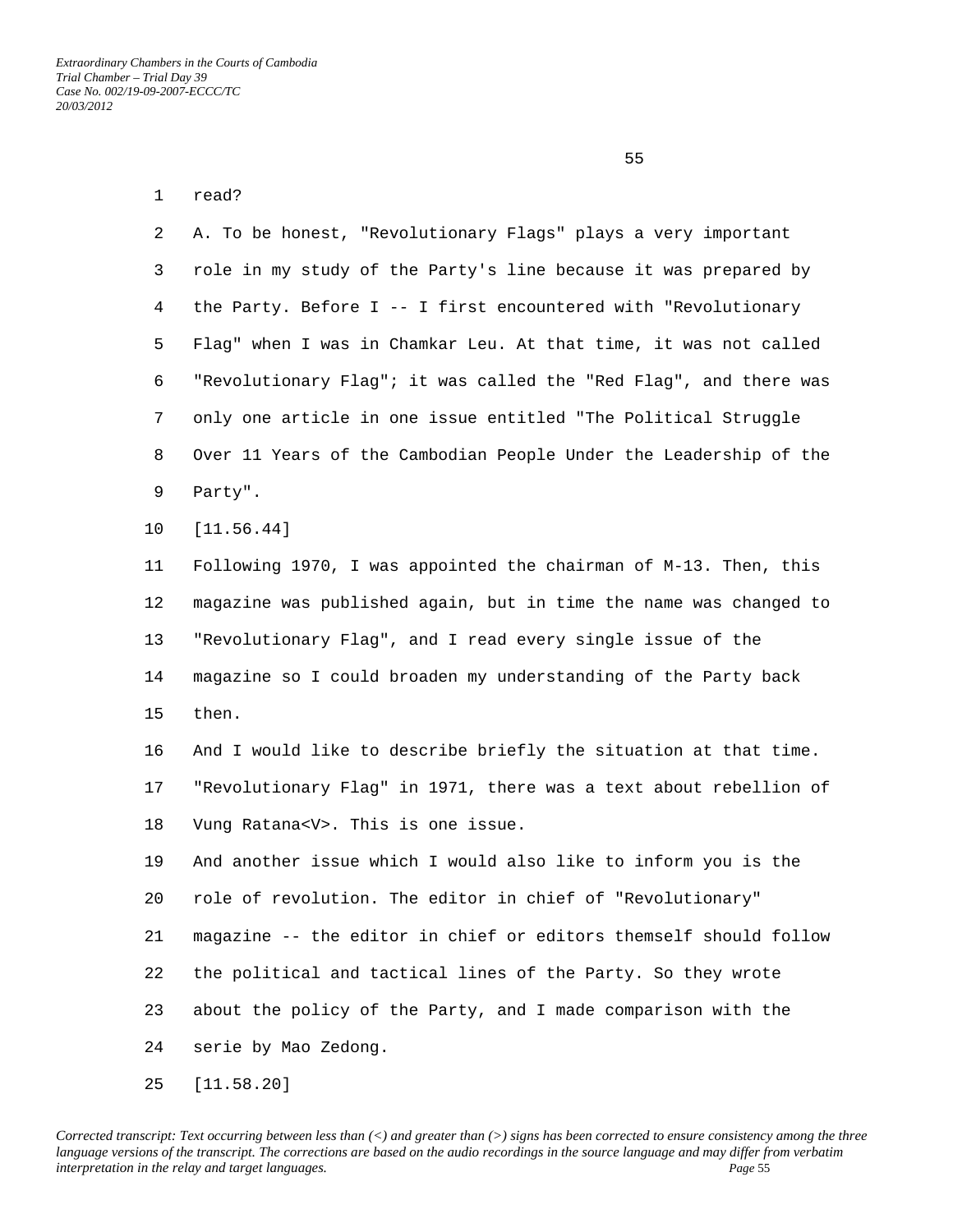$\sim$  56

| $\mathbf{1}$ | In 1973, Pol Pot educated his men that Vietnam, Le Duan in        |
|--------------|-------------------------------------------------------------------|
| 2            | particular, wanted to focus on one people and one army, so Pol    |
| 3            | Pot at that time told us that Le Duan consider Cambodia as a      |
| 4            | member of the Indo-Chinese Federation.                            |
| 5            | Q. When you studied the policy of the Communist Party of          |
| 6            | Kampuchea, did you attend any training courses?                   |
| 7            | A. As I informed you earlier, I learned the Party's policy from   |
| 8            | the Party's policy documents. Following 1971, there was the       |
| 9            | people's warfare, and there was the militia warfare strategy, and |
| 10           | there were policy - moral policies of the Party. And once every   |
| 11           | year, the secretary of the zone call me to study on the           |
| 12           | conscientiousness stance and other Party's policies, so, once     |
| 13           | every year, I attended such training.                             |
| 14           | MR. SENG BUNKHEANG:                                               |
| 15           | Thank you.                                                        |
| 16           | [12.00.07]                                                        |
| 17           | Mr. President, I don't know whether we should now adjourn.        |
| 18           | MR. PRESIDENT:                                                    |
| 19           | Yes, indeed, it is now appropriate time to take the adjournment.  |
| 20           | The Court will be adjourned until 1.30 p.m.                       |
| 21           | Security personnels are now instructed to bring Kaing Guek Eav    |
| 22           | alias Duch to his room - the waiting room and have him return to  |
| 23           | the courtroom this afternoon, before the Judges take the Bench.   |
| 24           | And Khieu Samphan and Nuon Chea are now instructed - rather, the  |
| 25           | security personnels are instructed to bring Nuon Chea and Khieu   |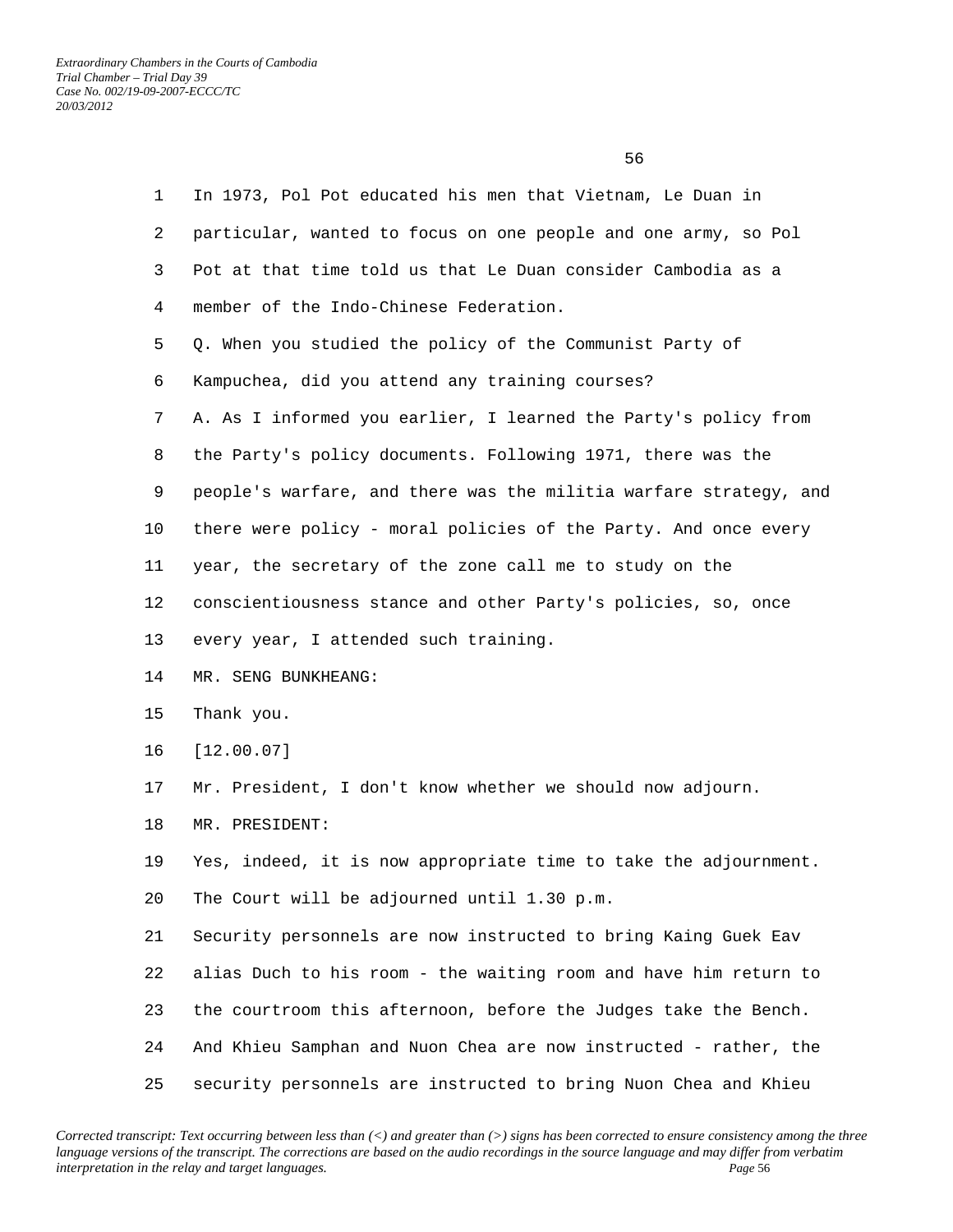- 1 Samphan to the holding cells and have them returned to the
- 2 courtroom by 1.30 p.m.
- 3 The Court is adjourned.
- 4 (Court recesses from 1200H to 1333H)
- 5 MR. PRESIDENT:
- 6 Please be seated. The Court is now back in session.
- 7 We would like to hand over to the Prosecution to proceed to with
- 8 the remaining of the questions to this witness.
- 9 BY MR. SENG BUNKHEANG:
- 10 Thank you, Mr. President.
- 11 Q. Mr. Kaing Guek Eav, you indicated that, at M-13, you attended
- 12 regular training sessions on policy of the Party. So how regular
- 13 was the training?
- 14 MR. KAING GUEK EAV:
- 15 A. Each training was conducted for a fortnight -- so it's half a
- 16 month, no more than that, for each session.
- 17 Q. Who were the participants in those sessions?
- 18 A. In the special zone, under Vorn Vet, only people from the
- 19 ministries would be attending the sessions.
- 20 [13.35.35]
- 21 I don't recollect the details, but I seem to have never noted any 22 presence of the military in the sessions.
- 23 Q. You also mentioned that you met with Vorn Vet and Son Sen on a
- 24 regular basis to perform your tasks at M-13. Were you ever told
- 25 by Son Sen or Vorn Vet, with regard to the Party's policy?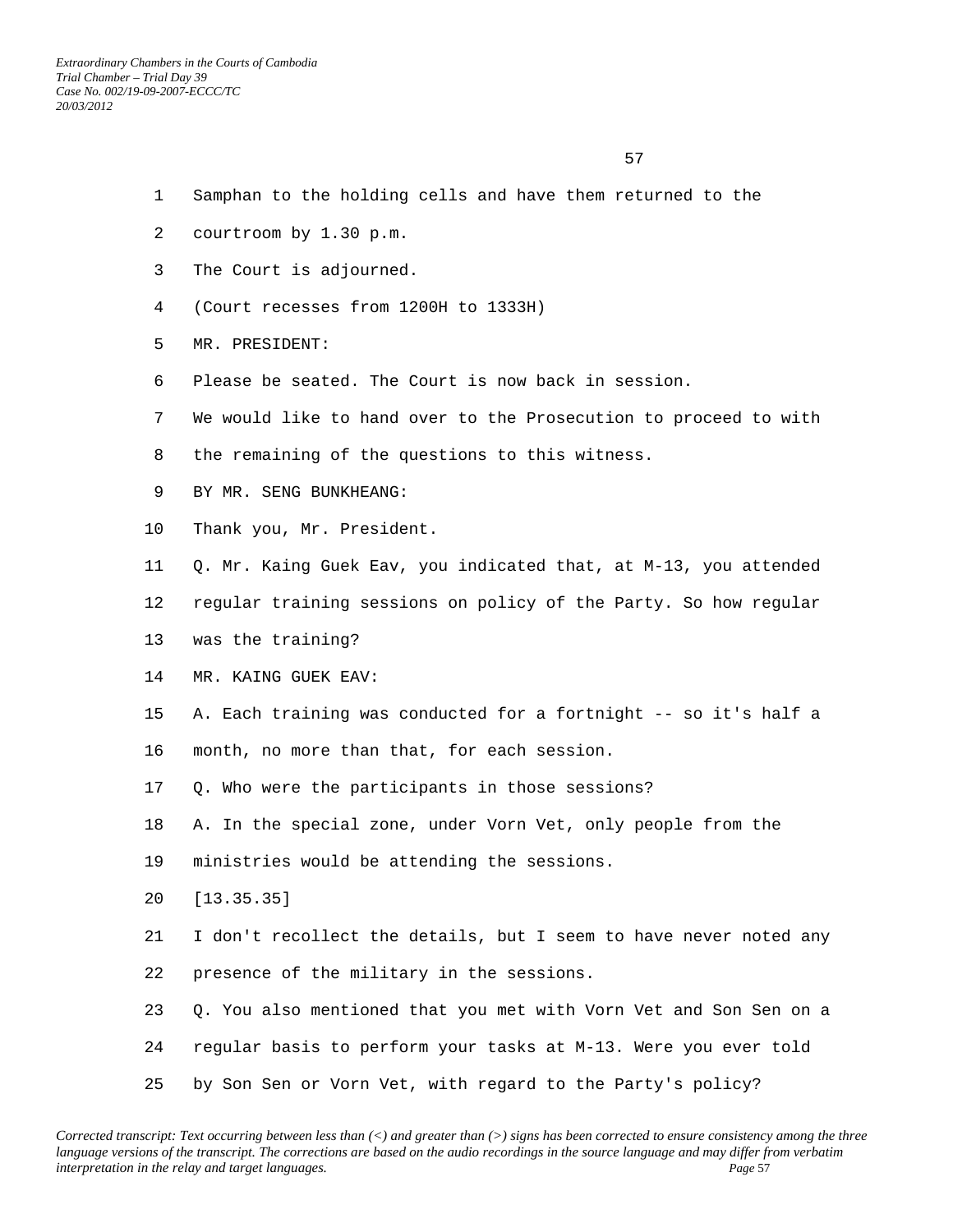| 1  | A. We -- I did not have any discussion with them when I reported  |
|----|-------------------------------------------------------------------|
| 2  | on the enemy network. I just sent the report, and that's it.      |
| 3  | Q. Did you have a chance -- or in any occasion discussed --       |
| 4  | discuss with him on policy of the Party?                          |
| 5  | A. I worked, basically, on the police issue, so it's not related  |
| 6  | to the policy of the Party.                                       |
| 7  | Q. Yesterday, you said at M-13 you were also tasked with          |
| 8  | educating people on the Party's policy, so that your staff could  |
| 9  | be informed.                                                      |
| 10 | [13.37.26]                                                        |
| 11 | Could you tell us what was the purpose of education them? Would   |
| 12 | you want them to be informed of that?                             |
| 13 | A. Yes, it was.                                                   |
| 14 | Q. You also mentioned that, during the time when you worked at    |
| 15 | S-21, you attended annual sessions -- training sessions -- with   |
| 16 | Son Sen. Could you tell us how long would each session last?      |
| 17 | A. The political sessions lectured by Son Sen were conducted      |
| 18 | annually, and each session would last for no more than half a     |
| 19 | month. I can refer this training session to the document written  |
| 20 | by Mam Nai, document "kor nor hor" 166 [KNH166].                  |
| 21 | Q. From 1975 onwards, did you continue to be educated or to study |
| 22 | these political sessions?                                         |
| 23 | A. To be clear, these documents that I referred to -- the one     |
| 24 | written by Mam Nai -- was written to cover events from the 25th   |
| 25 | of June 1975, not before that.                                    |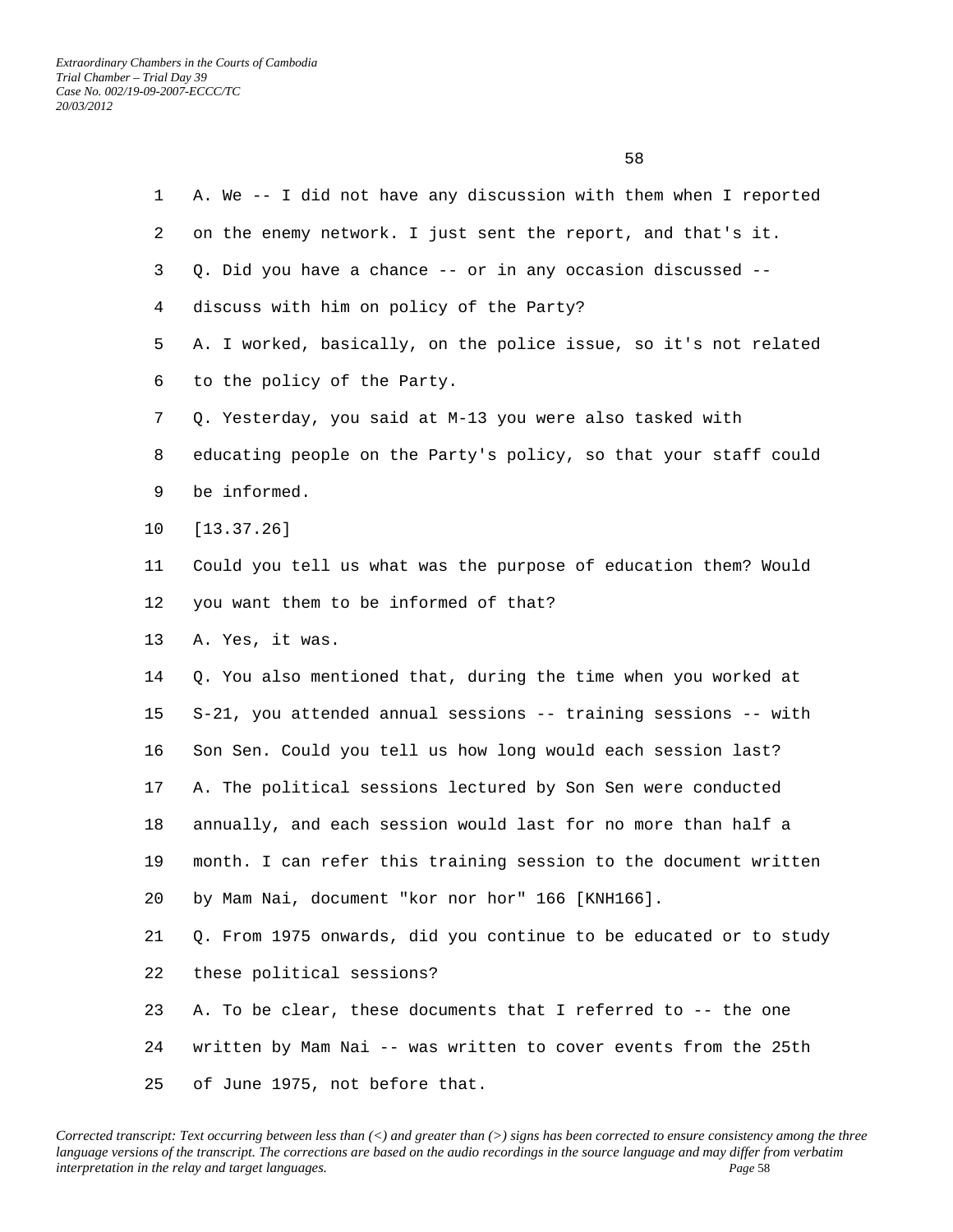$\sim$  59

 1 [13.39.23] 2 It is more about the organizational arrangement and how to 3 restore morals of the staff. 4 Q. Can you please tell the Court who Mam Nai is? 5 A. Mam Nai was a senior person at S-21 as well. 6 Q. I would like to repeat -- or rephrase the question: From 1975 7 onwards, you had attended political sessions, haven't you, as 8 what you did at M-13? 9 A. Yes, I had. 10 Q. Before we broke, this morning, you referred to a document you 11 studied on the Party's policy, document -- the classified 12 document of the Party. 13 [13.40.38] 14 Could you please share with us what is that document about and 15 why it's called "Party Secret Document"? 16 A. That -- even the "Revolutionary Flag" was regarded as part of 17 the secret document of the Party. This "Revolutionary Flag" 18 magazine was issued monthly. 19 Q. How was this secret document of the Party distributed? 20 A. With regard to the "Revolutionary Flag", after 1975, only the 21 members of the Party were privileged enough to be trained using 22 these documents. And the youth for the CPK have not enjoyed using 23 them yet. 24 Q. With regard to your understanding of the Party policy, apart 25 from your experience, what are -- what were the other means you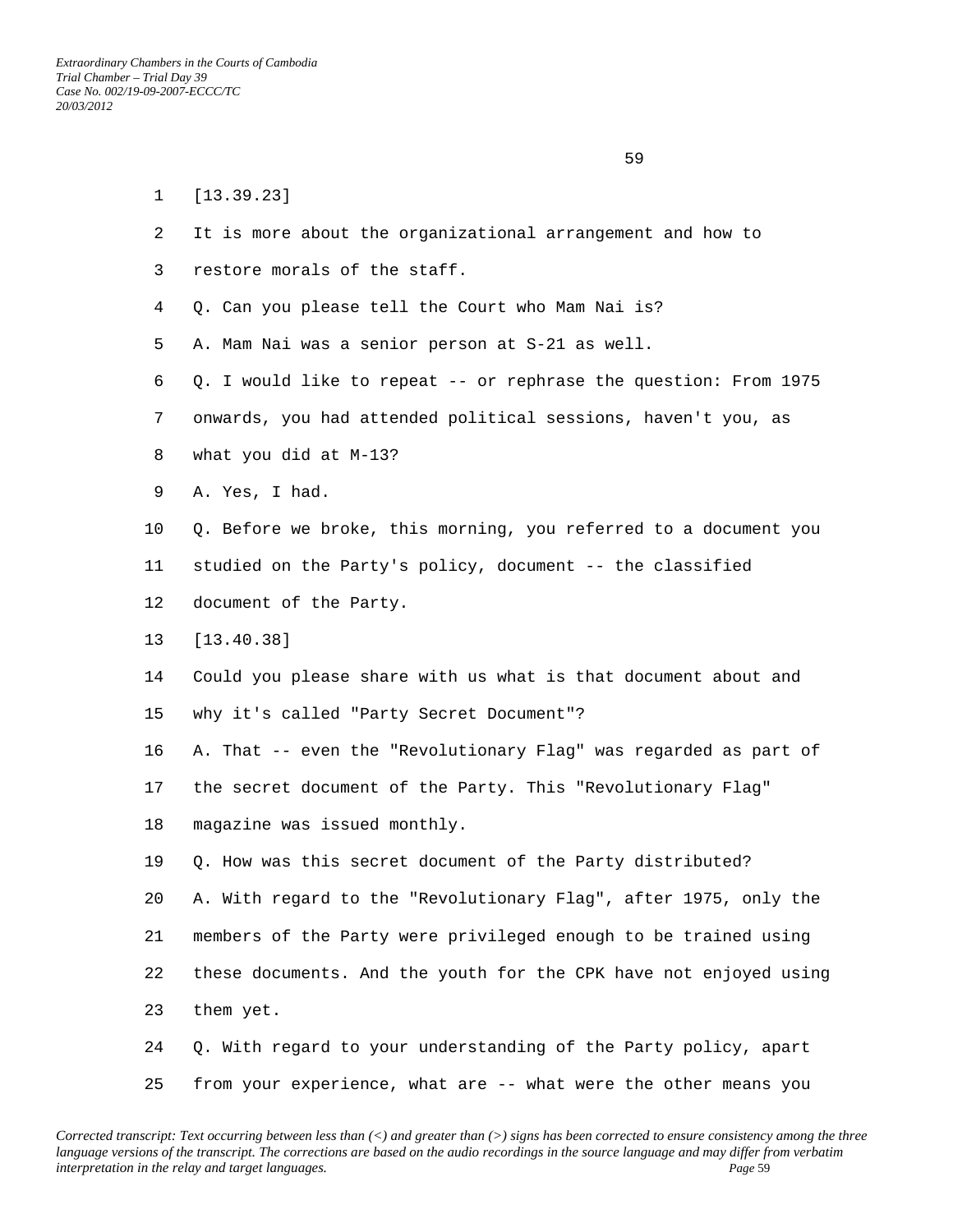| $\mathbf{1}$ | acquired to obtain information concerning these policies?         |
|--------------|-------------------------------------------------------------------|
| 2            | A. Life view meetings were also part of the reflection session,   |
| 3            | to compare the practice and the theory.                           |
| 4            | Q. With regard to the secret document of the Party, could you     |
| 5            | tell us how many kinds of document were there?                    |
| 6            | A. As I indicated, when I attended the secret session, we learned |
| 7            | about the tactical and strategical lines, and the method to       |
| 8            | gather forces, and also the Statute of the Party.                 |
| 9            | [13.43.50]                                                        |
| 10           | And later on we noted the documents on people's wall -- militia   |
| 11           | wall and others. There were also annual sessions where we were    |
| 12           | informed of the "Revolutionary Flag" -- or "Revolutionary Flags"  |
| 13           | were handed over to participants.                                 |
| 14           | Q. What are the documents in the Party's documents?               |
| 15           | A. I think your question is rather broad, Mr. Prosecutor. Could   |
| 16           | you please be more specific?                                      |
| 17           | Q. I would like to know that-- In the Party documents there could |
| 18           | have been other contents, apart from Party policy and other; but  |
| 19           | what are those contents included in those documents?              |
| 20           | A. Indeed, the key document is the strategic and tactical lines   |
| 21           | of the Party adopted in 1960, and also the strategy to build      |
| 22           | forces. With regard to the Party statute, amendments had been     |
| 23           | going on from -- on -- when time passed by. We had the statute of |
| 24           | 1971, and also another Party statute in 1976. So the statute      |
| 25           | changed or amended from one year to another.                      |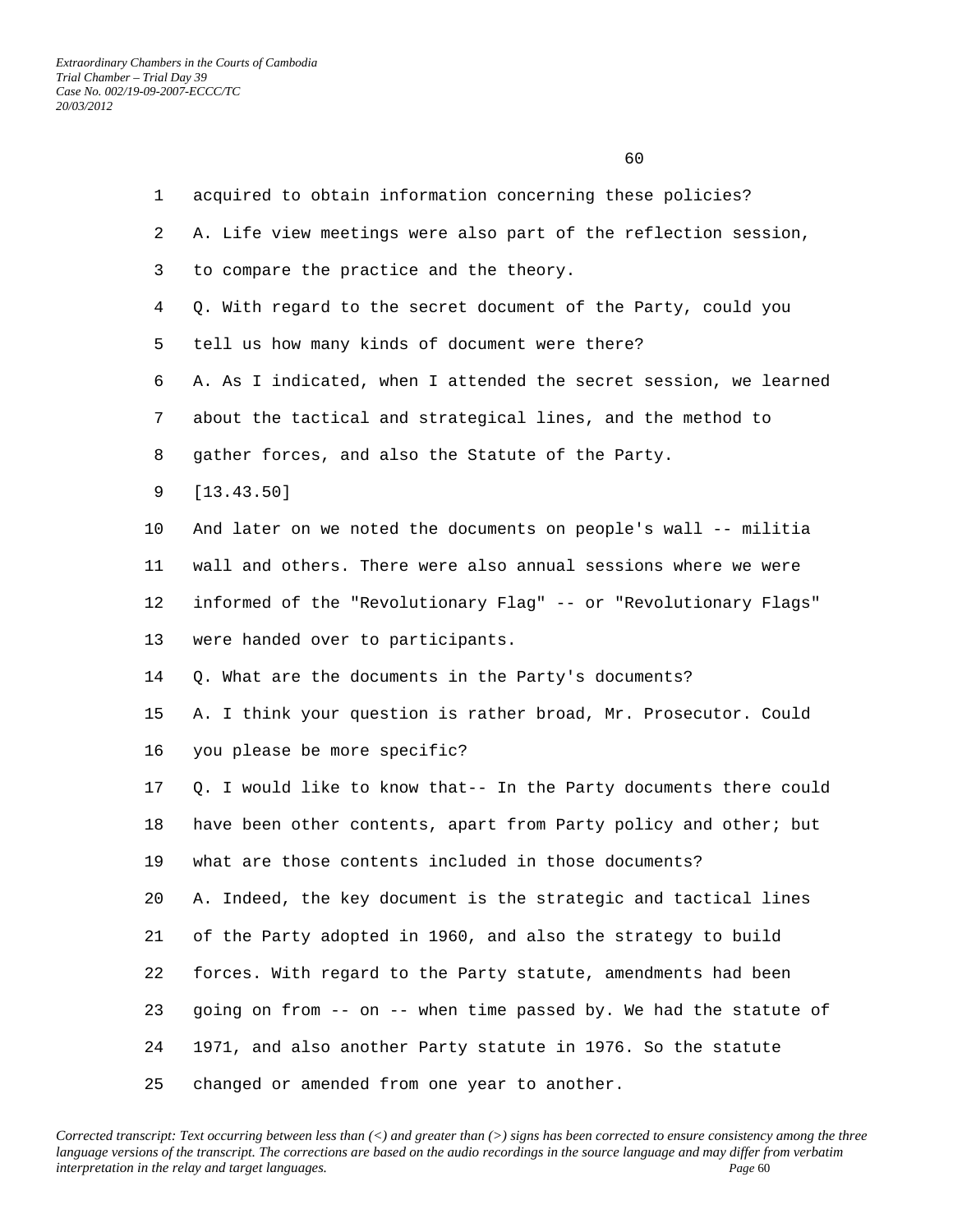| $\mathbf{1}$ | [13.46.04]                                                            |
|--------------|-----------------------------------------------------------------------|
| 2            | Q. Could you tell us in a more precise way concerning the purpose     |
| 3            | of the "Revolutionary Flag"?                                          |
| 4            | A. "Revolutionary Flag" was used to educate members of the Party      |
| 5            | on a monthly basis. The Secretary of the Party used these             |
| 6            | documents to communicate their message to members of the Party,       |
| 7            | because if the Party secretary would like to convey his message       |
| 8            | to his people or members, then he would right in the "Flags" --       |
| 9            | "Revolutionary Flags".                                                |
| 10           | Q. You told the Court that you provided training to your staff at     |
| 11           | S-21. Do you recollect how many staff you provided such               |
| 12           | trainings?                                                            |
| 13           | A. We gathered people from Phnom Penh and cadres from Kampong         |
| 14           | Som, 50 people each time.                                             |
| 15           | [13.47.50]                                                            |
| 16           | And the sessions were conducted at a church -- Bethlehem              |
| 17           | Church <v>. And when it comes to trainings for interrogators, the</v> |
| 18           | session would be joined by a few people only, no more than 10         |
| 19           | people during each session.                                           |
| 20           | Q. How often did the study sessions take place?                       |
| 21           | A. Interrogators would attend trainings more often, and we talked     |
| 22           | a lot about this in the document as I referred to, "kor nor hor"      |
| 23           | 166 [KNH166].                                                         |
| 24           | [13.48.54]                                                            |
|              |                                                                       |

*Corrected transcript: Text occurring between less than (<) and greater than (>) signs has been corrected to ensure consistency among the three language versions of the transcript. The corrections are based on the audio recordings in the source language and may differ from verbatim interpretation in the relay and target languages. Page* 61

25 Q. My next question is about the ideology of the Communist Party: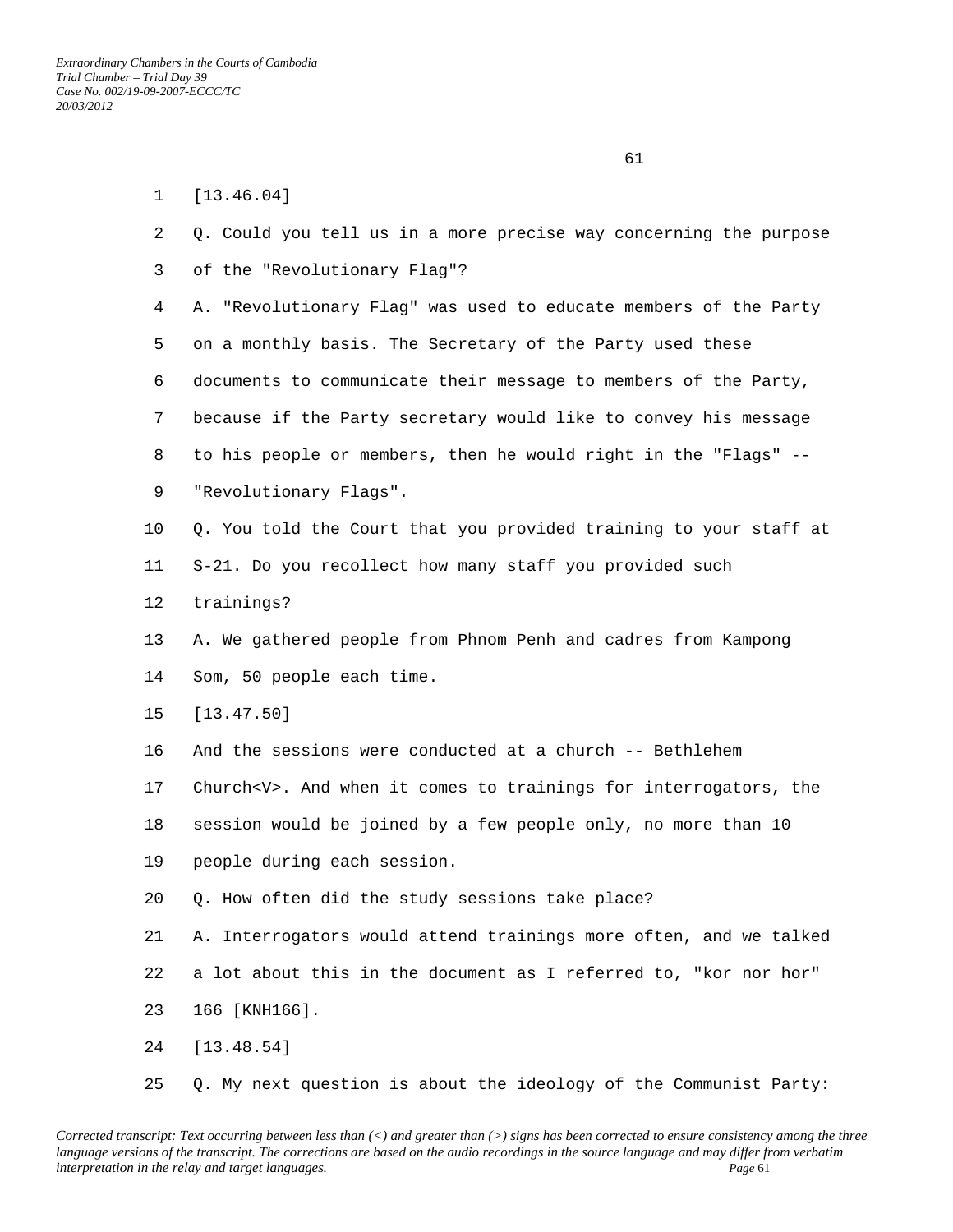1 What was the main ideology and purpose of Democratic Kampuchea? 2 A. Before 1970, there was a notion that people shall be 3 liberated, and we had to fight against the reactionary and the 4 capitalist, and the peasants shall have paddy fields to farm 5 their rice. And after 1975, there were two other lines: the line 6 to defend the country and to protect it, and to build it. I think 7 that's all I can summarize for you. 8 Q. Do you recall whether the CPK had to resort to violence to 9 obtain an objective? 10 A. I think that is the common tendency applied elsewhere in the 11 world. After the 20th General Assembly of the Party (sic), force 12 was not allowed to be used. However, those who believed in 13 Marxist-Leninist principle would resort to using force. 14 [13.51.02] 15 Q. Would there be any permission to make people divide political 16 aspects on the country? 17 A. In the Party, such things didn't happen. 18 Q. What about culture? Did the CPK support the country of 19 Cambodia, indeed, to have their own cultures and traditions? 20 A. I think they did never mention the exact terms concerning 21 Buddhism or cultures. What they did is to ensure that there was 22 solidarity, and that the country was united, and they did 23 everything to serve the peasants and worker's classes. 24 Q. Thank you.

*Corrected transcript: Text occurring between less than (<) and greater than (>) signs has been corrected to ensure consistency among the three language versions of the transcript. The corrections are based on the audio recordings in the source language and may differ from verbatim interpretation in the relay and target languages. Page* 62

25 Your Honours, I would like now to proceed to another topic

 $\sim$  62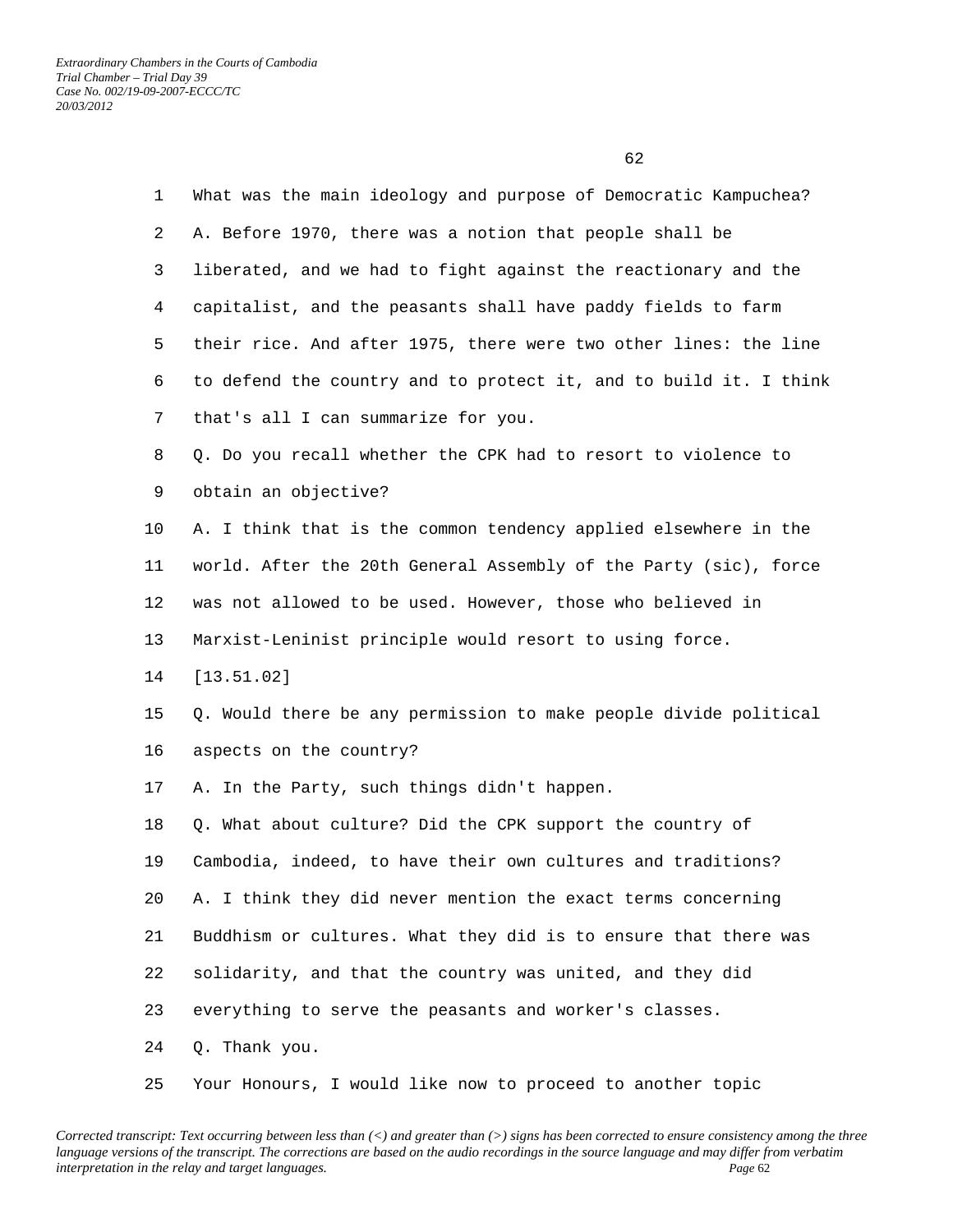$\sim$  63 1 concerning the policy on the movements or relocation of the

2 population.

 3 First, I would like to touch upon the issued concerning the 4 forced evacuation -- the policy to evacuate people forcefully. 5 You said, in -- before 1975, you were in the special zone. Were 6 you, back then, knowledgeable of the evacuations? Have you 7 observed that there were such evacuations? 8 A. I would like to classify this in two categories. The first --

- 9 it is about what I was educated, and what I saw.
- 10 [13.53.10]

 11 I was educated through the "Revolutionary Flag" concerning the 12 evacuation of the population. People shall be evacuated when the 13 enemy attacked. It is of course meant to ensure that the enemies 14 would never have people to be on their side. So they would be 15 isolated and helpless because they would have no people to 16 support them.

 17 And my superior sent a few people to Pursat, and that person 18 include one of my staff, KW-30, who was sent there. That's why I 19 knew there was evacuation of people.

 20 Q. Did you learn back then that people had a choice not to be 21 evacuated or be relocated?

22 [13.54.10]

 23 A. At Oudong Market, there were no farms, so people had no 24 excuses to remain in the location. They had to be evacuated. 25 Q. How sure was you that people had to be evacuated? How could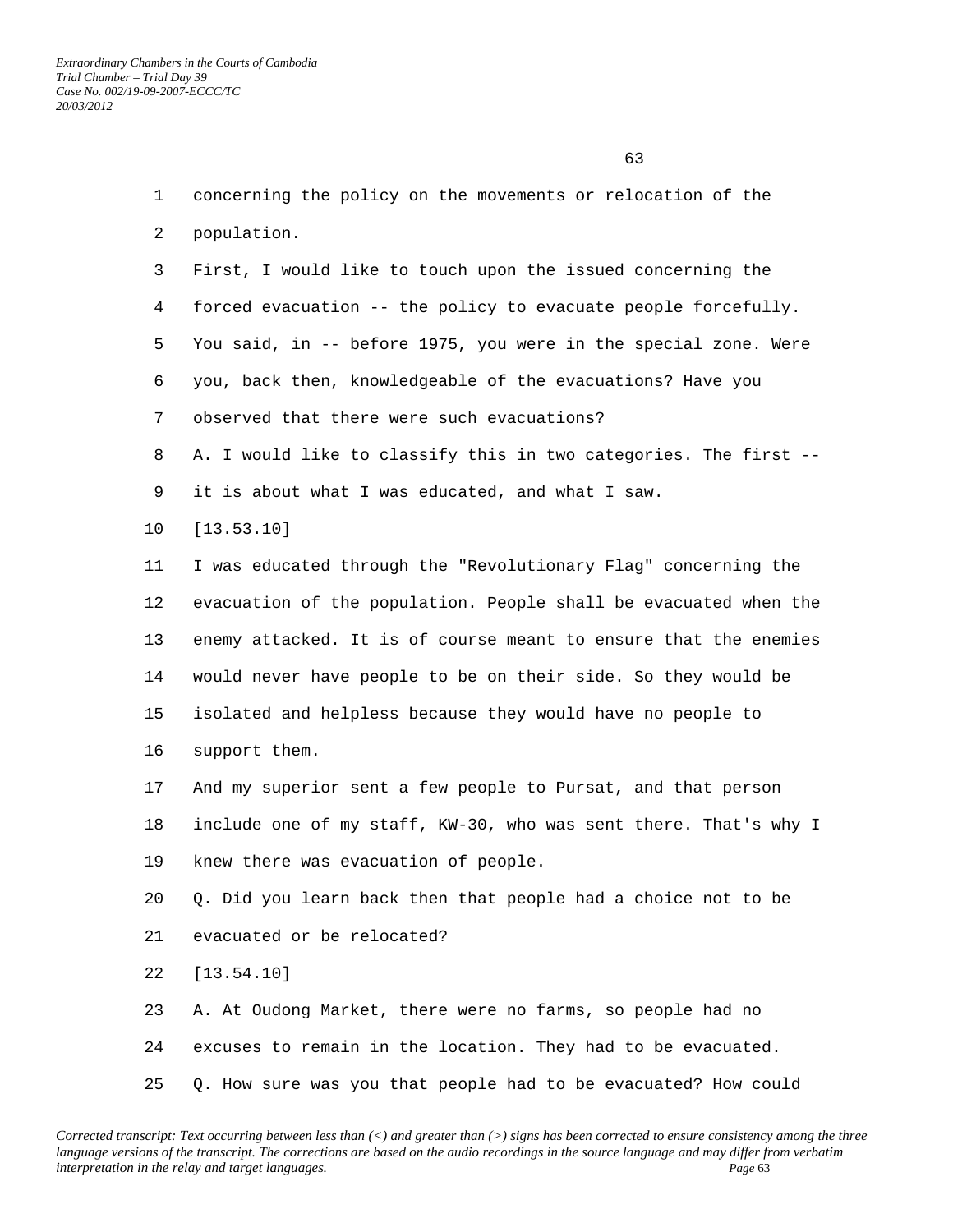|              | 64                                                                |
|--------------|-------------------------------------------------------------------|
| $\mathbf{1}$ | you confirm this?                                                 |
| 2            | A. I could see this, and that trucks would be parked to upload    |
| 3            | those people -- and the orders by Son Sen. And KW-30 was among    |
| 4            | the evacuees.                                                     |
| 5            | Q. Do you know what happened to those who contested the           |
| 6            | evacuation?                                                       |
| 7            | A. I don't know about this and I have not tried to obtain         |
| 8            | information regarding this.                                       |
| 9            | Q. Do you know, or have you ever learned, that the policy was     |
| 10           | still carried on for many years to come?                          |
| 11           | A. At the beginning, I saw what happened. It was immediately      |
| 12           | after 1975, the 17th of April.                                    |
| 13           | [13.55.47]                                                        |
| 14           | Because I saw people were being relocated. I then thought there   |
| 15           | could have been people who volunteered to return to their home    |
| 16           | towns, but then, when I came to Phnom Penh, I realized the city   |
| 17           | was empty. And I also knew that people were relocated, or were    |
| 18           | moving, because it was part of the purge's purposes. And people   |
| 19           | were executed and buried near some pagodas.                       |
| 20           | Q. You mentioned the term "purges" time and again. What does that |
| 21           | mean?                                                             |
| 22           | A. "Purges" mean that people that were not trusted would be       |
| 23           | arrested and executed, or smashed.                                |
| 24           | Q. According to your knowledge, when was this policy installed?   |
| 25           | And who was behind this?                                          |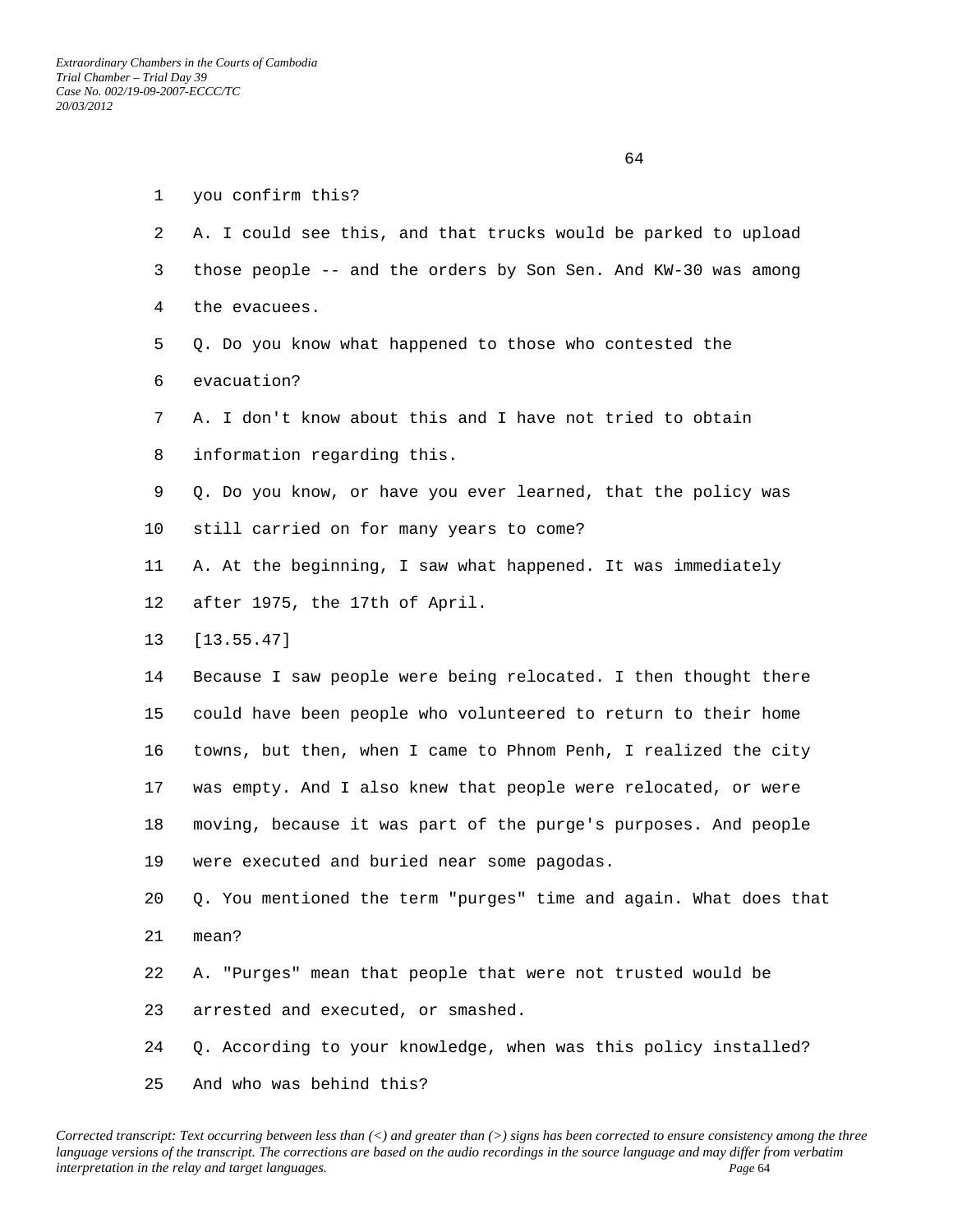1 A. Actually, I don't know who exactly was, but there was no other 2 people at the lower level to issue such a policy, other than the 3 top levels, including the Secretary of the Party. 4 Q. When you came to Phnom Penh, in June 1975, did you have any 5 prior knowledge that Phnom Penh had to be evacuated -- people in 6 cities had to be evacuated? 7 A. I did not learn that all had to be evacuated. But when I came 8 to Phnom Penh, I learned that everyone was evacuated, saving some 9 combatants, men and women. 10 Q. Do you know anything about this evacuation plan? 11 A. No, I don't. 12 [13.58.13] 13 Q. Do you know the reason behind this evacuation plan? 14 A. I'm not sure I know this, but later on I learned that during 15 the sessions -- the training sessions or the life views meeting 16 sessions conducted for -- at S-21 for people from Division 703, 17 we learned that people were evacuated violently. 18 Q. On the basis that you used to live with the leaders of the 19 Communist Party of Kampuchea -- that was when you lived at the 20 railway station -- did you know about the evacuation of Phnom 21 Penh people? 22 A. Allow me to indicate this again, concerning my living at the 23 railway station. The railway station was not a house where my 24 superior lived or stayed for work; it was a place to receive 25 guests. It was for the Secretariat, so I did not have frequent

*Corrected transcript: Text occurring between less than (<) and greater than (>) signs has been corrected to ensure consistency among the three language versions of the transcript. The corrections are based on the audio recordings in the source language and may differ from verbatim interpretation in the relay and target languages. Page* 65

 $\sim$  65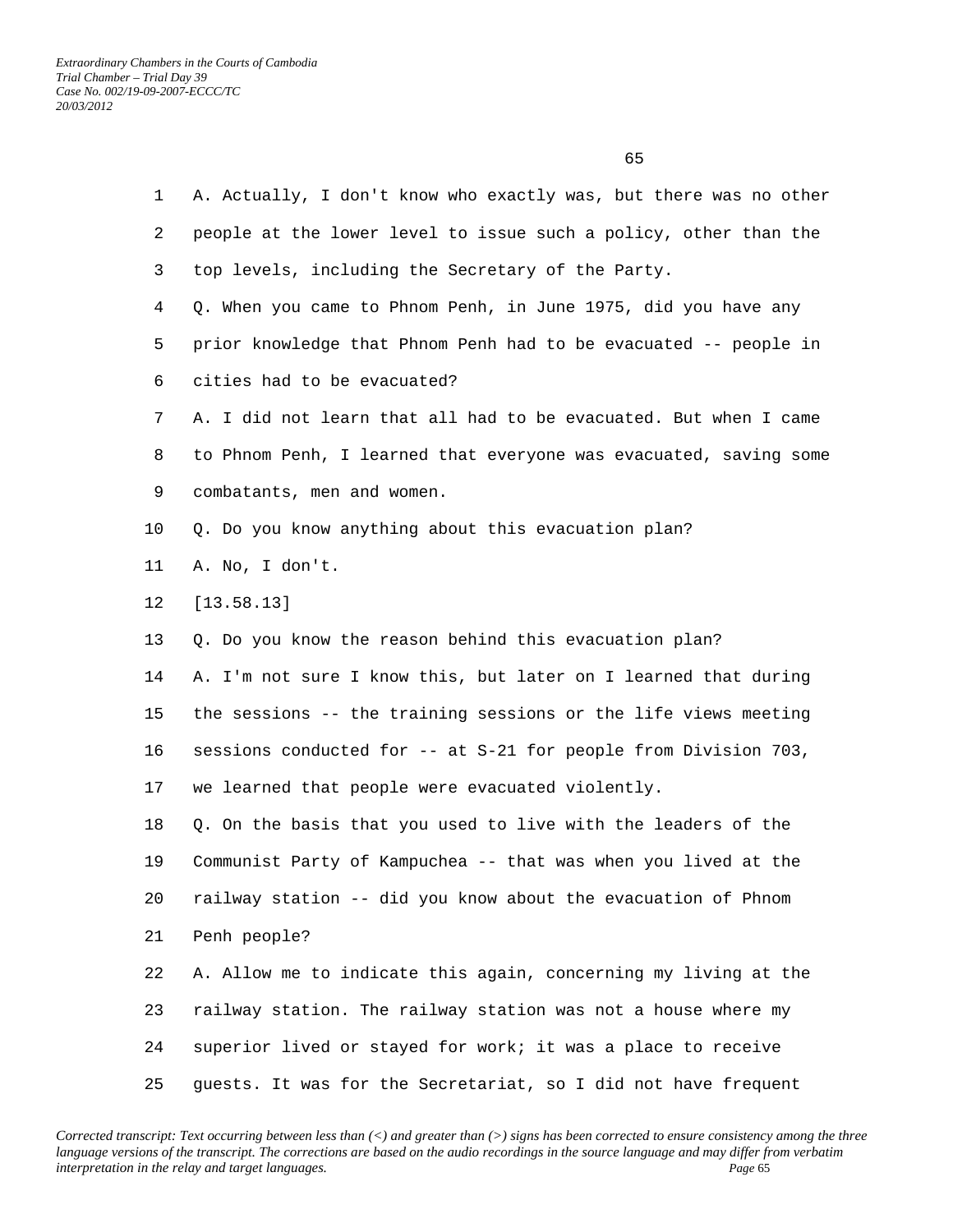1 meeting with my superior. I was able to meet my superior only 2 when he asked me to meet him. 3 Q. Did you know who implemented the evacuation of the population 4 of Phnom Penh? What did you know about that? 5 A. I did not see. I did not know anything about that, but when I 6 arrived in Phnom Penh people were gone. There were however some 7 military personnel. 8 Q. So, when you arrived in Phnom Penh people had gone. That means 9 Lon Nol soldiers -- the Lon Nol officials were all gone; is this 10 correct? 11 A. Yes, it is. 12 [14.01.24] 13 And I would like to add, also, that workers were also evacuated, 14 but some of them were taken back to Phnom Penh in order to work. 15 And the evacuation ended in -- on the 31st of June 1975 -- 16 rather, it was on the 31st of May 1975. 17 Q. What did you know as to what happened to the officials of the 18 Khmer Republic -- that is, after 1975 or during 1975? What did 19 you know about that? 20 A. The documents of Division 13, the documents that was the 21 heritage of S-21, mentioned that a lot of soldiers and military 22 officials were arrested. So it is clear that those people were 23 collected and smashed. 24 Q. A while ago, you informed the Court that you were told at S-21 25 that people had been forcibly evacuated. Could you describe that

 $\sim$  66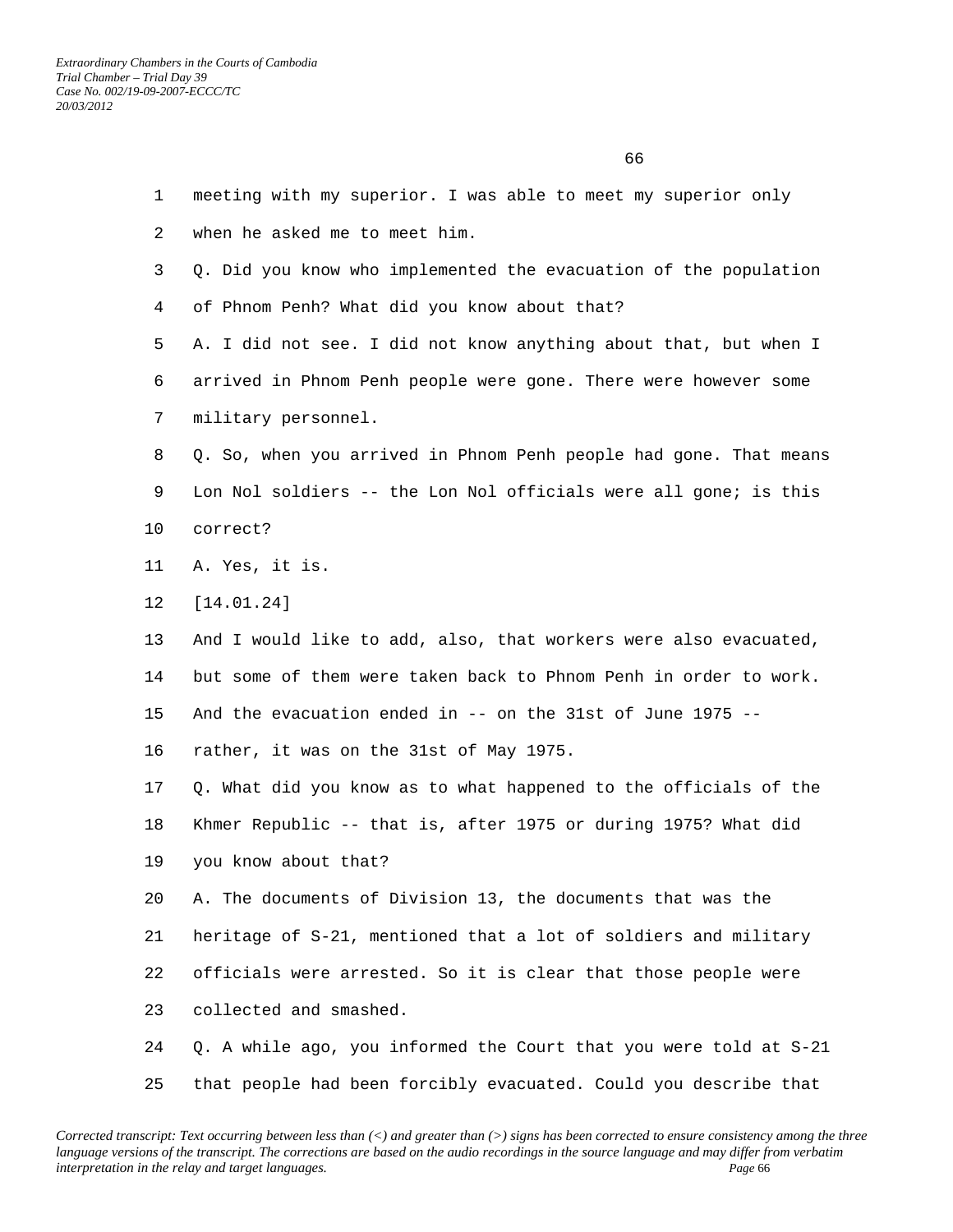| $\mathbf{1}$ | or elaborate it?                                                       |
|--------------|------------------------------------------------------------------------|
| 2            | A. When I joined the first session -- that is, after I finished        |
| 3            | the training -- I and Comrade Sok <v> from the Phnom Penh hiding</v>   |
| 4            | -- hidden force, we led the livelihood meetings, and it was then       |
| 5            | that man was found to be connected to the evacuated people.            |
| 6            | [14.04.14]                                                             |
| 7            | But my 703 forces talk about the Lon Nol soldiers, that the Lon        |
| 8            | Nol soldiers attacked our force, but our force attacked --             |
| 9            | counter-attacked and captured some weapons. Those was the events       |
| 10           | that happened at that time, but what was going on was that the         |
| 11           | forces of the Communist Party of Kampuchea forcibly evacuated the      |
| 12           | people, that the evacuation of the people was done forcibly.           |
| 13           | Q. When you were told at S-21 that -- or what else were you told       |
| 14           | with regards to the evacuation?                                        |
| 15           | A. That was later on, probably in November, when I was in charge       |
| 16           | of the chief and I led the interrogation that You Peng Kry <v></v>     |
| 17           | told me that Mat -- Nat, rather, was a brilliant person, that          |
| 18           | this monkship failed. That's what he told me.                          |
| 19           | [14.06.24]                                                             |
| 20           | He also told me that Professor Khieu Komar <v> was a member and he</v> |
| 21           | was also evacuated. He was walked along National Road Number 4.        |
| 22           | That's what I was told.                                                |
| 23           | Q. Were you told about the method of the evacuation?                   |
| 24           | A. Som Mein alias Mun (phonetic) talked about people being             |
| 25           | evacuated. They said the people were told that Americans were to       |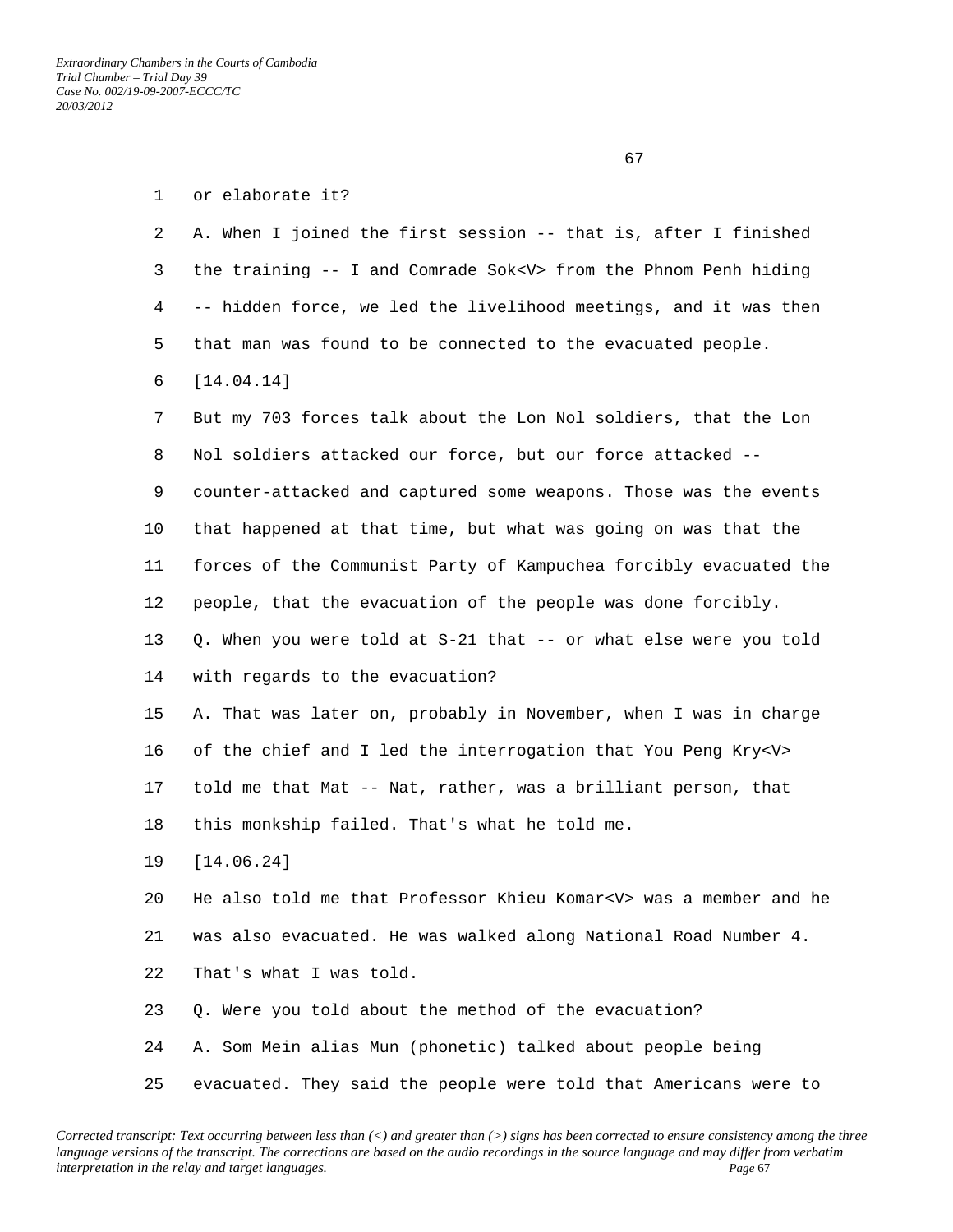$\sim$  68

 1 bombard the area and they were to be evacuated and for those who 2 refused the evacuation would be shot. 3 And I would like to add also that the evacuation of the 4 population, as already mentioned in the documents, was the plan 5 to concur victory, and the Lon Nol has also -- also has their 6 plan to concur the victory, and they are different. 7 Q. Were you told what happened to those people who refused the 8 evacuation? 9 A. No one told me. I attempted to ask people, but no one dare to 10 answer to me. 11 Q. About the evacuation, did you also know whether patients at 12 the hospital were also -- also evacuated? 13 [14.08.42] 14 A. I did not know about that. I came after people were evacuated, 15 and after I arrived, I went to the training session. 16 Q. Did you know whether those who evacuate -- were evacuated were 17 allowed to come back to Phnom Penh? 18 A. No, I was not aware of that; only, as I said, some workers 19 were taken back to the city. 20 Q. Did you know what would happen if those people came back 21 without permission? 22 A. I cannot guess, but to be truthful, I do not know about that. 23 Q. During the Democratic Kampuchea, did you know the reason of 24 the evacuation?

*Corrected transcript: Text occurring between less than (<) and greater than (>) signs has been corrected to ensure consistency among the three language versions of the transcript. The corrections are based on the audio recordings in the source language and may differ from verbatim interpretation in the relay and target languages. Page* 68

25 A. I did not think about that. I did not consider about that.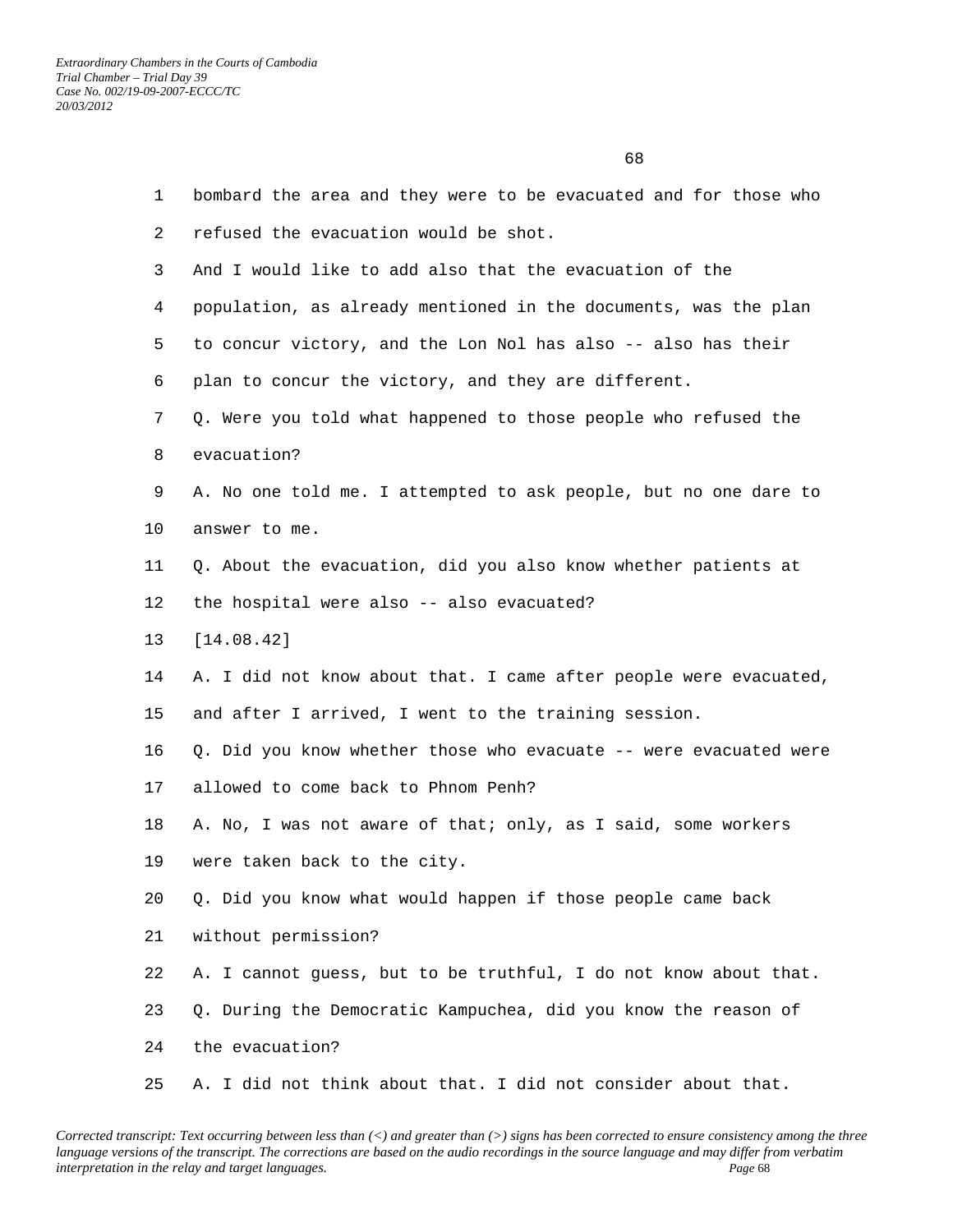1 [14.10.06]

 $\sim$  69

| 3       | the reason why people were evacuated.                             |
|---------|-------------------------------------------------------------------|
| 4       | Q. Did you know how long it took for the evacuation to be         |
| 5       | finished?                                                         |
| 6       | A. I did not know.                                                |
| 7       | Q. Did you know -- besides the reasons that you say America will  |
| 8       | bomb on the place, did you know about any other reasons why       |
| 9       | people were evacuated?                                            |
| 10      | A. The pretext used as the reasons at the time was that America   |
| 11      | was about to bombard, but I was not aware of any other reasons.   |
| 12      | Q. Did you know about the real reason why?                        |
| 13      | A. No, I did not know. I did not know about that.                 |
| 14      | [14.11.26]                                                        |
| 15      | The study documents only said that this is the plan to concur the |
| 16      | victory. It was mentioned in the documents that we studied that   |
| $17 \,$ | was mentioned in document "kor nor hor" [KNH]. It also said that  |
| 18      | we were moving toward the socialists.                             |
| 19      | Q. Do you know that it was planned -- the evacuation was planned? |
| 20      | A. I did not know about that, but the documents were there. It    |
| 21      | was not a coincidence; it was a plan to concur the victory.       |
| 22      | Q. Concerning the evacuation of people -- the forced evacuation   |
| 23      | that happened elsewhere outside the city, did you know anything   |
| 24      | about the evacuations during the Democratic Kampuchea?            |
| 25      | A. No, I did not. It was only after I saw a document. It was the  |

2 Even after -- after 17th January 1979, I did not even consider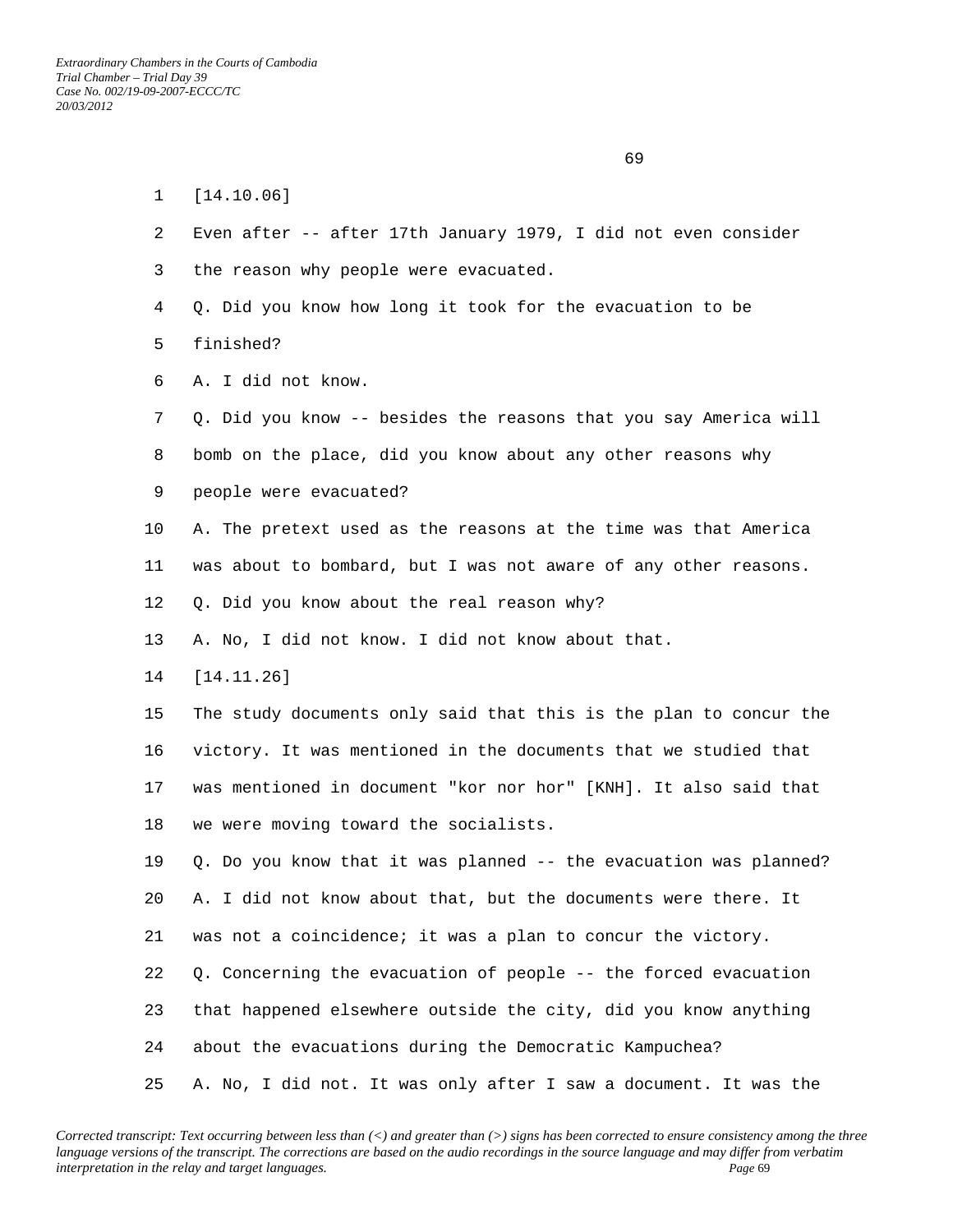| $\mathbf{1}$ | message of So Phim written to Pol Pot and Nuon Chea about the     |
|--------------|-------------------------------------------------------------------|
| 2            | evacuation of people along the river and the border.              |
| 3            | Q. What else did that document discuss when you saw the document? |
| 4            | A. I saw the document during the Case 001 Trial.                  |
| 5            | Q. From what you knew back then, during the regime, did you know  |
| 6            | where those people were evacuated to?                             |
| 7            | A. People were evacuated and brought to everywhere across the     |
| 8            | country.                                                          |
| 9            | [14.14.13]                                                        |
| $10 \,$      | Allow me to recall one story of my friend, my schoolmate. We rode |
| 11           | our bicycles along each other. We were going to study and my      |
| 12           | friend saw his wife being evacuated. They were separated.         |
| 13           | Later on, I tried to search for news about Professor Khieu Komar  |
| 14           | and I learned that he was evacuated and he died. He was never     |
| 15           | heard again, so I can say that people were evacuated and moved to |
| 16           | every places.                                                     |
| 17           | Q. How do you know -- how did you know that people were evacuated |
| 18           | and brought to all places?                                        |
| 19           | A. Like what I have said, I saw it with my eyes, and I also       |
| 20           | searched, for example, for the information about Professor Khieu  |
| 21           | Komar, and I learned that he was evacuated and brought along      |
| 22           | National Number 4 -- National Road Number 4.                      |
| 23           | [14.15.35]                                                        |
| 24           | Q. Did you also know that people were evacuated from the Central  |
| 25           | Zone to the Southwest Zone between 1975 and 1978?                 |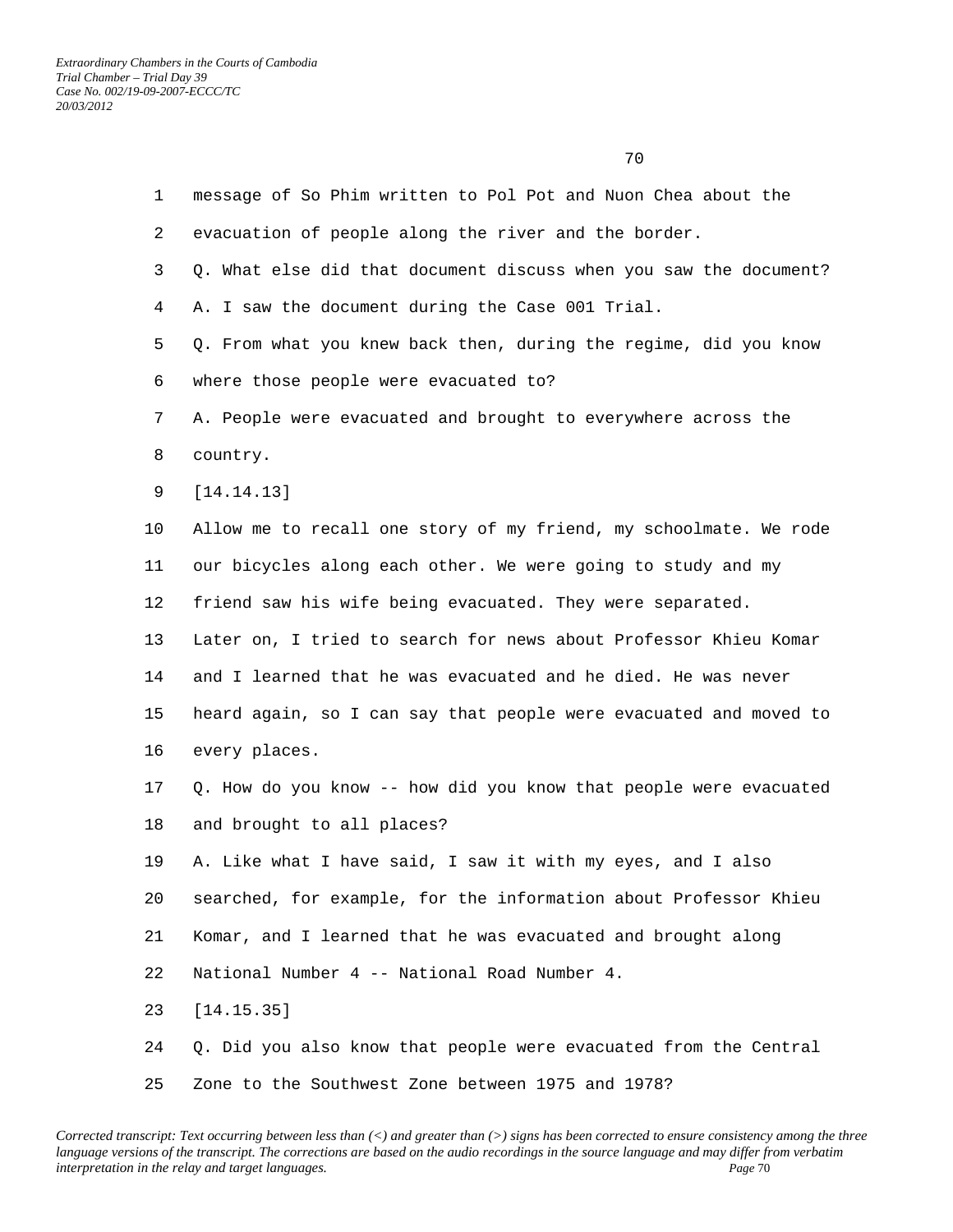- 1 A. No, I did not.
- 2 MR. KARNAVAS:
- 3 If I may interject for one second. Good afternoon, everyone. I
- 4 hate to interrupt again.

 5 We've had a series of questions where it's quite clear that the 6 prosecutor is feeding the answers and asking him whether he 7 knows. It's classic cross-examination in a sense. He's taking 8 facts which are not in evidence, and rather than elicit 9 information as to what he knew, he's -- he's giving him 10 hypotheticals. And the last question was a clear example. And I 11 don't see how it benefits us in getting to the truth.

12 [14.16.29]

 13 The gentleman indicated on numerous occasions he knew nothing 14 about the evacuation, and then he's asked a series of leading 15 questions with specifics, trying to, sort of, get a nod from the 16 witness.

 17 I don't think this is proper questioning. I don't see that it has 18 any benefit and I simply think that the gentleman should just 19 move on. And I object to this line of questioning, in the manner 20 in which it's being conducted. They can ask a simple question. 21 This sort of -- since they're -- they're leading the witness, 22 it's who, what, where, why, how, explain, describe, did you know, 23 what did you know, when did you know it, how did you know it. But 24 to, then, go on and to give specifics: Well, did you know that 25 people were moved from this area to that area-Clearly, he's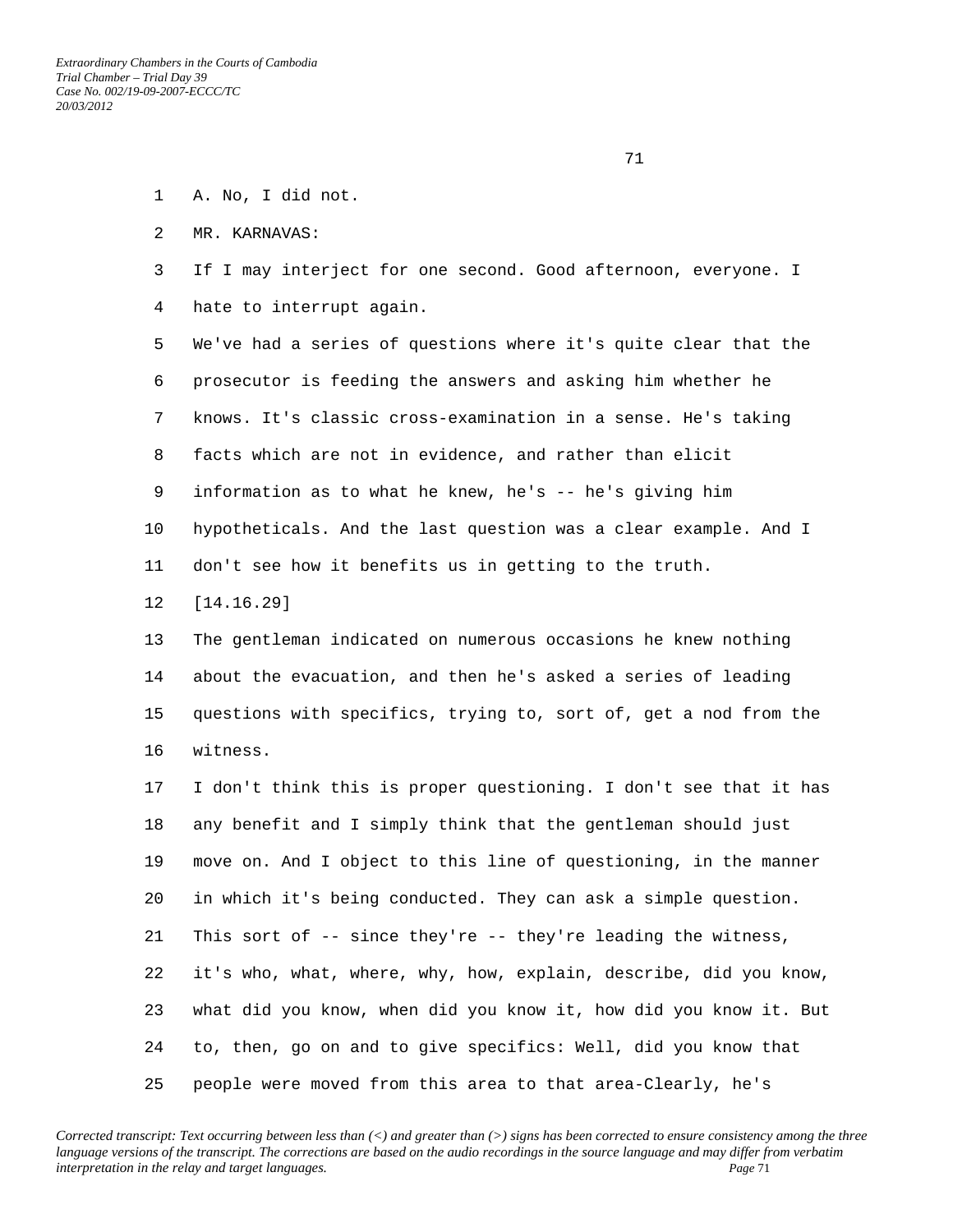<u>72</u> and 2012 and 2012 and 2012 and 2012 and 2012 and 2012 and 2012 and 2012 and 2012 and 2012 and 2012 and 2012 and 2012 and 2012 and 2012 and 2012 and 2012 and 2012 and 2012 and 2012 and 2012 and 2012 and 2012 and 2012

 1 feeding the witness with information. It is improper. I don't see 2 how it helps you. 3 I realize that the witness testified, or gave evidence in his 4 case, and I realize that we are before the same Bench. I also 5 realize that you all have these -- the documents and we are in a 6 civil law system. But if the purpose of this exercise is to 7 elicit information that the gentleman actually knows and has 8 experienced as opposed to what he has read thereafter, this is 9 the wrong way to go about it. And therefore I would object to 10 this method of questioning. Thank you. 11 [14.18.00] 12 BY MR. SENG BUNKHEANG: 13 Q. Mr. President, allow me to re-phrase my question: Mr. Witness, 14 can you describe the fact that people were evacuated to all 15 places? 16 MR. KAING GUEK EAV: 17 A. As I informed you, Mr. Co-Prosecutor, when I was in Amleang, I 18 saw people were evacuated and people were purged, and the purged 19 people were smashed. And here I'm talking about the events that 20 happened in Amleang, but this one instance is broad in nature; 21 that is common, it is very common. 22 I have some sentiments towards Professor Khieu -- Khieu Khomar, 23 and one of my friends -- the story that I told you a while ago. 24 When we were on the way from Amleang, we saw people were 25 evacuated. So we saw that these actions were carried out in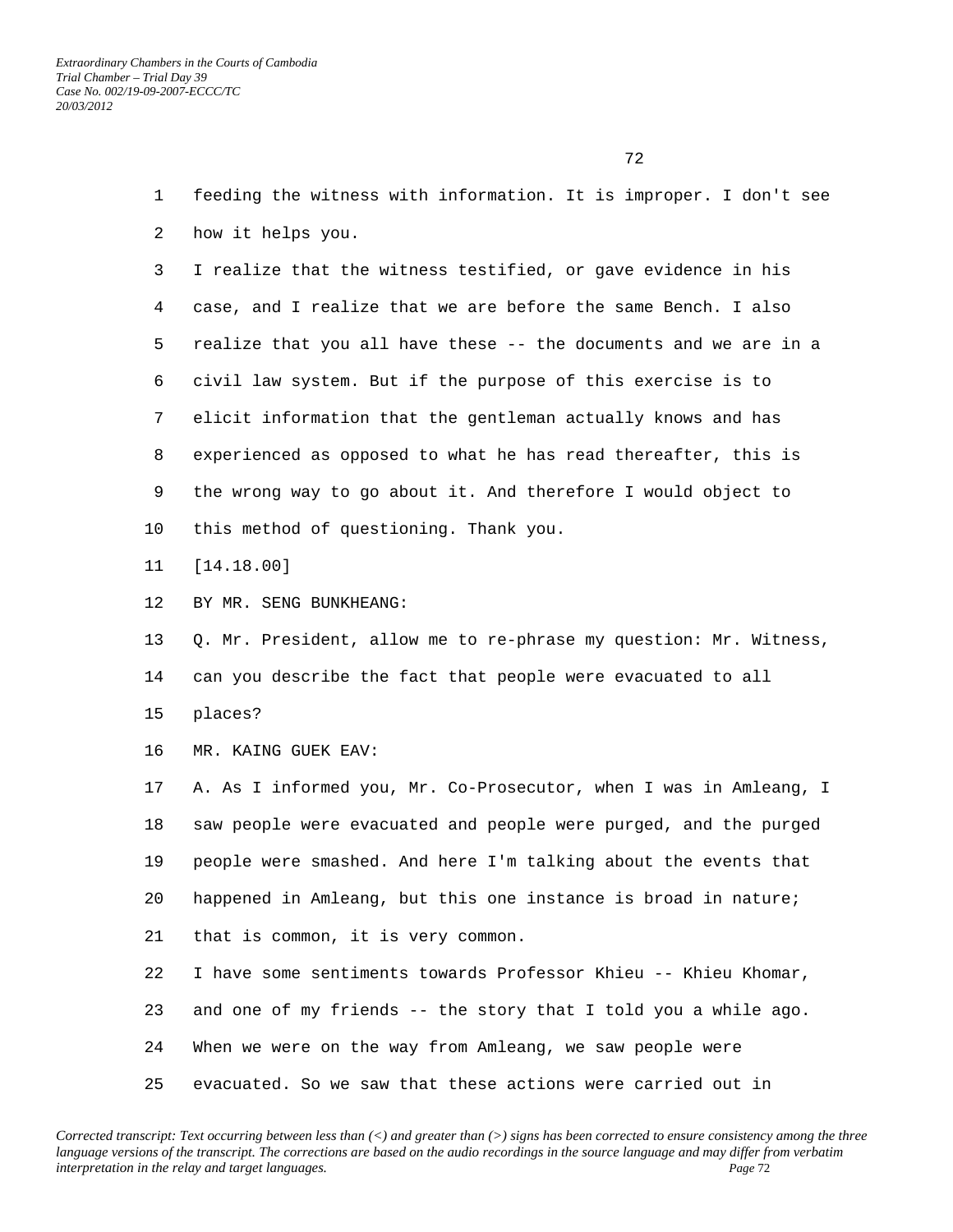1 places. 2 Q. After people left Phnom Penh, did you know the evacuation of 3 peoples to other areas? 4 [14.20.10] 5 A. I received some information about the evacuation of people in 6 Kampong Thom. I got that from my brother-in-law -- his name is 7 Kao Ly Thong Huot<V> -- that people were evacuated to the 8 countryside. 9 Q. Can you tell us what he said? 10 A. He said that the evacuation was prepared. People who were 11 taken by cars were to be smashed, and people who were walked 12 would live. That's what he said. 13 [14.21.06] 14 Q. Did you know -- or what types of people were they that were 15 evacuated? 16 A. (No interpretation) 17 Q. Can you answer on the basis of your knowledge? 18 A. On the basis of my knowledge, I knew about that from the 19 documents at S-21. I knew about that from the fact that people 20 were evacuated out of Phnom Penh. 21 Q. Did you know at that time why those people were evacuated? 22 A. We were not told the reason why people were evacuated. In the 23 introduction, the documents - rather, in the study documents, we 24 learned the great leap forward, that we were moving toward the 25 revolutionary socialists.

73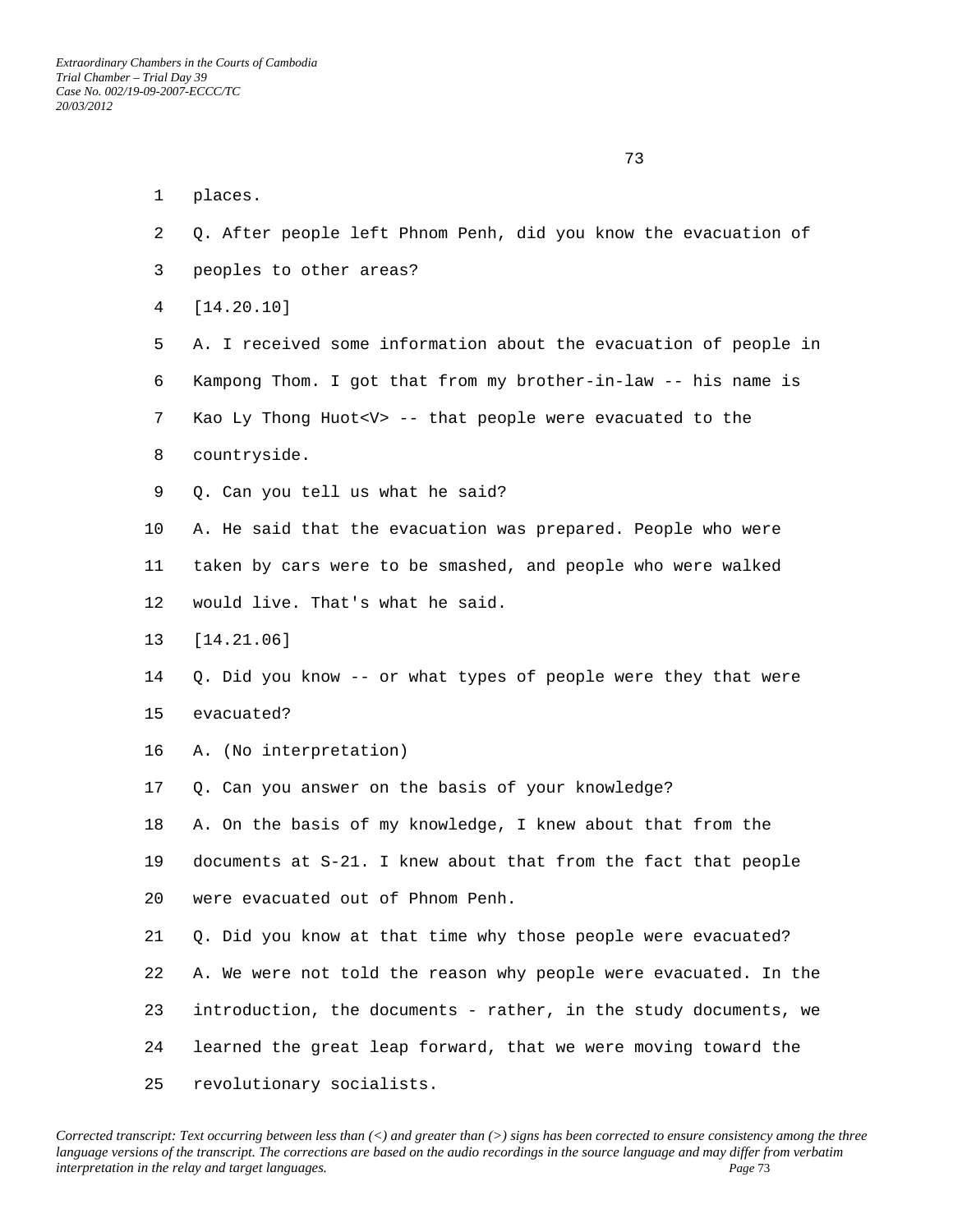| $\mathbf{1}$ | Q. Did you know where those people were evacuated to?             |
|--------------|-------------------------------------------------------------------|
| 2            | A. They were evacuated to the countryside, and from the study     |
| 3            | documents the New People were to be under the control of the Old  |
| 4            | People. The document "kor nor hor" [KNH], as I referred to        |
| 5            | earlier, also mentions that. It was entitled "The Analysis of our |
| 6            | Victory". Brother Mam Nai wrote that.                             |
| 7            | Q. Did you also know the way that people were evacuated?          |
| 8            | [14.23.43]                                                        |
| 9            | A. People were walked; they were told to walk.                    |
| 10           | Q. Were there Khmer Rouge cadres walking behind them; did you     |
| 11           | know that?                                                        |
| 12           | A. I was not -- I am not sure about that, but it was inevitable   |
| 13           | that there were Khmer Rouge cadres, but as to whether I saw it or |
| 14           | I heard people talk about that, I would say no.                   |
| 15           | Q. Were you told that the evacuated people were to go to any      |
| 16           | place they wanted to go?                                          |
| 17           | A. No, I do not know about that.                                  |
| 18           | Well, let me talk about an example of my other friend; he may be  |
| 19           | dead already now. His name is Ya Sieu Heng (phonetic). He was     |
| 20           | separated from his wife. He wanted to go to find his wife, but I  |
| 21           | asked him not to go because we were busy with the rice famine. We |
| 22           | had to wait until we finish our famine work. So it was not up to  |
| 23           | us to decide when to go.                                          |
| 24           | [14.25.11]                                                        |

25 Q. From what you said, does that mean that the evacuated people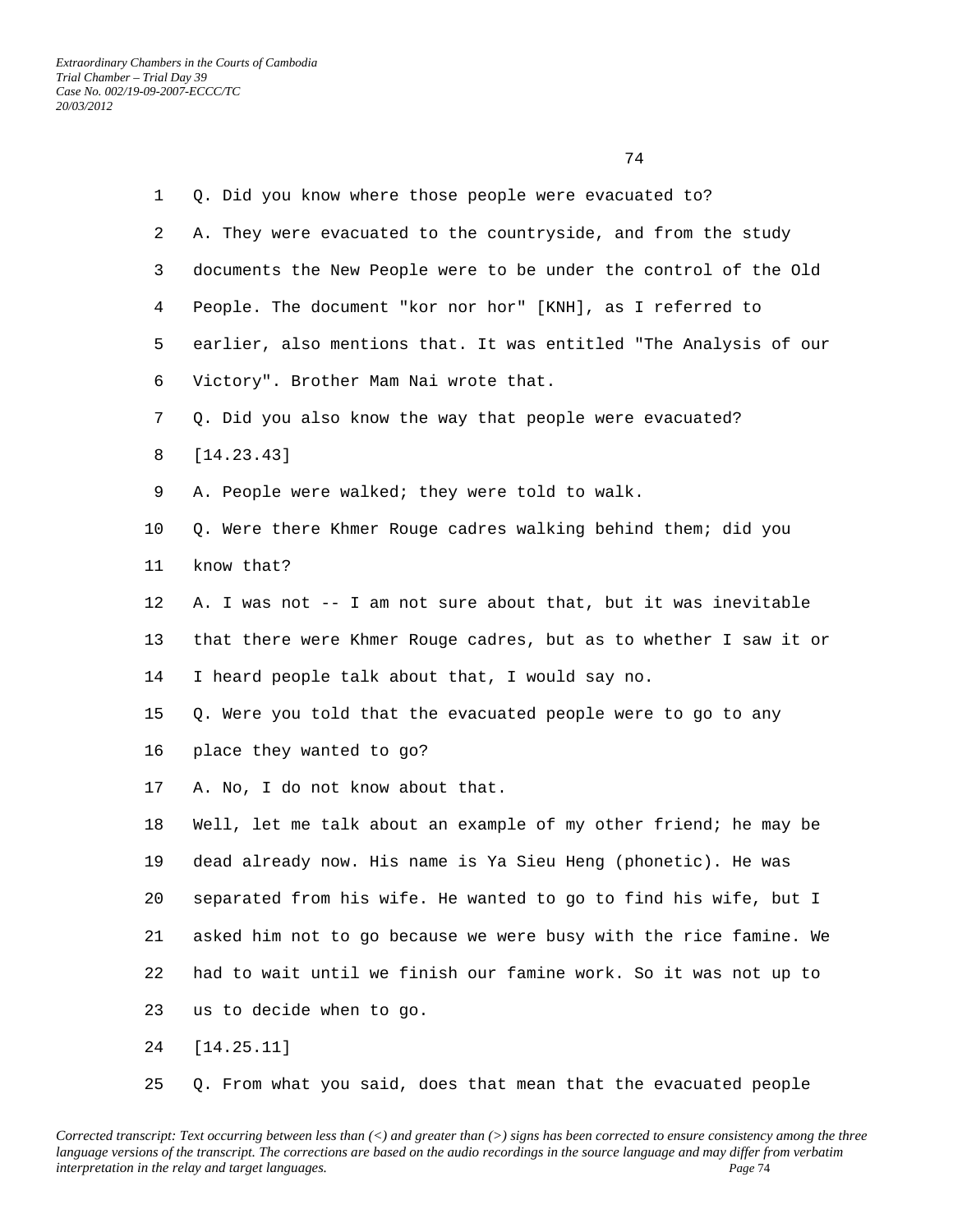| $\mathbf{1}$   | were allowed to go with their family members?                     |
|----------------|-------------------------------------------------------------------|
| $\overline{a}$ | A. No, people were separated. My friend was separated from his    |
| 3              | wife. He was a professor at the lower secondary school. When he   |
| 4              | arrived home, he was evacuated to the other place while his wife  |
| 5              | was evacuated to the other place.                                 |
| 6              | Q. About the evacuation, did you know that the evacuated people   |
| 7              | were received by another group of people?                         |
| 8              | A. If we analyze the situation in Amleang, we can see that people |
| 9              | -- when people arrived in Amleang, people were asked about their  |
| 10             | occupation, and then they were divided into groups -- that is,    |
| 11             | some people were brought to this place, some other people were    |
| 12             | brought to the other place. This is what we can understand.       |
| 13             | Q. The receiving people, were they -- did they receive any        |
| 14             | instruction from other people?                                    |
| 15             | [14.26.46]                                                        |
| 16             | A. Normally, it is impossible for cadres to do -- or to take      |
| 17             | action without orders from the superiors. They dare not to do     |
| 18             | that by their own initiative. Otherwise, they would be breaching  |
| 19             | the conduct.                                                      |
| 20             | Let me give you an example. They had the cadre who arrested       |
| 21             | people without the order the superior, and he was later arrested. |
| 22             | Q. Did you know what happened to the evacuated people after they  |
| 23             | arrived at their destination?                                     |
| 24             | [14.27.36]                                                        |
|                |                                                                   |

*Corrected transcript: Text occurring between less than (<) and greater than (>) signs has been corrected to ensure consistency among the three language versions of the transcript. The corrections are based on the audio recordings in the source language and may differ from verbatim interpretation in the relay and target languages. Page* 75

25 A. I already said that there was a movement of smashing people in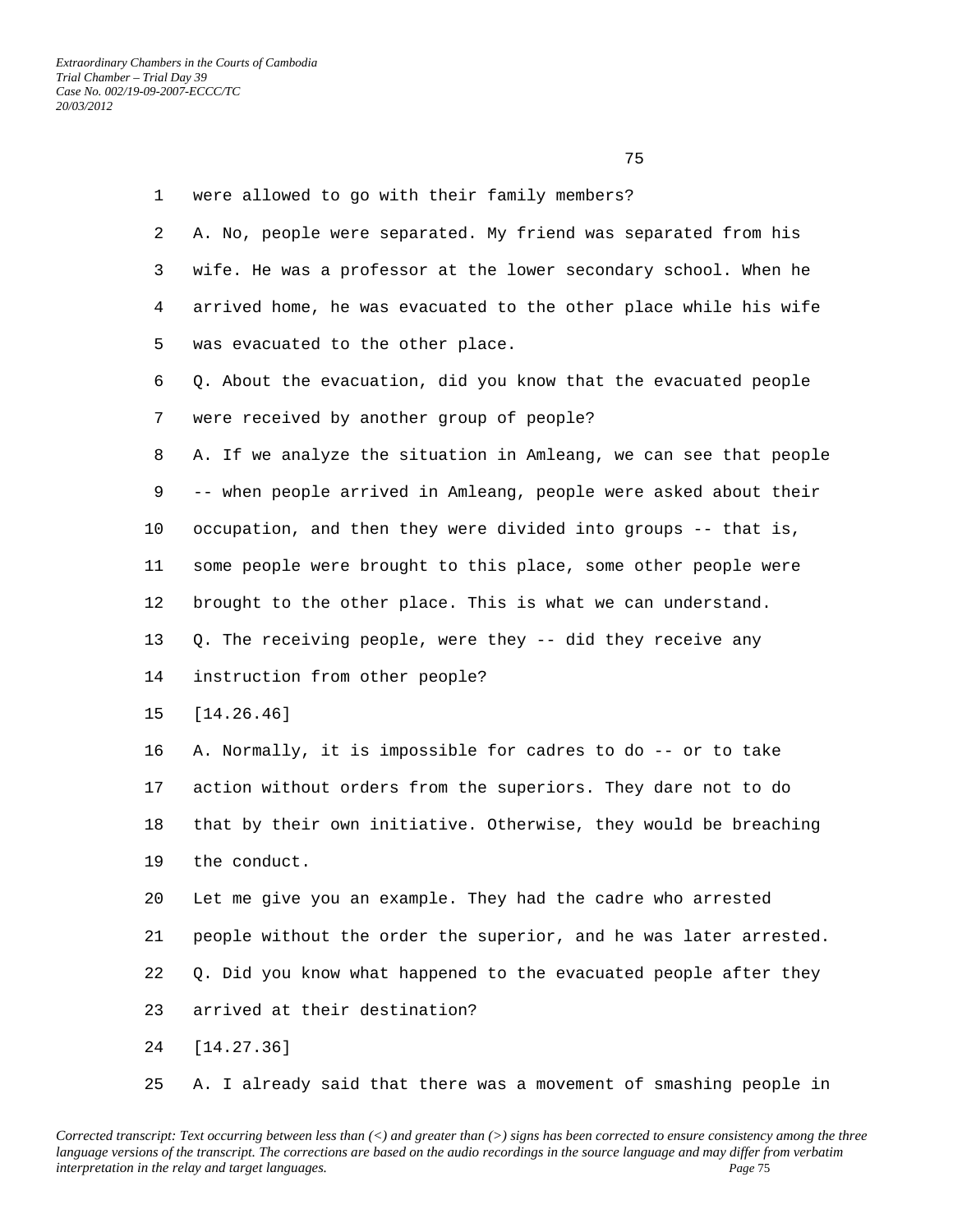| $\mathbf{1}$ | -- during the evacuation, and some people were -- that is, the     |
|--------------|--------------------------------------------------------------------|
| 2            | Old People (sic) -- were to be under the control of the Old        |
| 3            | People. At that time, there was a saying -- there was a word, the  |
| 4            | "17 April People". We have this phrase to refer to the New People  |
| 5            | from the - the city, who would be under the control of the Old     |
| 6            | People.                                                            |
| 7            | Q. At the time, did you know over the -- or how was food -- how    |
| 8            | food was provided to the evacuated people?                         |
| 9            | A. I do not know, but that they had enough food to eat or not,     |
| 10           | but when they arrived at their destination, the food ratio were    |
| 11           | determined by the superiors.                                       |
| 12           | This does not mean that I did not know anything about that at      |
| 13           | that time. My mother was also evacuated from the city. In          |
| 14           | Stoung <v>, people were not given food; in the first place, my</v> |
| 15           | superior said that because we had not yet captured all the enemy   |
| 16           | and the enemy prohibited the food. This was the accusation that I  |
| 17           | understand; it happened to my mother.                              |
| 18           | And when it comes to the food ratio, I think I mentioned that in   |
| 19           | my document.                                                       |
| 20           | [14.30.14]                                                         |
| 21           | Q. Did you know during the Democratic Kampuchea regime that -- or  |
| 22           | what policies are there for -- when it comes to the work issue?    |
| 23           | A. I do not understand the question.                               |
| 24           | Q. During the Democratic Kampuchea regime or before April 1975,    |
| 25           | what CPK policies are there when it comes to working in            |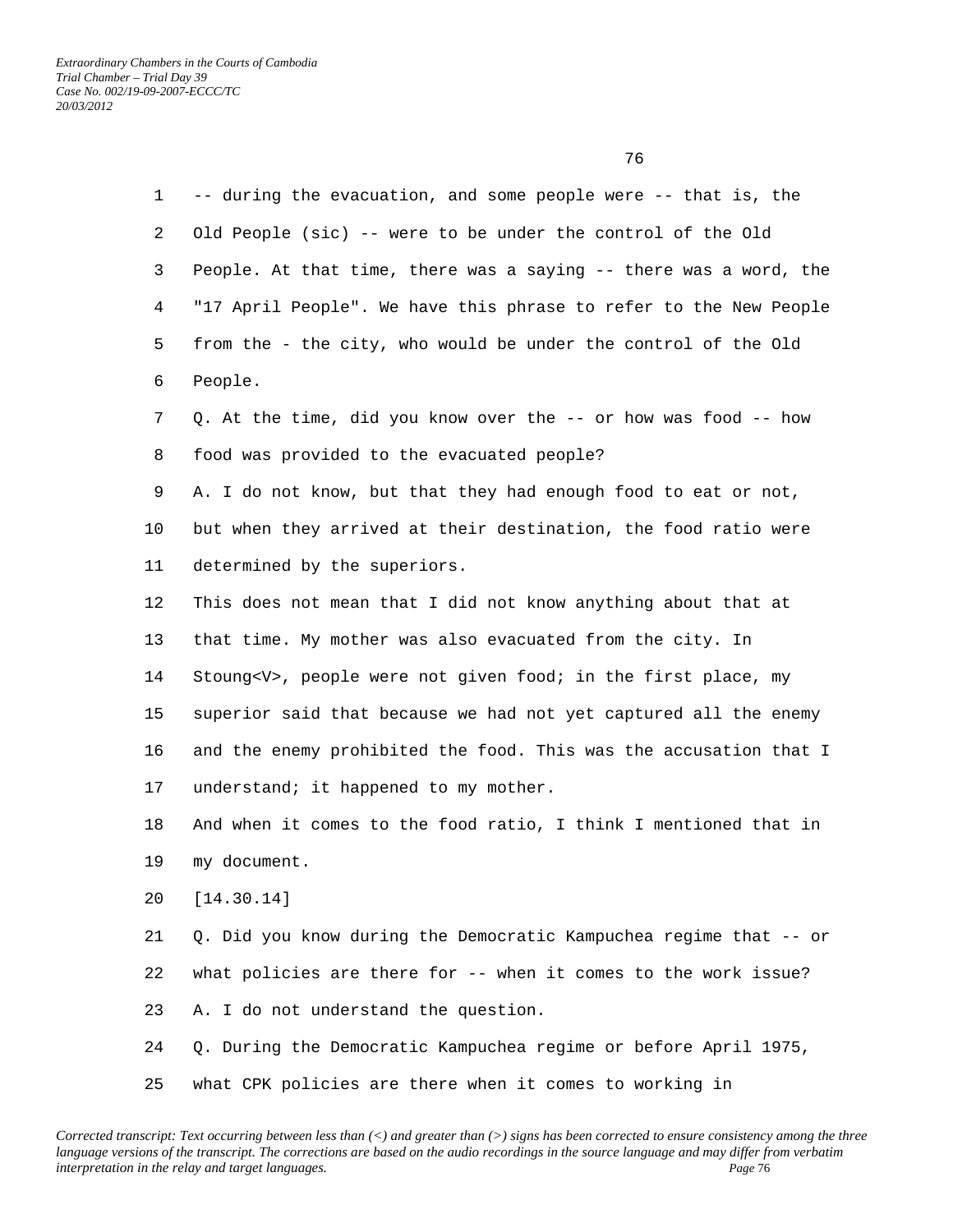## 1 cooperatives?

 2 A. I already mentioned about that, that workers were first to do 3 the work in Preah Vihear and that was a pilot programme, and then 4 those farmers were to work in liberated zones. Cooperatives were 5 even created a long time ago.

6 [14.31.44]

 7 After the 17 April, there was a document, but I did not see that 8 document yet. It was issued in May 1975. The document talks about 9 the promotions of workers -- or farmers across the country. In 10 other words, all people across the country did work. Farmers did 11 work; people did the work; combatants, men and women, did the 12 farming also. So everyone worked.

 13 Q. On the basis of this policy, did you know who was responsible 14 for the implementation of that policy in cooperative?

 15 A. In each cooperative, there was the Party secretary, and the 16 secretary was responsible for that. He or she led the work in 17 that cooperative. In order to promote the work, a Party member 18 was assigned to monitor the work at a base, and the food ratio 19 were assigned -- that is, a person receives two cans of rice. 20 Q. Thank you. Can you compare if-- Besides Prey Sar, were there 21 any other cooperatives? 22 A. In Prey Sar, the cooperatives was in the form of farm 23 cultivation. People were semi-peasants and that they were not 24 supposed to be armed or promoted to become the youth of the CPK.

25 They were treated more like other evacuees.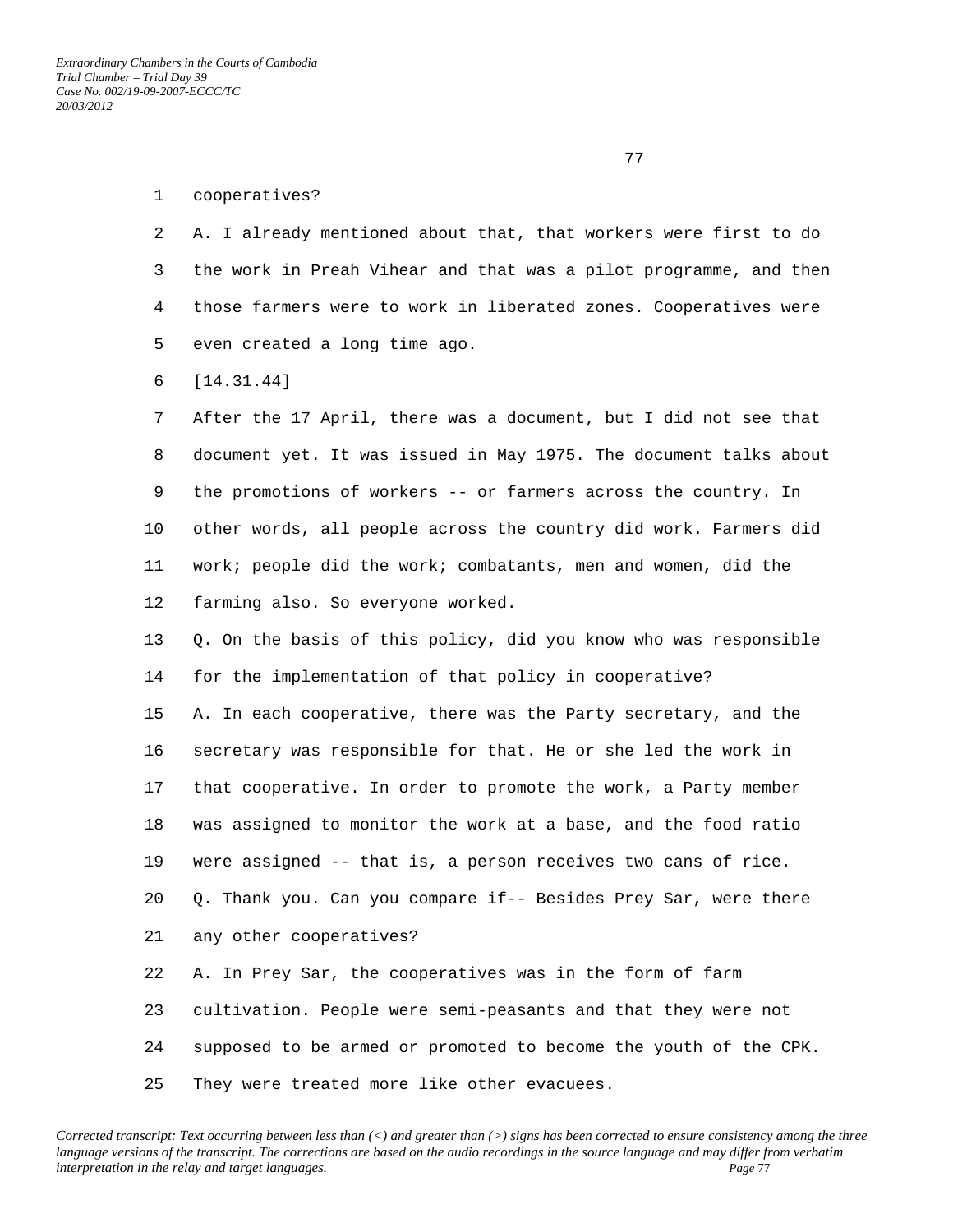<u>28 and 28 and 28 and 28 and 28 and 28 and 28 and 28 and 28 and 28 and 28 and 28 and 28 and 28 and 28 and 28 and 28 and 28 and 28 and 28 and 28 and 28 and 28 and 28 and 28 and 28 and 28 and 28 and 28 and 28 and 28 and 28 a</u>

| $\mathbf{1}$ | [14.34.34]                                                        |
|--------------|-------------------------------------------------------------------|
| 2            | Q. Why were they treated like that?                               |
| 3            | A. I think it was due to the course, the class, the stance of the |
| 4            | Party with regard to class. It was in the Statute of the Party.   |
| 5            | It reads that we have to be against the capitalist and the feudal |
| 6            | class and that new -- that peasants be the one who control the    |
| 7            | country.                                                          |
| 8            | Q. So what happened as you indicated was due to the class         |
| 9            | objective?                                                        |
| 10           | A. Indeed, because of this, people who are -- were from the       |
| 11           | workers and peasant class were empowered. They were empowered     |
| 12           | through promoting the lower middle-class peasants to hold         |
| 13           | important positions at the commune, district, and provincial      |
| 14           | levels, and later on peasants were allowed or promoted to hold    |
| 15           | the ranks in the military.                                        |
| 16           | Q. Were you ever told by any leaders of the Khmer Rouge on this   |
| $17 \,$      | policy?                                                           |
| 18           | A. This policy was no misery -- rather mysterious. It was stated  |
| 19           | also in the constitution; the constitution was a public document. |
| 20           | It was known to everyone around the world. Article 1 states that  |
| 21           | the state of Cambodia belongs to the workers and the peasants;    |
| 22           | production -- or product -- means of production belong to         |
| 23           | peasants and workers. That's what it reads in the constitution.   |
| 24           | [14.37.40]                                                        |
| 25           | Q. Could you elaborate further on this? Who were assigned to work |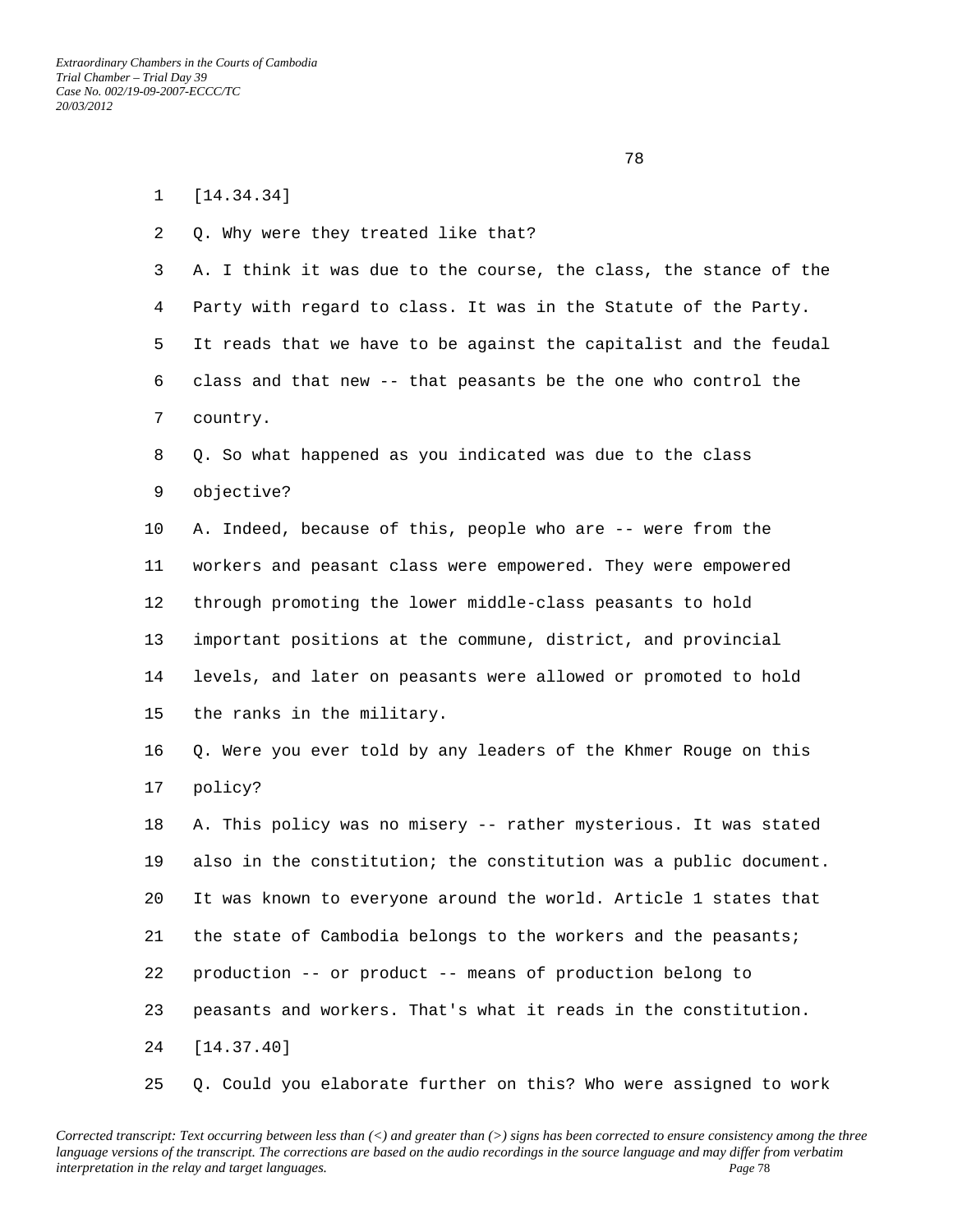*Extraordinary Chambers in the Courts of Cambodia Trial Chamber – Trial Day 39 Case No. 002/19-09-2007-ECCC/TC 20/03/2012* 

79

## 1 in cooperatives?

 2 A. As workers in the cooperatives they were assigned to the 3 production units. These include both New People and Old People, 4 but when it comes to the leading roles, they only -- those people 5 including the Party's member and the youth of the CPK who would 6 be entitled such positions.

 7 Q. With regard to Prey Sar, can you tell us anything about your 8 knowledge of the purpose of the establishment of Prey Sar? 9 A. Prey Sar is the legacy left by Son Sen. It was established by 10 Son Sen for keeping people or members of the Party who had -- or 11 had done some minor offences or wrongdoings, and that they would 12 be kept there to rebuild themselves. People from the military 13 were also sent to Prey Sar to be tempered. So Prey Sar was 14 created to educate combatants who misbehaved or who had problems, 15 so that they can be re-fashioned. These people were sent there so 16 that they could re-fashioned and re-integrated back into the 17 military, but the mission was not very successful.

18 [14.40.11]

19 MR. PRESIDENT:

 20 Since it is now appropriate time for adjournment, the Court will 21 adjourn for 20 minutes. The next session will be resumed by 3 22 o'clock. 23 Security personnels are now instructed to take the accused person

 24 (sic) to the waiting room -- or to his room and have him returned 25 to the courtroom when we resume.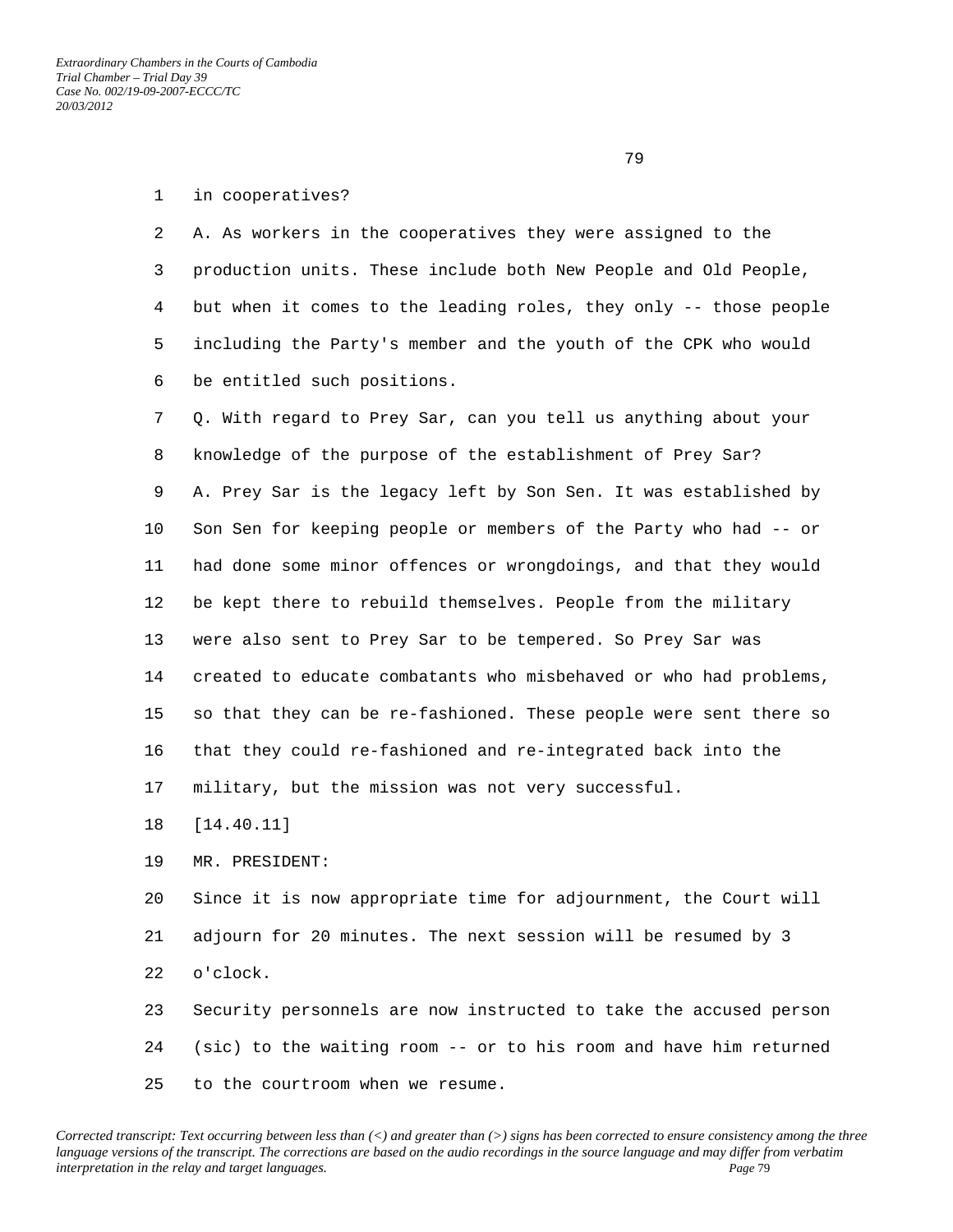- 1 THE GREFFIER:
- 2 All rise.
- 3 (Judges exit courtroom)
- 4 (Court recesses from 1440H to 1500H)
- 5 (Judges enter courtroom)
- 6 MR. PRESIDENT:
- 7 Please be seated. The Chamber is now back in session.
- 8 Mr. Nuon Chea, you may now proceed.
- 9 MR. NUON CHEA:
- 10 Good afternoon, Mr. President. Mr. President, my health does not
- 11 allow me to proceed further this afternoon.
- 12 May I be excused from this courtroom? Because I have been doing
- 13 my best, but I can't stand no more. I would like some rest.
- 14 MR. PRESIDENT:
- 15 Where would you like to rest?
- 16 [15.02.05]
- 17 MR. NUON CHEA:
- 18 I would like to go to the holding cell.
- 19 MR. PRESIDENT:
- 20 Your request is granted.
- 21 However, counsel for Nuon Chea need to produce the waiver to the
- 22 President and that Nuon Chea shall sign or give thumbprint on the
- 23 waiver.
- 24 The AV officers are instructed to link -- ensure that the
- 25 video-link is connected to the -- his holding cell so that he can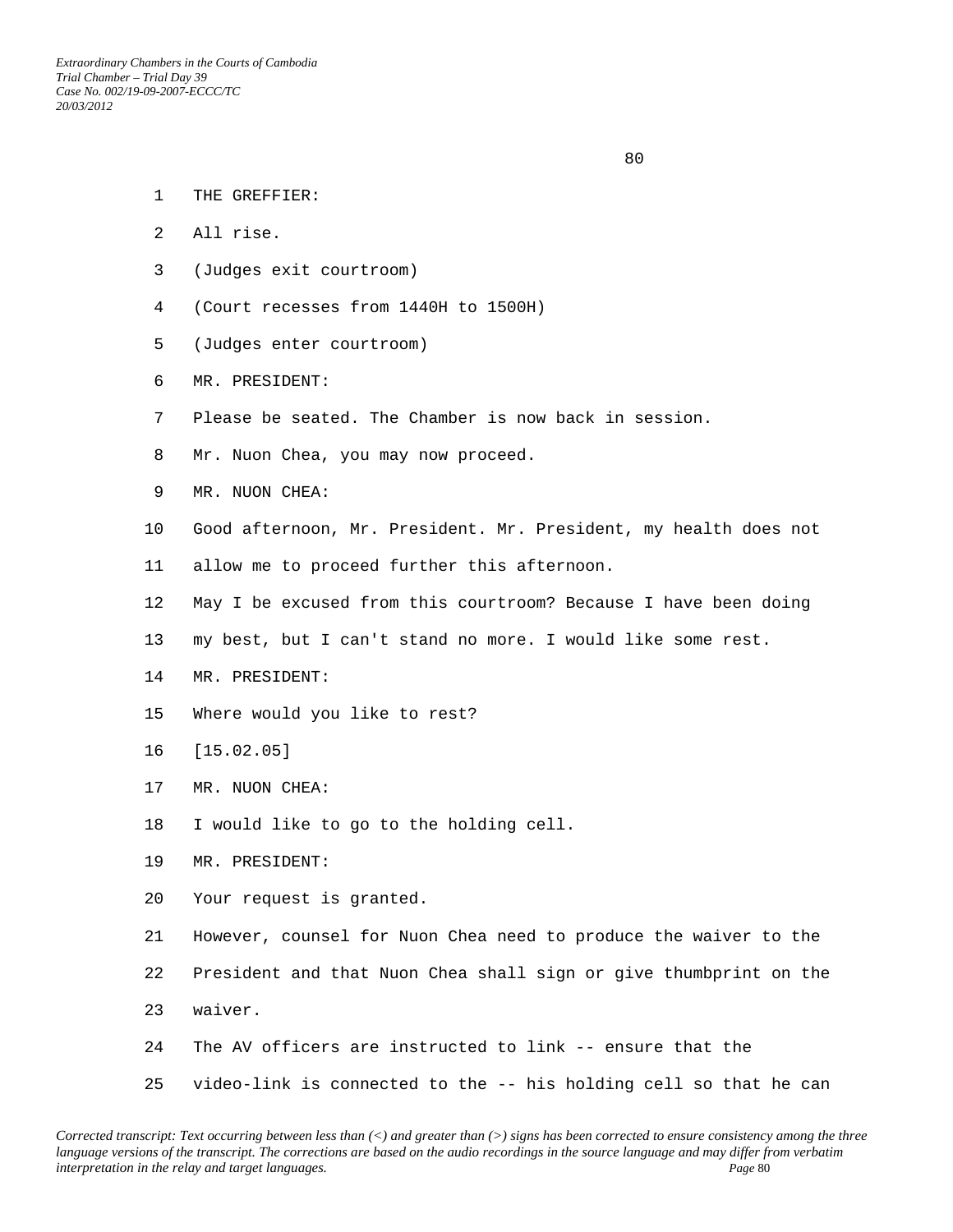- 1 observe the proceeding from that room.
- 2 Security personnels are now instructed to take Nuon Chea to the 3 holding cell to allow him to be able to follow the proceedings 4 remotely. Security personnels, you are now instructed to bring 5 him to the holding cell.
- 6 (The accused Nuon Chea exits the courtroom)
- 7 [15.03.32]
- 8 Counsel for Nuon Chea, you may now proceed.
- 9 MR. PESTMAN:
- 10 Thank you very much, Mr. President.

 11 I'm afraid there's a misunderstanding. Our client has informed 12 the Court that he is unable to participate effectively in this 13 procedure, and he said that he's going to go downstairs and rest. 14 And as indicated earlier, with this particular witness, he will 15 not waive his right to effectively participate in these 16 proceedings, whether in court or from the holding cell. 17 So my request is quite simple: we would like you -- or we would 18 like to request you to adjourn this hearing until tomorrow 19 morning, and my client will be, hopefully, fit enough to again 20 participate in the proceedings. 21 (Judges deliberate) 22 [15.07.38] 23 MR. PRESIDENT: 24 The Chamber has noted the request by the accused person Nuon

25 Chea, and that decision has already been made. And we later on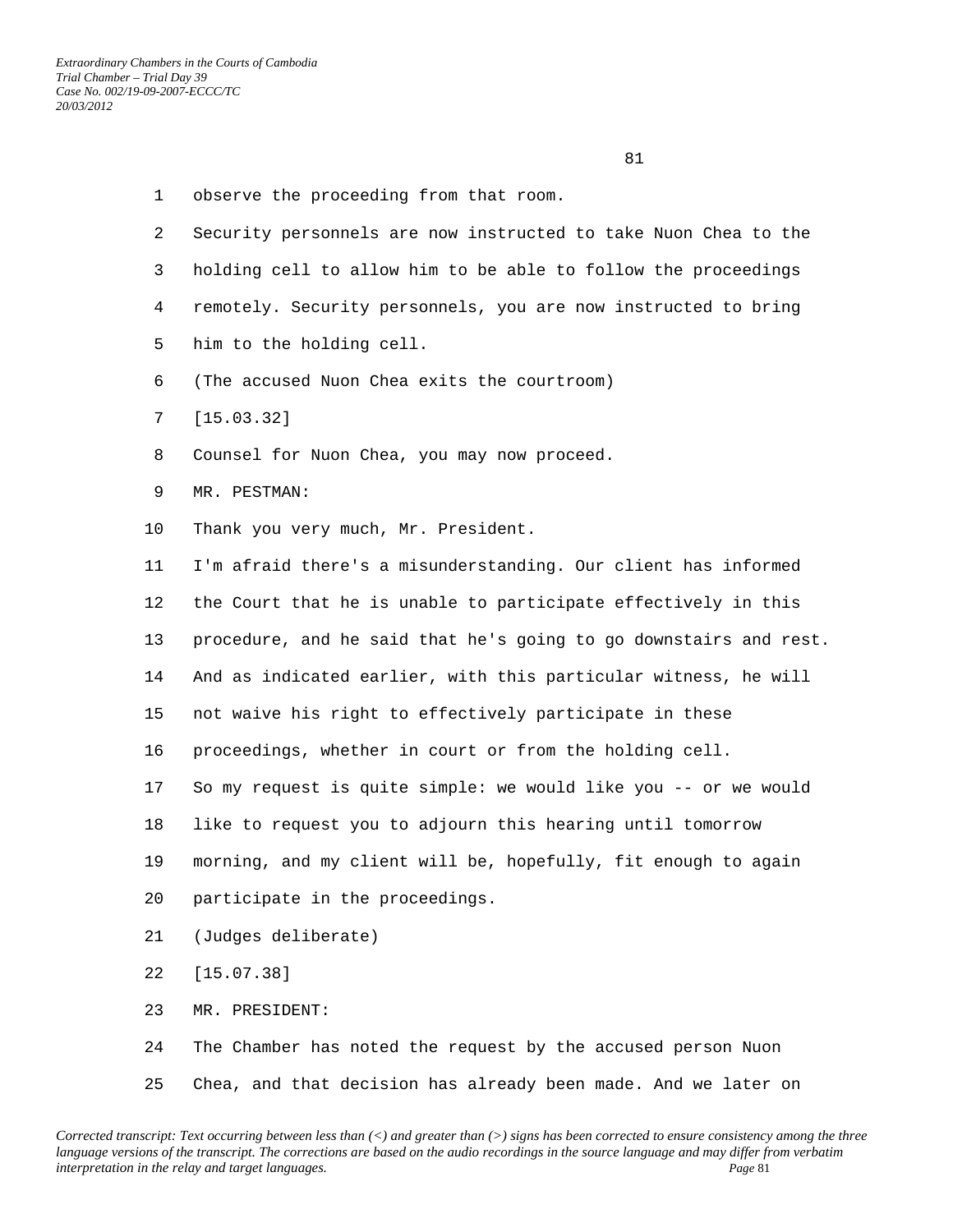| $\mathbf{1}$ | noted the request by counsel for Nuon Chea. The latter is not     |
|--------------|-------------------------------------------------------------------|
| 2            | relevant to the one made by Nuon Chea earlier on.                 |
| 3            | Nuon Chea asked that he be excused from this courtroom and that   |
| 4            | he observe the proceeding from the holding cell, so the -- as     |
| 5            | well, counsel asked that the proceedings be adjourned, so the two |
| 6            | requests are not consistent.                                      |
| 7            | And to be precise, we would like to inquire that the medical      |
| 8            | doctor be instructed to examine the health condition of the       |
| 9            | accused person and advise the Court immediately after this        |
| 10           | medical check-up to see whether we can proceed or not.            |
| 11           | (Counsel Pestman exits courtroom)                                 |
| 12           | [15.09.45]                                                        |
| 13           | Mr. Ansan, could you please go and see where counsel is gone to?  |
| 14           | We would like him to be back in his seat and allow the medical    |
| 15           | doctor to examine the accused person independently. And report on |
| 16           | this to me immediately.                                           |
| 17           | (Greffier exits courtroom)                                        |
| 18           | [15.10.43]                                                        |
| 19           | Counsel Pestman, if you interfere the work of the medical doctor  |
| 20           | who will examine the accused person independently and if the      |
| 21           | result of the medical report tainted by your interference, then   |
| 22           | you will be in trouble.                                           |
| 23           | (Greffier enters courtroom and reports to the President)          |
| 24           | [15.12.22]                                                        |
|              |                                                                   |

25 (Judges deliberate)

<u>82</u>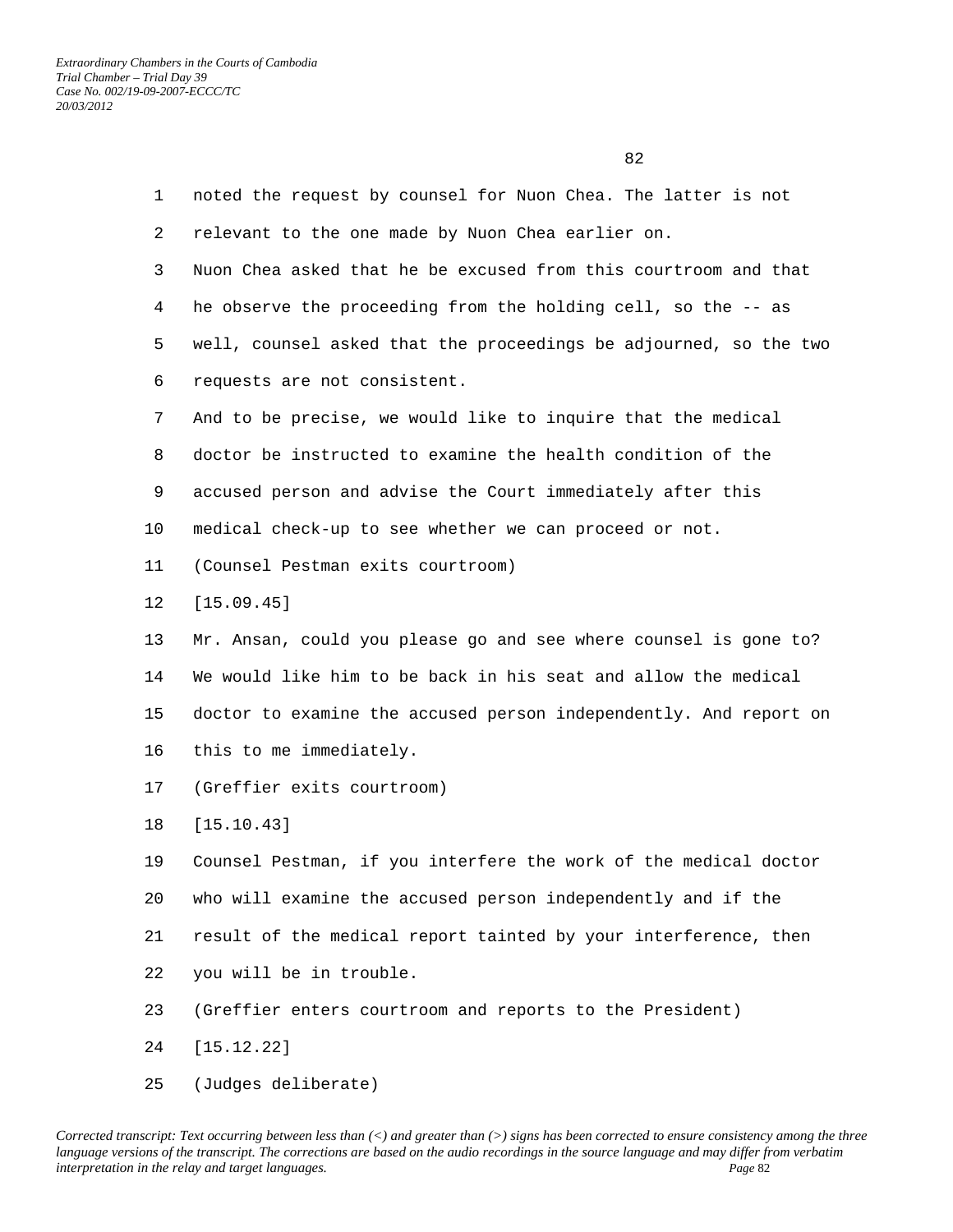1 [15.17.55]

experience of the state of the state of the state of the state of the state of the state of the state of the s

| 2  | (Counsel Pestman enters courtroom)                                |
|----|-------------------------------------------------------------------|
| 3  | The Chamber has note that - has noted that international counsel, |
| 4  | Mr. Pestman, for Nuon Chea, has left the courtroom and reached    |
| 5  | the room where the doctor examined the medical condition of the   |
| 6  | Accused. The Chamber treats that as an interference into the work |
| 7  | of the medical doctor.                                            |
| 8  | So, in light of that, the Chamber will not base the argument of   |
| 9  | counsel as the reason for having the Accused to be excused -- or  |
| 10 | to adjourn the hearing.                                           |
| 11 | However, the Chamber has taken note of this interference; we      |
| 12 | could not do anything but to adjourn the meeting.                 |
| 13 | The Chamber would like to inform the parties and the public that  |
| 14 | the hearings of testimonies of Mr. Kaing Guek Eav alias Duch will |
| 15 | be resumed tomorrow, the 21st of March 2012.                      |
| 16 | [15.20.08]                                                        |
| 17 | On Thursday, there will be no hearing because the Chamber has     |
| 18 | other matters to discuss.                                         |
| 19 | Security personnels are now instructed to bring the accused       |
| 20 | person to the detention facility and have them returned to the    |
| 21 | courtroom tomorrow, by 9 o'clock.                                 |
| 22 | And Mr. Kaing Guek Eav shall also be returned to detention        |
| 23 | facility, and that he be returned to the courtroom by that time.  |
| 24 | If he is brought earlier -- earlier than 9 o'clock, then he       |
| 25 | should be kept in the waiting room, and that he shall be in the   |